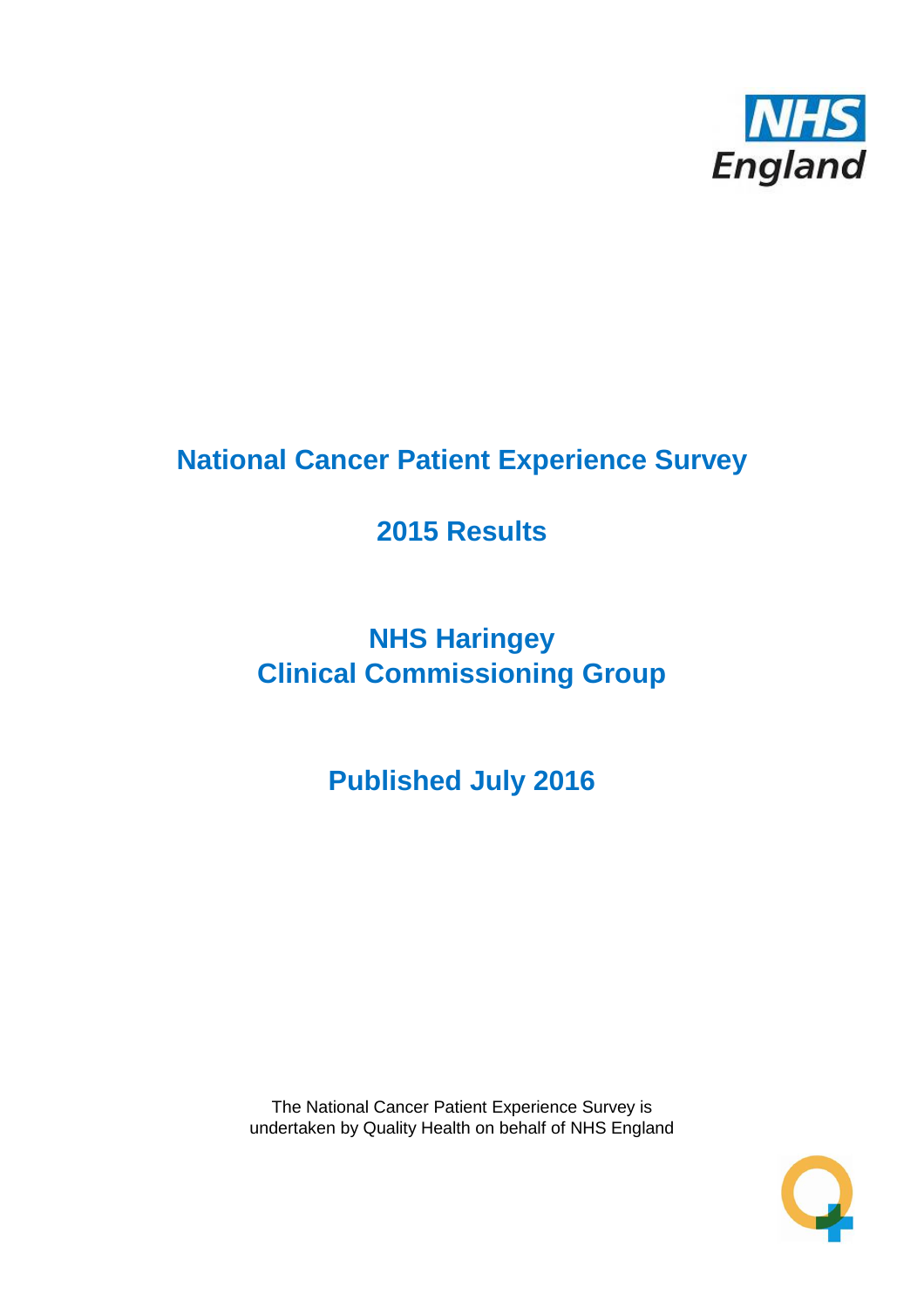#### **Introduction**

The National Cancer Patient Experience Survey 2015 is the fifth iteration of the survey first undertaken in 2010. It has been designed to monitor national progress on cancer care; to provide information to drive local quality improvements; to assist commissioners and providers of cancer care; and to inform the work of the various charities and stakeholder groups supporting cancer patients.

The survey was overseen by a national Cancer Patient Experience Advisory Group. This Advisory Group set the principles and objectives of the survey programme and guided questionnaire development.

The survey was commissioned and managed by NHS England. The survey provider, Quality Health, is responsible for designing, running and analysing the survey.

Full national results and other reports are available at www.ncpes.co.uk

Further details on the survey methodology and changes to the 2015 survey can be found in the Annex. Note that a number of significant changes were made to the 2015 survey so caution should be taken in directly comparing data from the 2015 survey to the findings of the previous CPES surveys. No comparisons with previous surveys are presented in this report.

#### **This report**

The report shows how this CCG scored for each question in the survey, compared with national results. It is aimed at helping individual CCGs to understand their performance and identify areas for local improvement.

Note that responses for questions with 1-20 respondents have been suppressed. This is to protect patient confidentiality and because uncertainty around the result is too great.

#### **Data tables**

The data tables presented in this report show the following for each question:

- **Column 1** shows the number of respondents to this question
- **Column 2** shows the unadjusted 2015 score for this CCG
- **Column 3** shows the case-mix adjusted 2015 score for this CCG
- **Column 4** shows the lower limit of the expected range of scores for this CCG (the top of the pale blue section on the Comparability chart - see below)
- **Column 5** shows the upper limit of the expected range of scores for this CCG (the bottom of the dark blue section on the Comparability chart - see below)
- **Column 6** shows the National Average score for this question.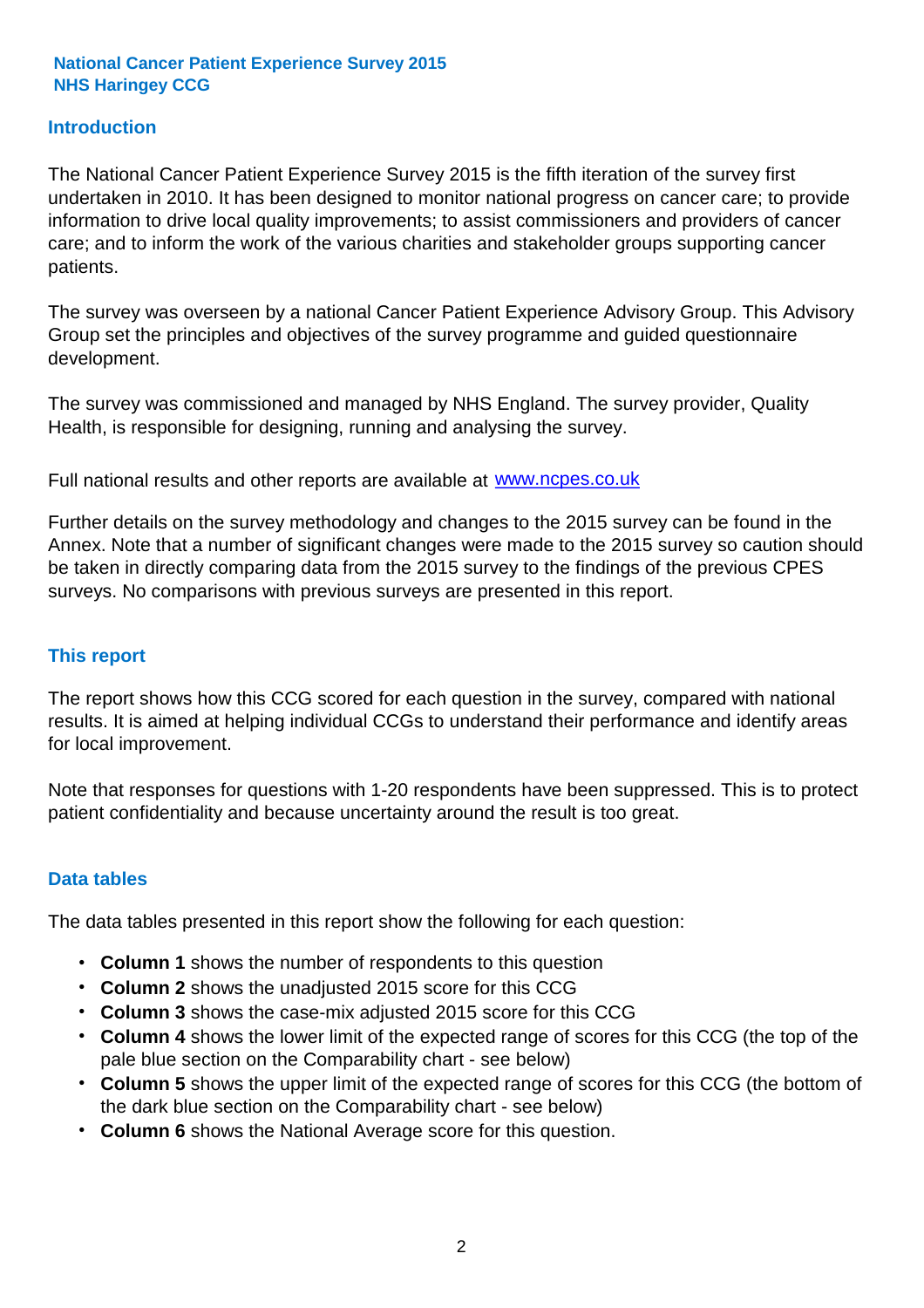Results for individual response options are presented in the detailed data tables **WWW.ncpes.co.uk** Confidence Intervals for unadjusted and case-mix adjusted data are provided in these tables.

Expected ranges and 95% Confidence Intervals highlight the uncertainty around the results. The size of the expected ranges and confidence intervals will be different for each question, and depends on the number of respondents and the range of their responses.

For further details on case-mix adjustment and the scoring methodology used, please refer to the Annex.

#### **Comparability charts**

For the 2015 survey, we have adopted the CQC standard for reporting comparative performance, based on calculation of "expected ranges". This means that CCGs will be flagged as outliers only if there is statistical evidence that their scores deviate (positively or negatively) from the range of scores that would be expected for CCGs of the same size.

The Comparability charts in this report show a bar with these expected ranges (in grey), higher than expected (in dark blue), and lower than expected (in pale blue). A black dot represents the actual score of this CCG.

The same colour convention has been used in Column 3 of the Data tables.

For further details on expected ranges, please refer to the technical document at **www.ncpes.co.uk** 

#### **Tumour group tables**

The final set of tables in this report show the scores for each question for each of the 13 tumour groups, with a comparative national score for that tumour group.

These breakdowns are intended as additional information for CCGs to understand the differences between the experiences of patients with different types of cancer. The numbers are generally relatively small and may not be statistically significant. They should therefore be treated with some caution.

#### **Notes on specific questions**

Question 5 in the survey has not been scored. However, the unscored data is useful and has been published alongside the other results in this report. This question asked respondents to "tick all that apply". The results show all of the responses given including where respondents chose two or more options.

Questions used to direct respondents to different parts of the survey (questions 4, 17, 24, 27, 40, 43, 46) and other demographic and information questions are not reported.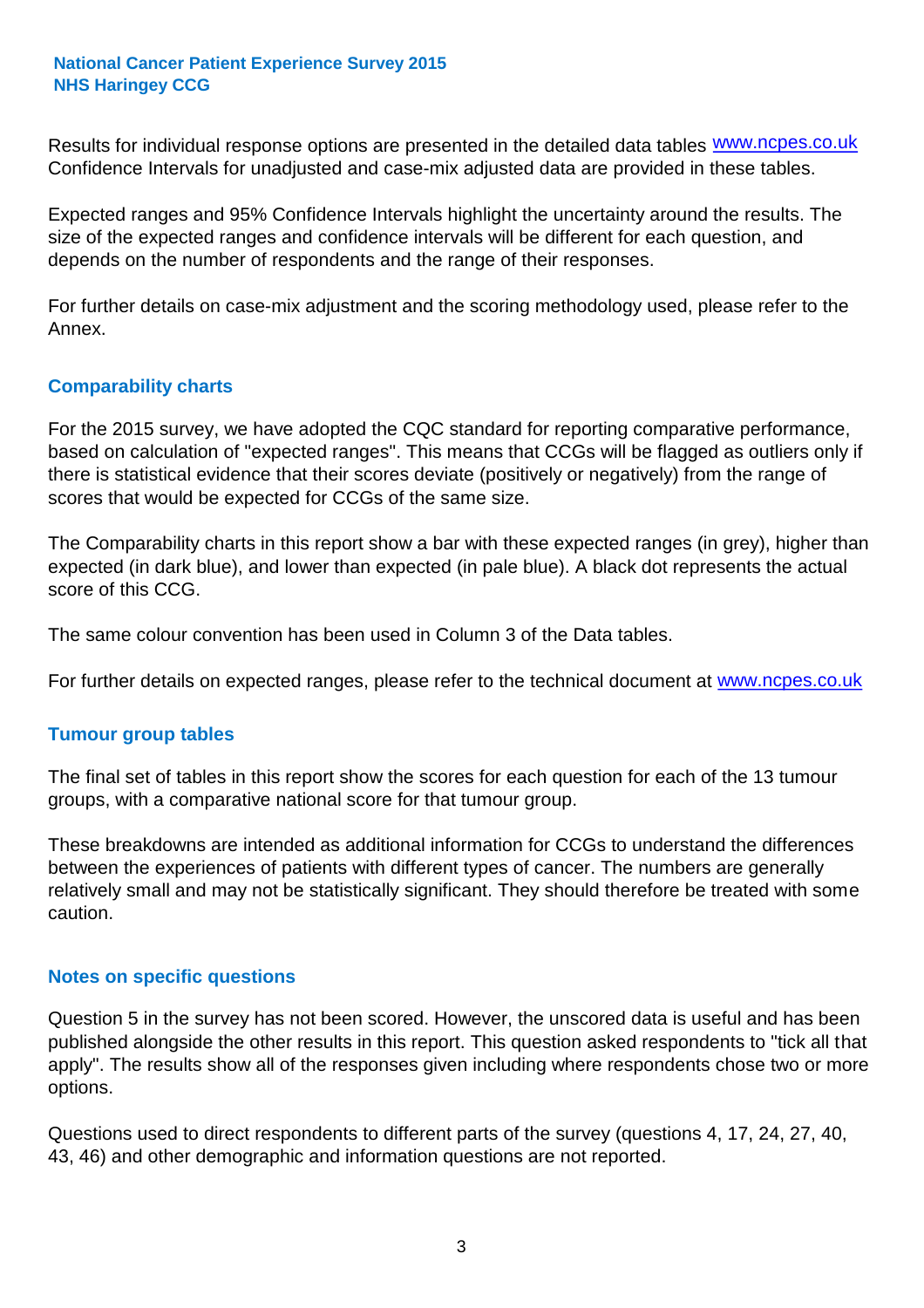#### **How to use the data**

Unadjusted data should be used to see the actual responses from patients relating to the CCG.

Case-mix adjusted data, together with expected ranges, should be used to understand whether the results are significantly higher or lower than national results.

Case-mix adjusted data, together with (case-mix adjusted) Confidence Intervals (presented in the detailed data tables **www.ncpes.co.uk**), should be used to understand whether the results are significantly higher or lower than the results for another CCG.

#### **Response rates**

Numbers of respondents by tumour group, age and gender can be found in the Annex.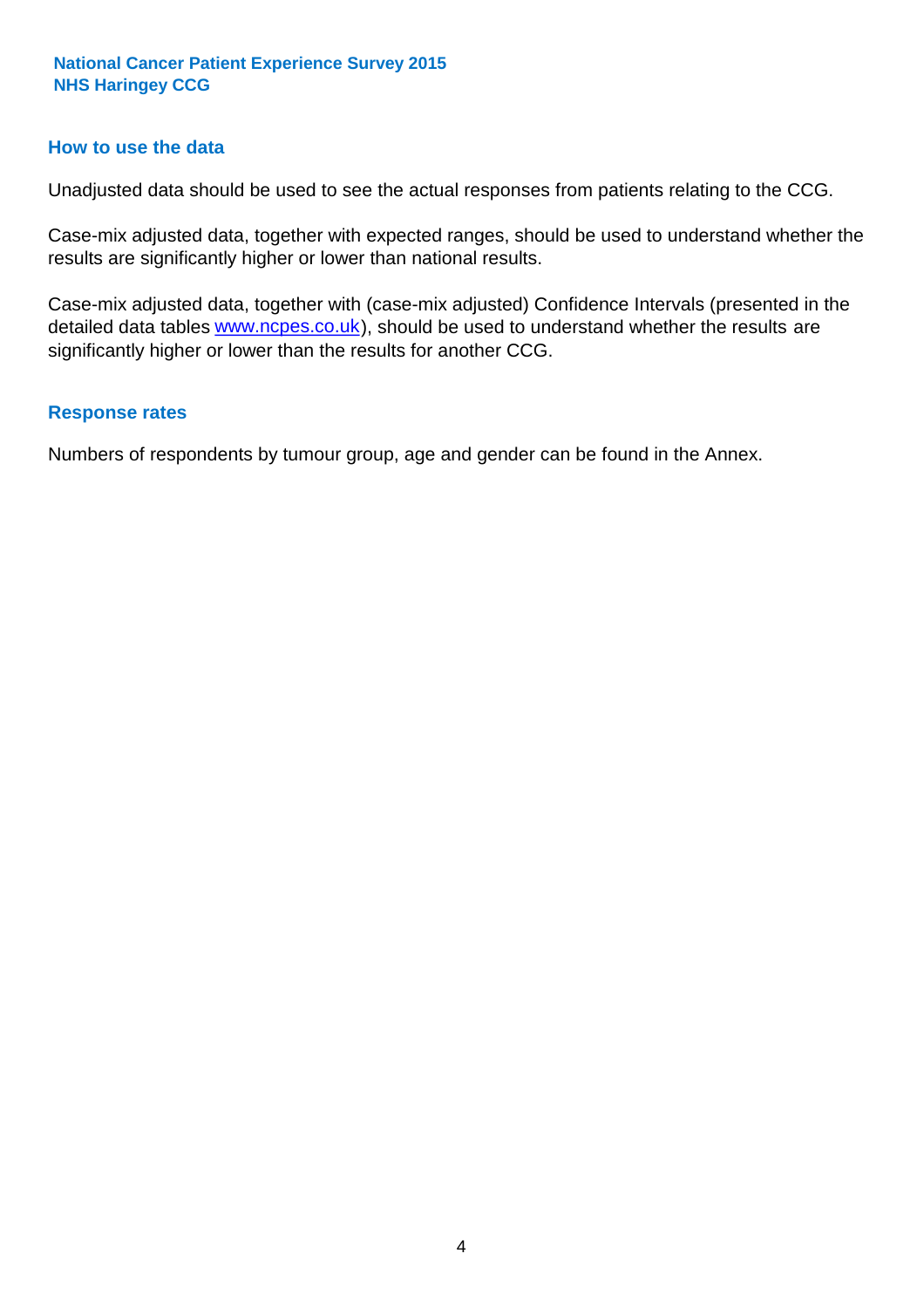### **Executive Summary**

average rating of 8.5. Asked to rate their care on a scale of zero (very poor) to 10 (very good), respondents gave an

The following questions are included in phase 1 of the Cancer Dashboard developed by Public Health England and NHS England\*:

- **77%** of respondents said that they were definitely involved as much as they wanted to be in decisions about their care and treatment
- **90%** of respondents said that they were given the name of a Clinical Nurse Specialist who would support them through their treatment
- when asked how easy or difficult it had been to contact their Clinical Nurse Specialist 85% of respondents said that it had been 'quite easy' or 'very easy'
- **82%** of respondents said that, overall, they were always treated with dignity and respect they were in hospital
- **91%** of respondents said that hospital staff told them who to contact if they were worried about their condition or treatment after they left hospital
- **58%** of respondents said that they thought the GPs and nurses at their general practice definitely did everything they could to support them while they were having cancer treatment.

Detailed results for these and other questions are set out in the sections that follow.

#### \* www.cancerdata.nhs.uk/dashboard

The questions were selected in discussion with the national Cancer Patient Experience Advisory Group and reflect four key patient experience domains: provision of information; involvement in decisions; care transition; interpersonal relations, respect and dignity. The figures presented above are all case-mix adjusted.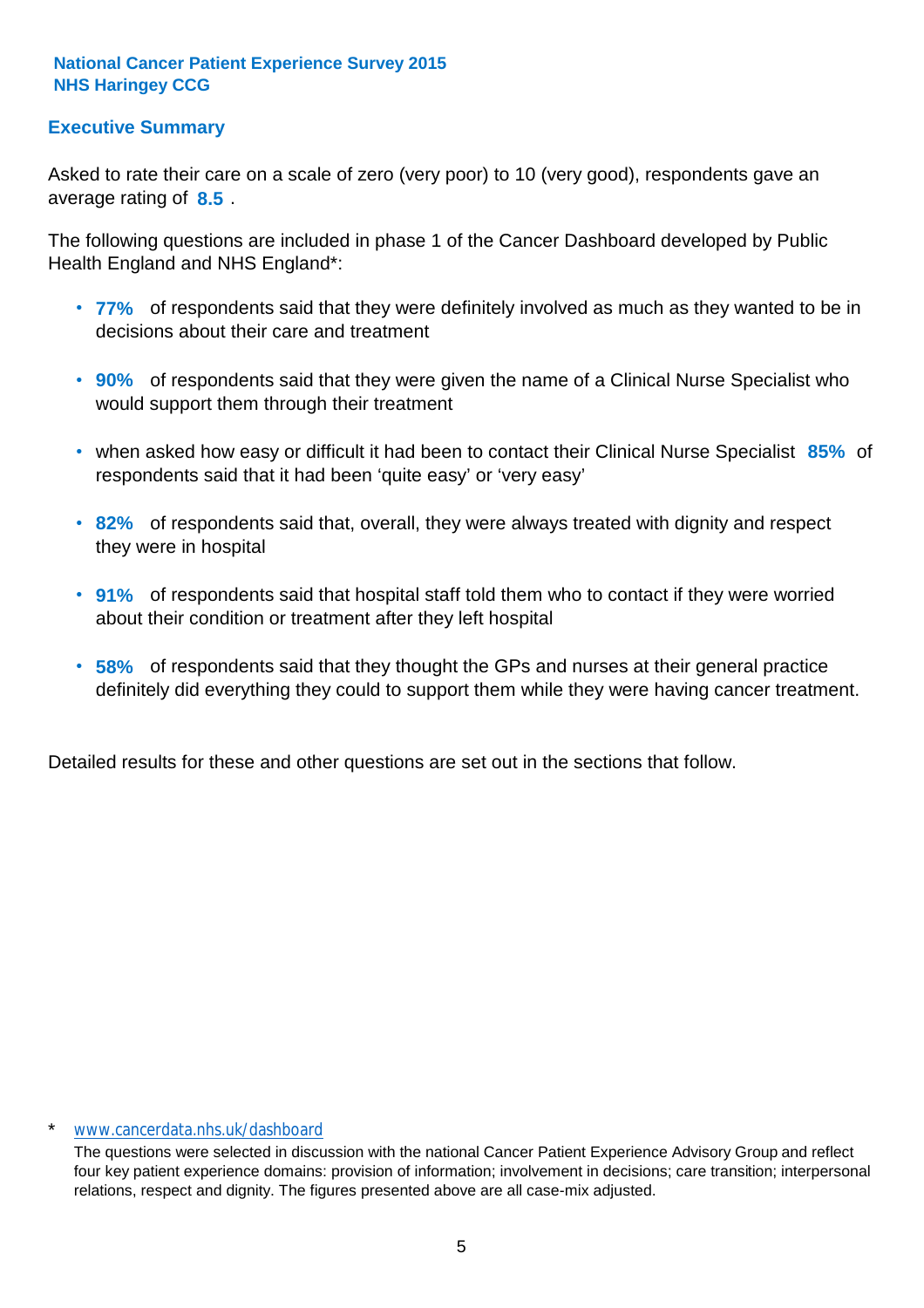# **Questions which scored outside expected range**

|                 |                                                                                            |                                          |                                    | 2015 Case-mix Adjusted             |                                     |                              |  |  |  |  |
|-----------------|--------------------------------------------------------------------------------------------|------------------------------------------|------------------------------------|------------------------------------|-------------------------------------|------------------------------|--|--|--|--|
| Question        |                                                                                            | respondents<br>for this CCG<br>Number of | Percentage for<br>this CCG<br>2015 | Lower limit o<br>expected<br>range | Upper limit of<br>expected<br>range | National<br>Average<br>Score |  |  |  |  |
|                 | <b>Diagnostic tests</b>                                                                    |                                          |                                    |                                    |                                     |                              |  |  |  |  |
| Q <sub>6</sub>  | The length of time waiting for the test to be done was about<br>right                      | 208                                      | 81%                                | 82%                                | 91%                                 | 87%                          |  |  |  |  |
| Q7              | Given complete explanation of test results in understandable<br>way                        | 211                                      | 73%                                | 73%                                | 84%                                 | 79%                          |  |  |  |  |
|                 | Finding out what was wrong with you                                                        |                                          |                                    |                                    |                                     |                              |  |  |  |  |
| Q11             | Patient given easy to understand written information about the<br>type of cancer they had  | 217                                      | 64%                                | 66%                                | 78%                                 | 72%                          |  |  |  |  |
|                 | Deciding the best treatment for you                                                        |                                          |                                    |                                    |                                     |                              |  |  |  |  |
| Q12             | Patient felt that treatment options were completely explained                              | 210                                      | 76%                                | 78%                                | 88%                                 | 83%                          |  |  |  |  |
|                 | <b>Clinical Nurse Specialist</b>                                                           |                                          |                                    |                                    |                                     |                              |  |  |  |  |
| Q19             | Get understandable answers to important questions all or most<br>of the time               | 193                                      | 82%                                | 84%                                | 93%                                 | 89%                          |  |  |  |  |
|                 | Hospital care as an inpatient                                                              |                                          |                                    |                                    |                                     |                              |  |  |  |  |
| Q <sub>31</sub> | Patient had confidence and trust in all ward nurses                                        | 144                                      | 59%                                | 65%                                | 80%                                 | 72%                          |  |  |  |  |
| Q36             | Hospital staff definitely did everything to help control pain                              | 135                                      | 74%                                | 78%                                | 90%                                 | 84%                          |  |  |  |  |
|                 | Hospital care as a day patient / outpatient                                                |                                          |                                    |                                    |                                     |                              |  |  |  |  |
| Q41             | Patient was able to discuss worries or fears with staff during<br>visit                    | 193                                      | 57%                                | 63%                                | 77%                                 | 70%                          |  |  |  |  |
|                 | Home care and support                                                                      |                                          |                                    |                                    |                                     |                              |  |  |  |  |
| Q50             | Patient definitely given enough support from health or social<br>services during treatment | 137                                      | 42%                                | 44%                                | 63%                                 | 54%                          |  |  |  |  |
| Q <sub>51</sub> | Patient definitely given enough support from health or social<br>services after treatment  | 91                                       | 34%                                | 35%                                | 55%                                 | 45%                          |  |  |  |  |
|                 | Your overall NHS care                                                                      |                                          |                                    |                                    |                                     |                              |  |  |  |  |
| Q55             | Patient given a care plan                                                                  | 175                                      | 25%                                | 26%                                | 40%                                 | 33%                          |  |  |  |  |
| Q57             | Length of time for attending clinics and appointments was right                            | 241                                      | 57%                                | 58%                                | 74%                                 | 66%                          |  |  |  |  |
| Q58             | Taking part in cancer research discussed with patient                                      | 228                                      | 37%                                | 20%                                | 36%                                 | 28%                          |  |  |  |  |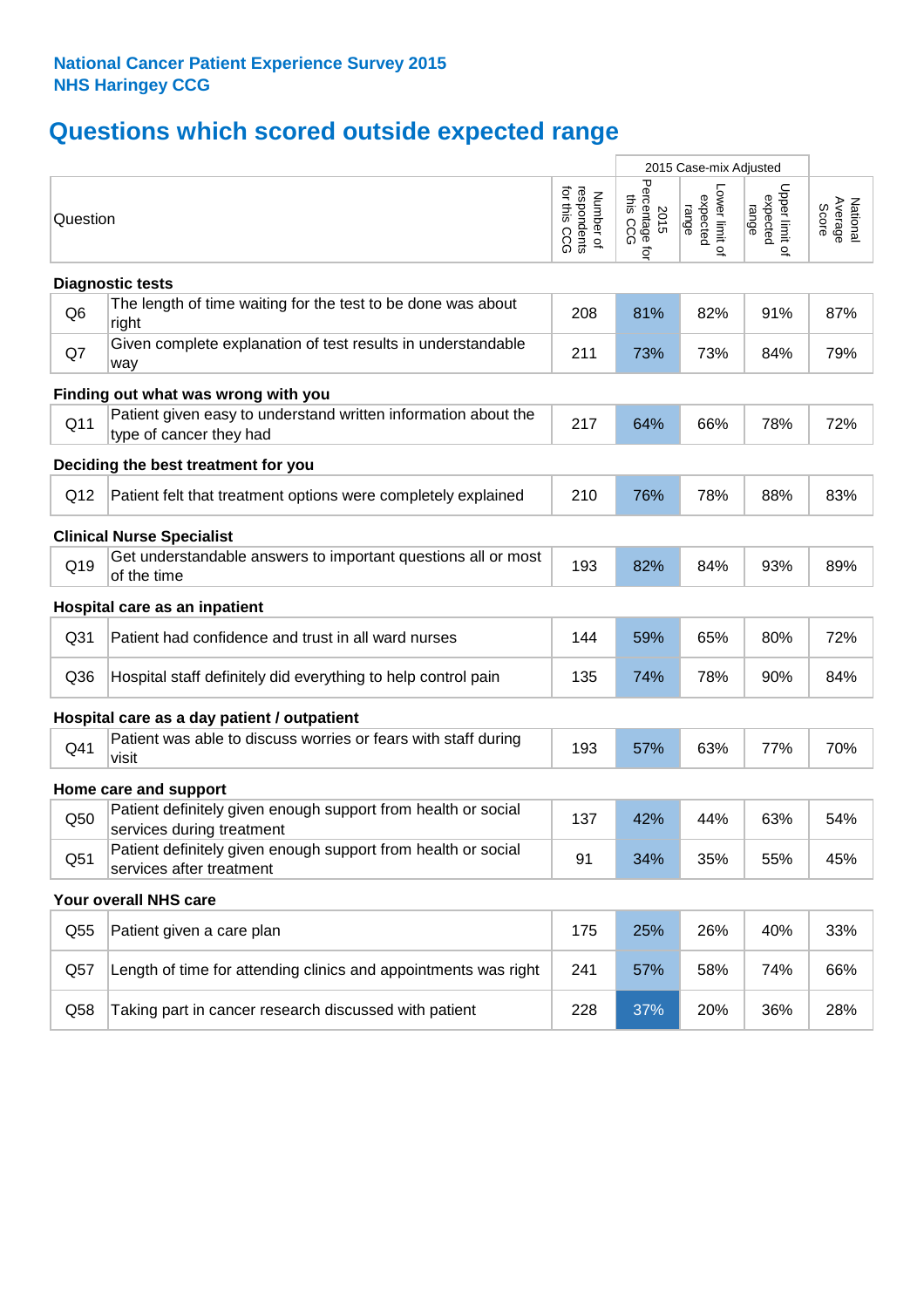# **CCG results**

### **Seeing your GP**



|    |                                                                |                                         |                             |               | 2015 Case-mix Adjusted     |                            |                        |
|----|----------------------------------------------------------------|-----------------------------------------|-----------------------------|---------------|----------------------------|----------------------------|------------------------|
|    | Question                                                       | respondents<br>Number<br>$\overline{a}$ | 2015<br>Unadjusted<br>Score | 2015<br>Score | Expected<br>range<br>lower | Expected<br>range<br>nbber | National Average Score |
| Q1 | Saw GP once / twice before being told had to go to<br>hospital | 178                                     | 66%                         | 70%           | 70%                        | 82%                        | 76%                    |
| Q2 | Patient thought they were seen as soon as necessary            | 241                                     | 75%                         | 78%           | 77%                        | 87%                        | 82%                    |

|                |                                                                             |                                                       | No. |
|----------------|-----------------------------------------------------------------------------|-------------------------------------------------------|-----|
|                | Beforehand, did you have all the<br>information you needed about your test? | Yes                                                   | 181 |
|                |                                                                             | No, I would have liked more written information       | 16  |
| Q <sub>5</sub> |                                                                             | No, I would have liked more <b>verbal</b> information | 9   |
|                |                                                                             | I did not need / want any information                 |     |
|                |                                                                             | Don't know / can't remember                           |     |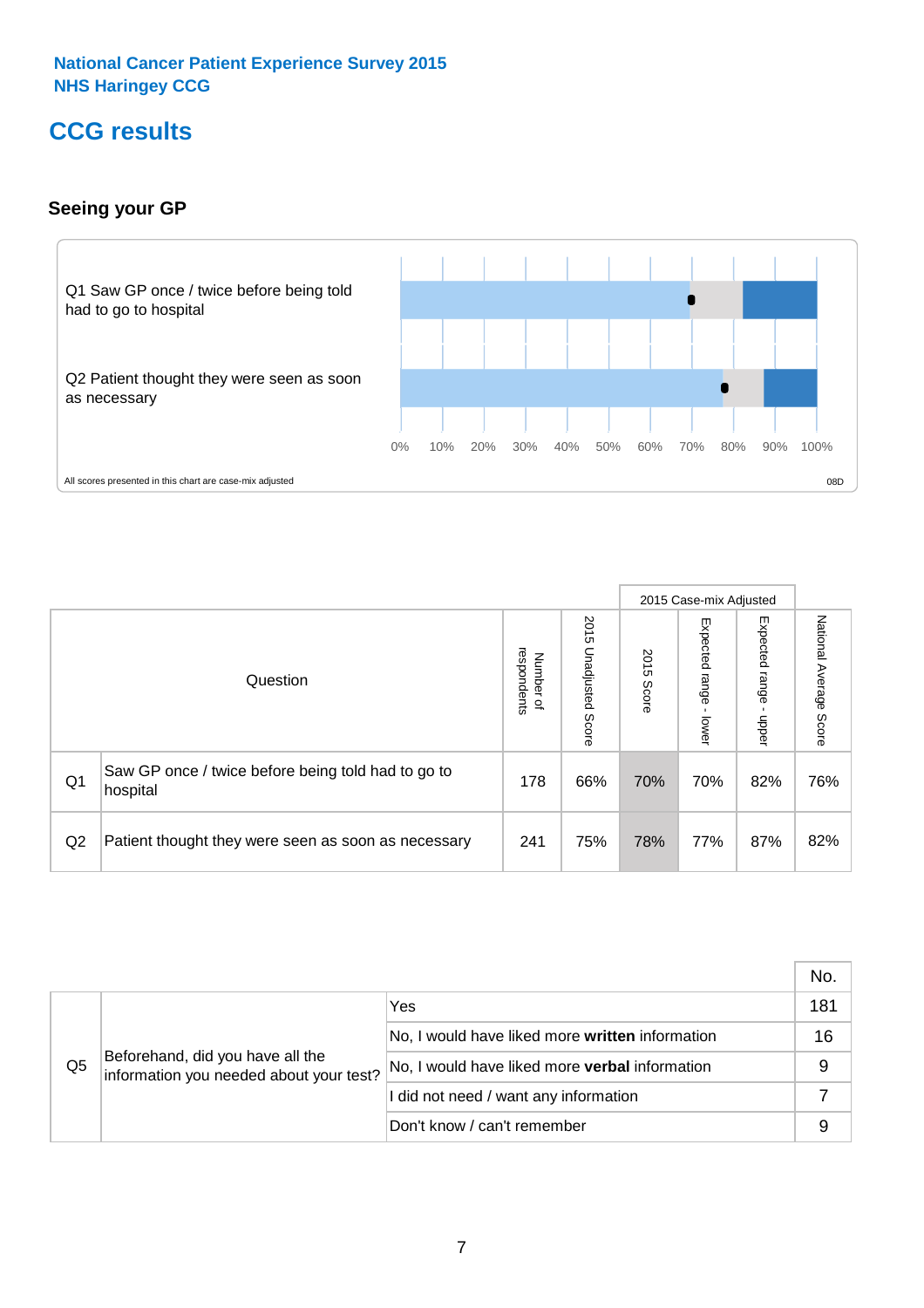### **Diagnostic tests**



|                |                                                                       |                                       |                             |               | 2015 Case-mix Adjusted  |                         |                           |
|----------------|-----------------------------------------------------------------------|---------------------------------------|-----------------------------|---------------|-------------------------|-------------------------|---------------------------|
|                | Question                                                              | respondents<br>Number<br>$\mathbf{Q}$ | 2015<br>Unadjusted<br>Score | 2015<br>Score | Expected range<br>lower | Expected range<br>nbber | National Average<br>Score |
| Q <sub>6</sub> | The length of time waiting for the test to be done was<br>about right | 208                                   | 78%                         | 81%           | 82%                     | 91%                     | 87%                       |
| Q7             | Given complete explanation of test results in<br>understandable way   | 211                                   | 69%                         | 73%           | 73%                     | 84%                     | 79%                       |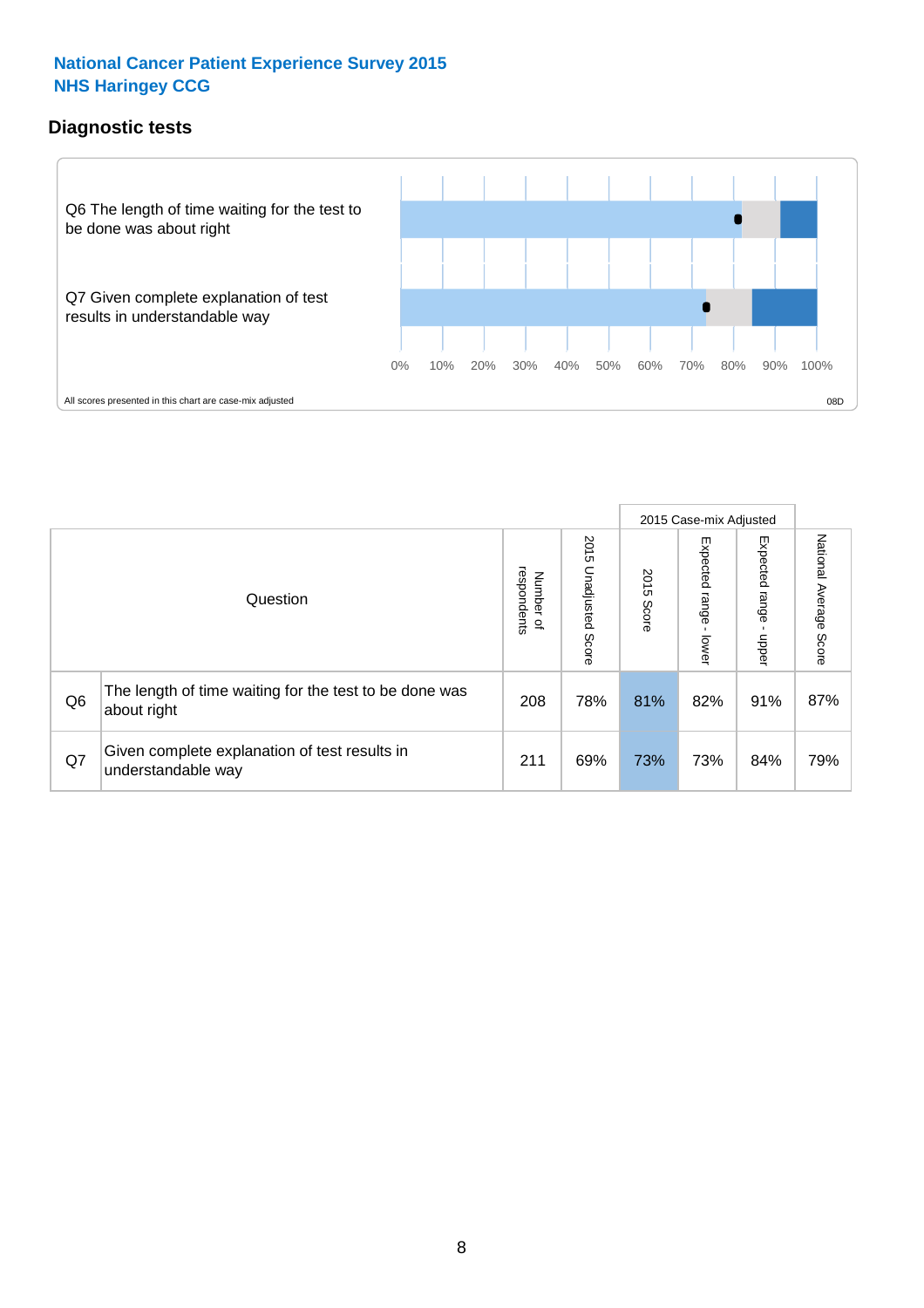#### **Finding out what was wrong with you**



|                |                                                                                            |                          |                                 |                      | 2015 Case-mix Adjusted                  |                                           |                        |
|----------------|--------------------------------------------------------------------------------------------|--------------------------|---------------------------------|----------------------|-----------------------------------------|-------------------------------------------|------------------------|
|                | Question                                                                                   | respondents<br>Number of | 2015<br><b>Unadjusted Score</b> | 2015<br><b>Score</b> | Expected range<br>$\mathbf{I}$<br>lower | Expected range<br>$\blacksquare$<br>nbber | National Average Score |
| Q8             | Patient told they could bring a family member or friend<br>when first told they had cancer | 197                      | 80%                             | 81%                  | 73%                                     | 84%                                       | 79%                    |
| Q <sub>9</sub> | Patient felt they were told sensitively that they had cancer                               | 242                      | 79%                             | 80%                  | 80%                                     | 89%                                       | 84%                    |
| Q10            | Patient completely understood the explanation of what<br>was wrong                         | 244                      | 66%                             | 70%                  | 67%                                     | 79%                                       | 73%                    |
| Q11            | Patient given easy to understand written information<br>about the type of cancer they had  | 217                      | 62%                             | 64%                  | 66%                                     | 78%                                       | 72%                    |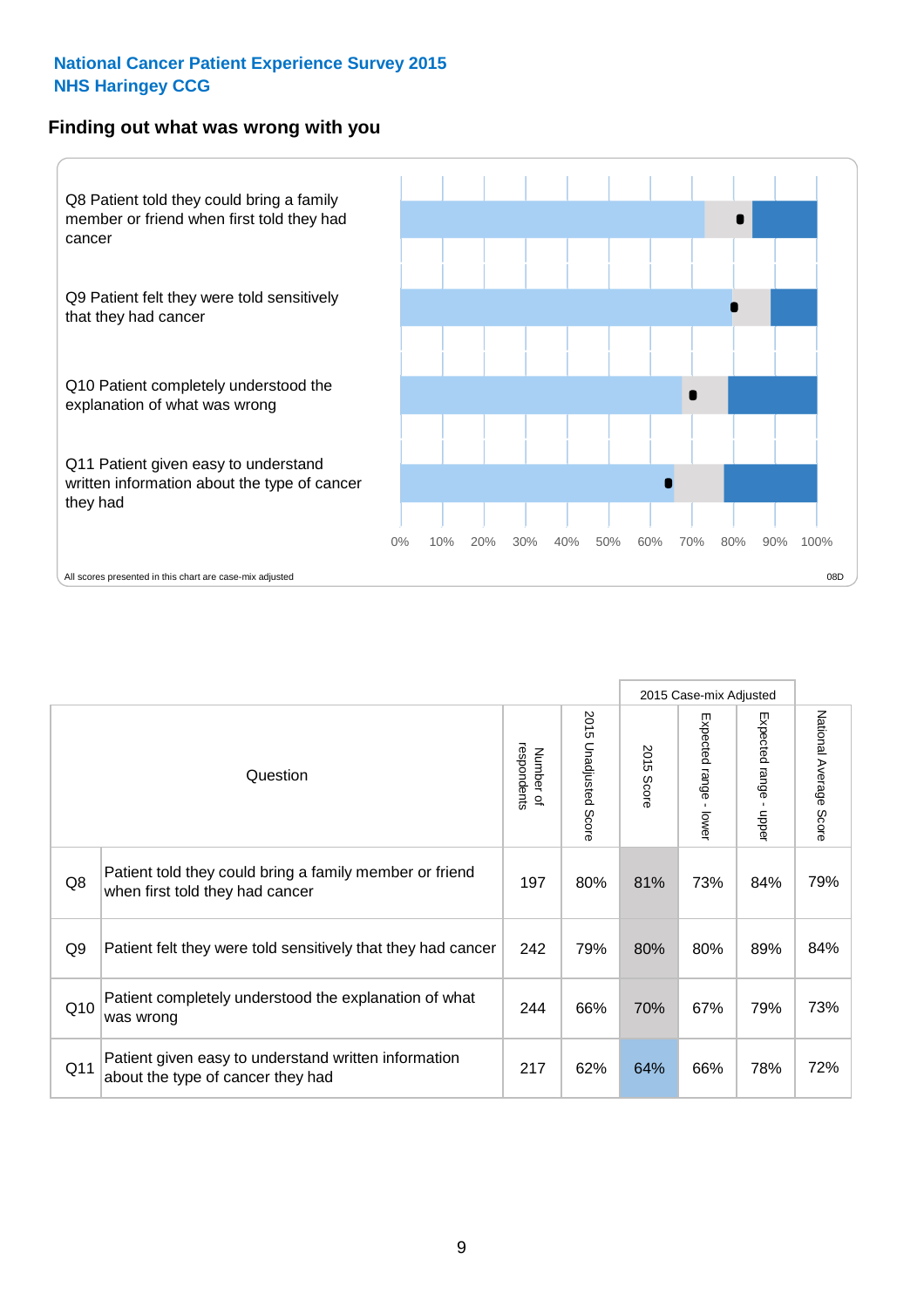### **Finding out what was wrong with you**



|          |                                                                                         |                          |                       |            | 2015 Case-mix Adjusted                  |                           |                        |
|----------|-----------------------------------------------------------------------------------------|--------------------------|-----------------------|------------|-----------------------------------------|---------------------------|------------------------|
| Question |                                                                                         | respondents<br>Number of | 2015 Unadjusted Score | 2015 Score | Expected range<br>$\mathbf{r}$<br>lower | Expected range -<br>nbber | National Average Score |
| Q12      | Patient felt that treatment options were completely<br>explained                        | 210                      | 74%                   | 76%        | 78%                                     | 88%                       | 83%                    |
| Q13      | Possible side effects explained in an understandable way                                | 235                      | 67%                   | 67%        | 67%                                     | 78%                       | 73%                    |
| Q14      | Patient given practical advice and support in dealing with<br>side effects of treatment | 230                      | 62%                   | 64%        | 60%                                     | 72%                       | 66%                    |
| Q15      | Patient definitely told about side effects that could affect<br>them in the future      | 220                      | 49%                   | 48%        | 48%                                     | 61%                       | 54%                    |
| Q16      | Patient definitely involved in decisions about care and<br>treatment                    | 231                      | 73%                   | 77%        | 72%                                     | 83%                       | 78%                    |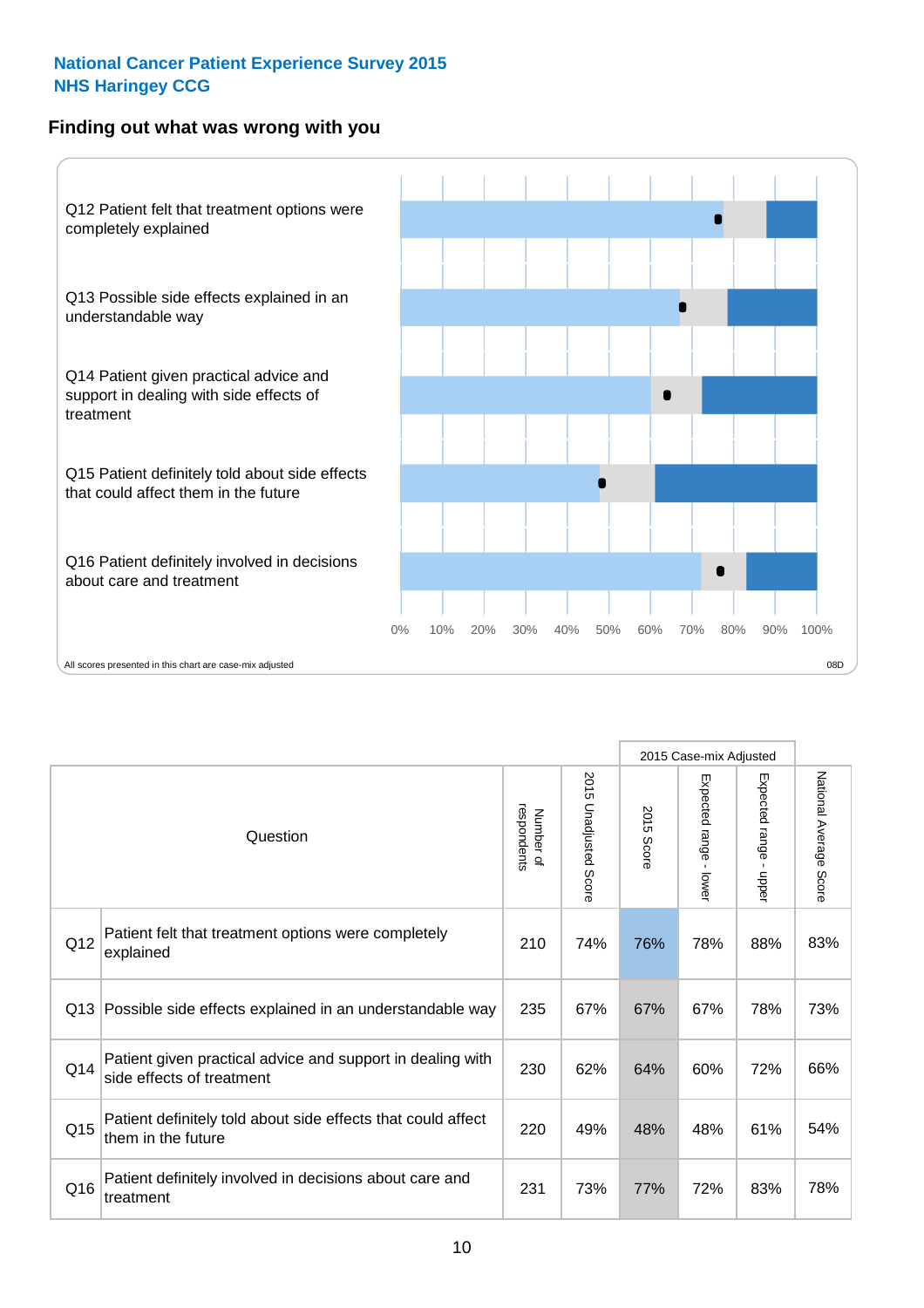### **Clinical Nurse Specialist**



|     |                                                                                     |                          |                       |               | 2015 Case-mix Adjusted  |                         |                           |
|-----|-------------------------------------------------------------------------------------|--------------------------|-----------------------|---------------|-------------------------|-------------------------|---------------------------|
|     | Question                                                                            | respondents<br>Number of | 2015 Unadjusted Score | 2015<br>Score | Expected range<br>lower | Expected range<br>nbber | National Average<br>Score |
| Q17 | Patient given the name of the CNS who would support<br>them through their treatment | 239                      | 90%                   | 90%           | 86%                     | 94%                     | 90%                       |
| Q18 | Patient found it easy to contact their CNS                                          | 198                      | 84%                   | 85%           | 81%                     | 92%                     | 87%                       |
| Q19 | Get understandable answers to important questions all or<br>most of the time        | 193                      | 78%                   | 82%           | 84%                     | 93%                     | 89%                       |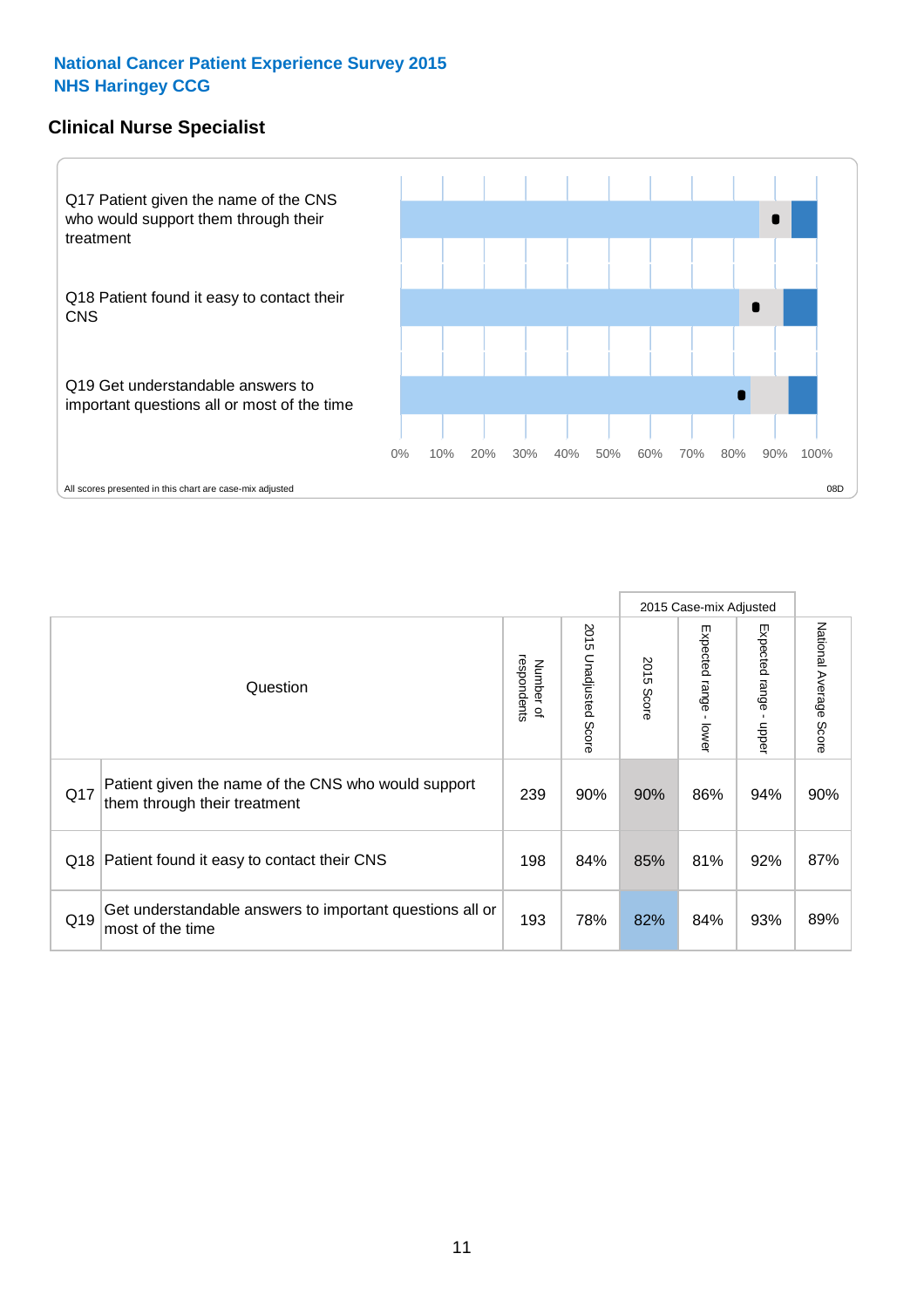#### **Support for people with cancer**



|                 |                                                                                            |                          |                                 |               | 2015 Case-mix Adjusted  |                           |                        |
|-----------------|--------------------------------------------------------------------------------------------|--------------------------|---------------------------------|---------------|-------------------------|---------------------------|------------------------|
|                 | Question                                                                                   | respondents<br>Number of | 2015<br><b>Unadjusted Score</b> | 2015<br>Score | Expected range<br>lower | Expected range<br>- nbber | National Average Score |
| Q20             | Hospital staff gave information about support groups                                       | 201                      | 84%                             | 85%           | 77%                     | 89%                       | 83%                    |
| Q <sub>21</sub> | Hospital staff gave information about impact cancer could<br>have on day to day activities | 167                      | 78%                             | 79%           | 75%                     | 87%                       | 81%                    |
| Q22             | Hospital staff gave information on getting financial help                                  | 150                      | 57%                             | 57%           | 47%                     | 63%                       | 55%                    |
| Q <sub>23</sub> | Hospital staff told patient they could get free prescriptions                              | 162                      | 78%                             | 81%           | 74%                     | 86%                       | 80%                    |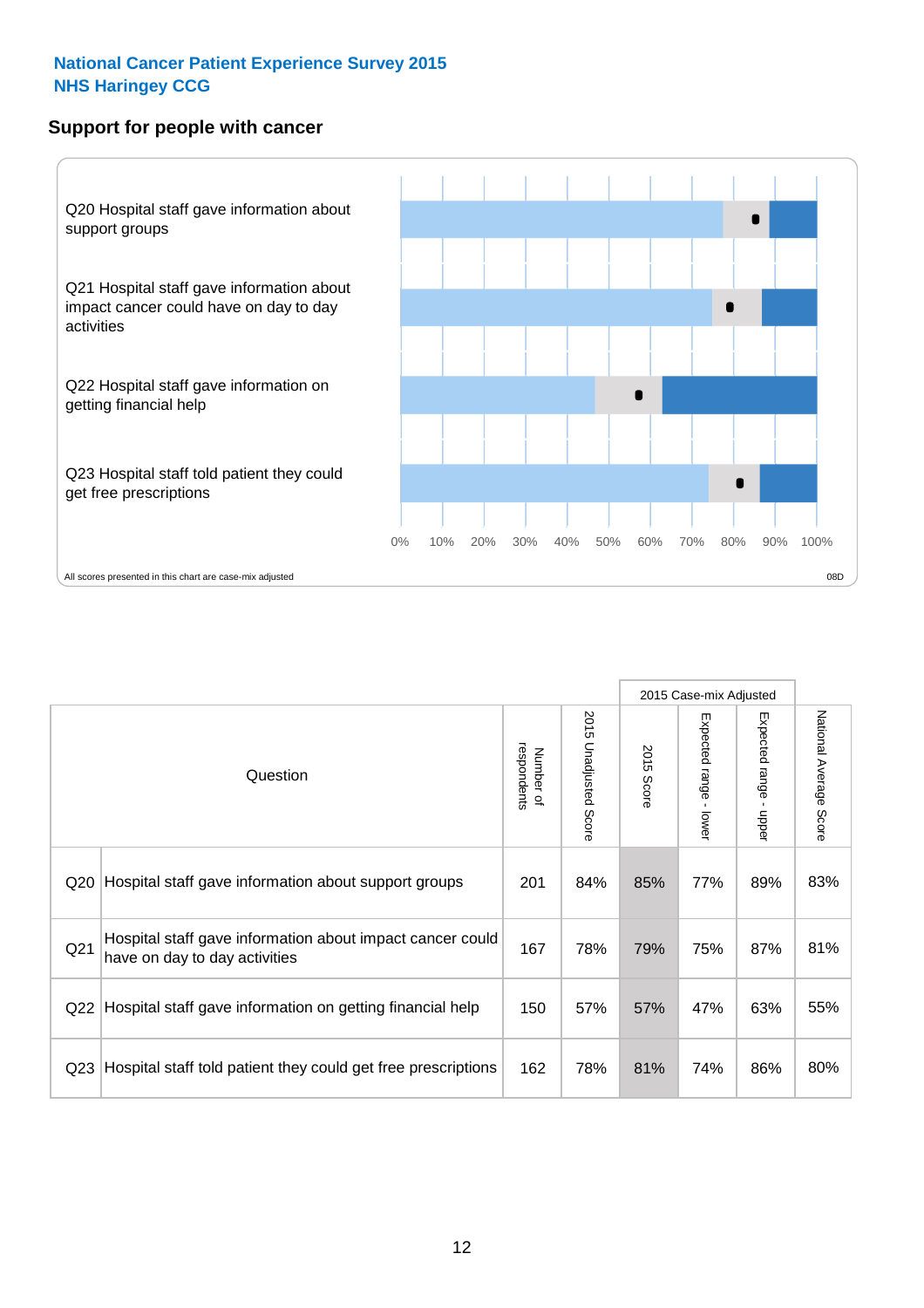# **Operations**



|     |                                                                 |                                              |                             |               | 2015 Case-mix Adjusted     |                           |                              |
|-----|-----------------------------------------------------------------|----------------------------------------------|-----------------------------|---------------|----------------------------|---------------------------|------------------------------|
|     | Question                                                        | respondents<br>Number<br>$\overline{\sigma}$ | 2015<br>Unadjusted<br>Score | 2015<br>Score | Expected<br>range<br>lower | Expected<br>range<br>dddn | National<br>Average<br>Score |
| Q26 | Staff explained how operation had gone in<br>understandable way | 127                                          | 72%                         | 76%           | 70%                        | 85%                       | 78%                          |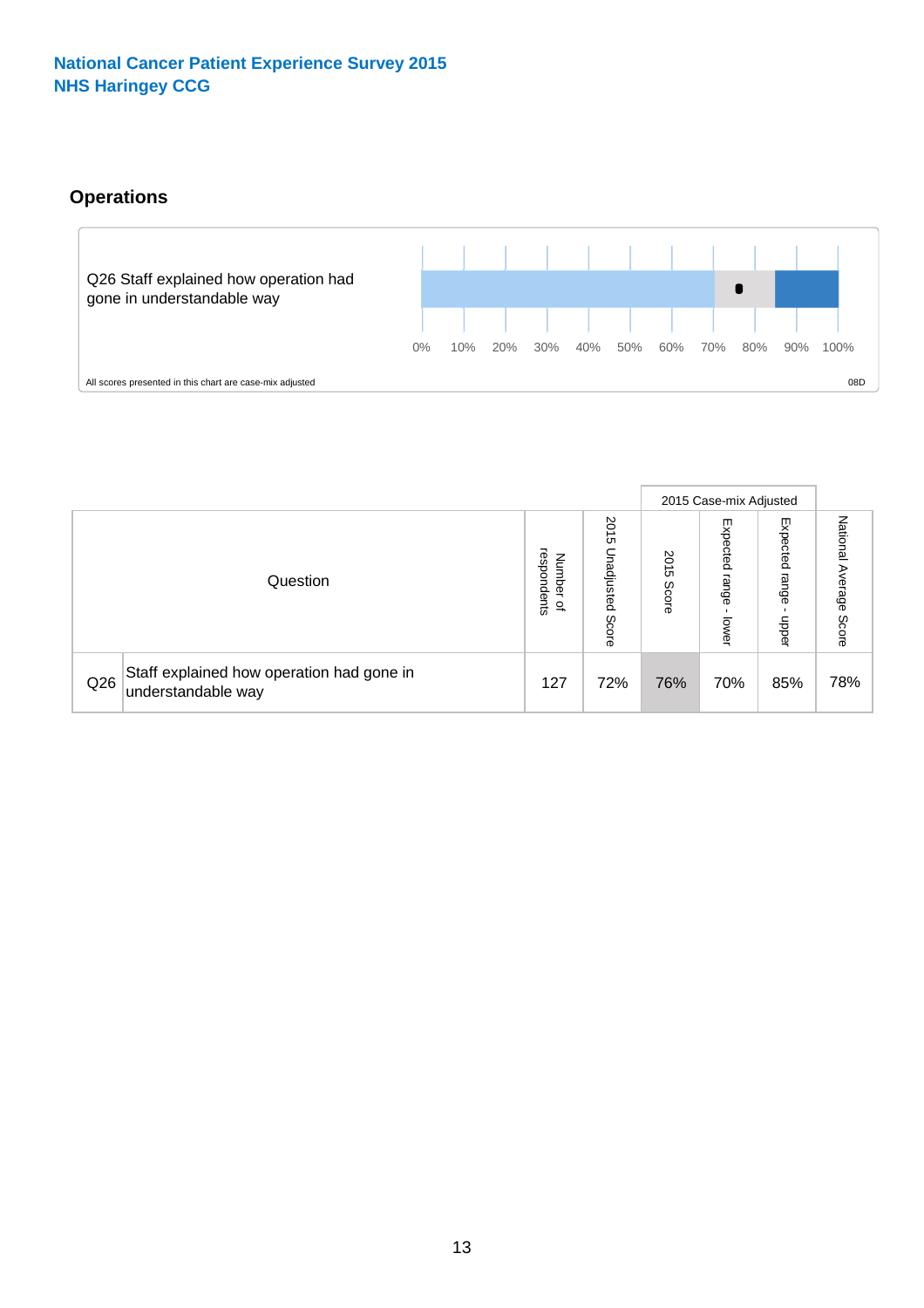## **Hospital care as an inpatient (Part 1 of 3)**



All scores presented in this chart are case-mix adjusted (38D) (38D) (38D) (38D) (38D) (38D) (38D) (38D) (38D) (38D) (38D) (38D) (38D) (38D) (38D) (38D) (38D) (38D) (38D) (38D) (38D) (38D) (38D) (38D) (38D) (38D) (38D) (38

|                 |                                                                                           |                          |                                 |               | 2015 Case-mix Adjusted                    |                           |                        |
|-----------------|-------------------------------------------------------------------------------------------|--------------------------|---------------------------------|---------------|-------------------------------------------|---------------------------|------------------------|
|                 | Question                                                                                  | respondents<br>Number of | 2015<br><b>Unadjusted Score</b> | 2015<br>Score | Expected range<br>$\blacksquare$<br>lower | Expected range<br>- nbber | National Average Score |
| Q28             | Groups of doctors or nurses did not talk in front of patient<br>as if they were not there | 144                      | 77%                             | 79%           | 75%                                       | 88%                       | 81%                    |
| Q29             | Patient had confidence and trust in all doctors treating<br>them                          | 144                      | 80%                             | 82%           | 78%                                       | 90%                       | 84%                    |
| Q30             | Patient's family or someone close definitely had<br>opportunity to talk to doctor         | 116                      | 72%                             | 74%           | 64%                                       | 80%                       | 72%                    |
| Q <sub>31</sub> | Patient had confidence and trust in all ward nurses                                       | 144                      | 58%                             | 59%           | 65%                                       | 80%                       | 72%                    |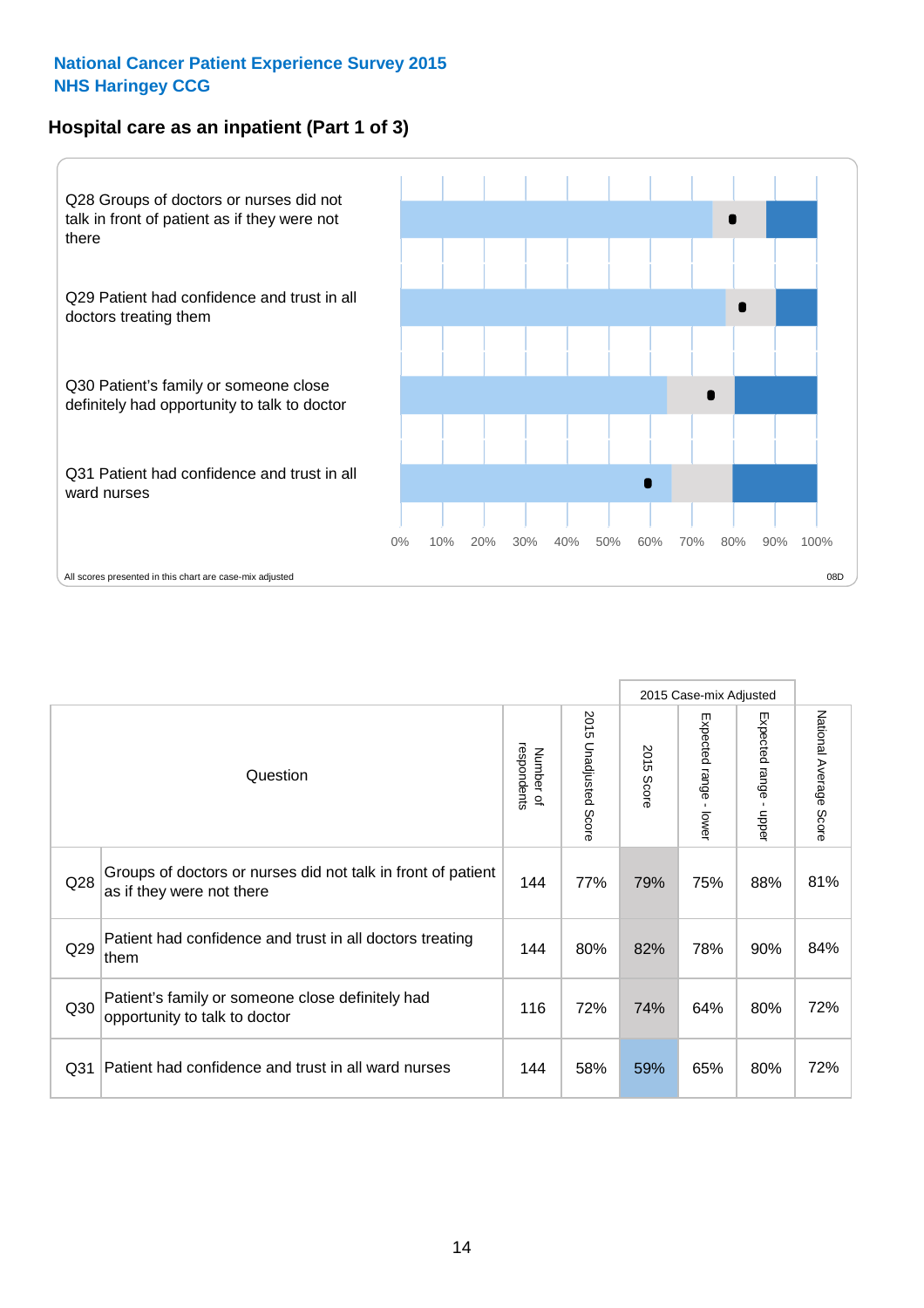### **Hospital care as an inpatient (Part 2 of 3)**



|                 |                                                                         |                          |                                 |               | 2015 Case-mix Adjusted                  |                           |                        |
|-----------------|-------------------------------------------------------------------------|--------------------------|---------------------------------|---------------|-----------------------------------------|---------------------------|------------------------|
|                 | Question                                                                | respondents<br>Number of | 2015<br><b>Unadjusted Score</b> | 2015<br>Score | Expected range<br>$\mathbf{L}$<br>lower | Expected range -<br>nbber | National Average Score |
| Q <sub>32</sub> | Always / nearly always enough nurses on duty                            | 140                      | 61%                             | 65%           | 58%                                     | 74%                       | 66%                    |
| Q <sub>33</sub> | All staff asked patient what name they preferred to be<br>called by     | 141                      | 55%                             | 58%           | 56%                                     | 77%                       | 67%                    |
| Q34             | Always given enough privacy when discussing condition<br>or treatment   | 143                      | 83%                             | 85%           | 79%                                     | 91%                       | 85%                    |
| Q <sub>35</sub> | Patient was able to discuss worries or fears with staff<br>during visit | 118                      | 43%                             | 44%           | 43%                                     | 61%                       | 52%                    |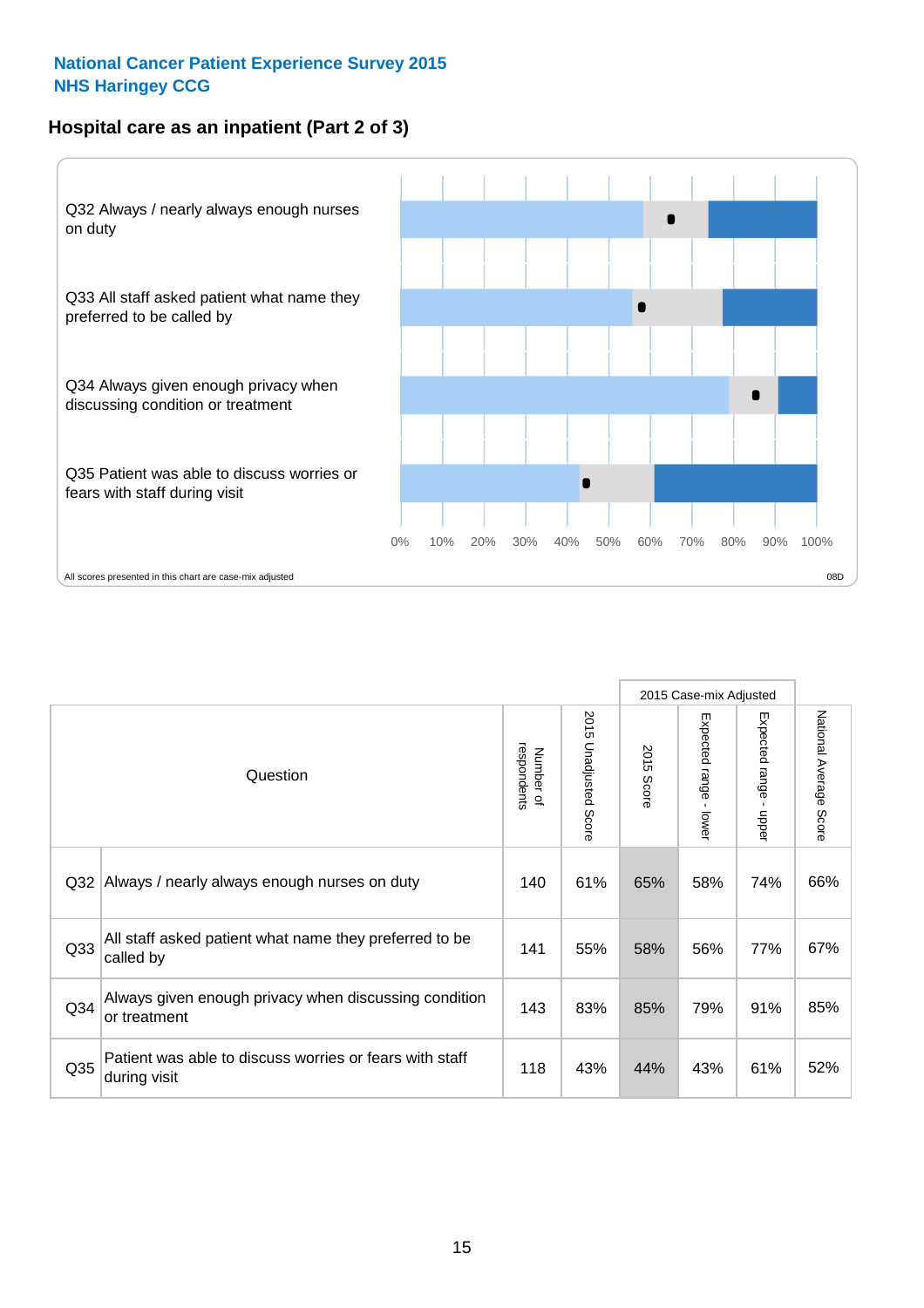### **Hospital care as an inpatient (Part 3 of 3)**



|                 |                                                                                     |                          |                                 |               | 2015 Case-mix Adjusted                    |                                           |                        |
|-----------------|-------------------------------------------------------------------------------------|--------------------------|---------------------------------|---------------|-------------------------------------------|-------------------------------------------|------------------------|
|                 | Question                                                                            | Number of<br>respondents | 2015<br><b>Unadjusted Score</b> | 2015<br>Score | Expected range<br>$\blacksquare$<br>lower | Expected range<br>$\blacksquare$<br>nbber | National Average Score |
| Q36             | Hospital staff definitely did everything to help control pain                       | 135                      | 70%                             | 74%           | 78%                                       | 90%                                       | 84%                    |
| Q <sub>37</sub> | Always treated with respect and dignity by staff                                    | 142                      | 80%                             | 82%           | 82%                                       | 93%                                       | 87%                    |
| Q38             | Given clear written information about what should / should<br>not do post discharge | 132                      | 83%                             | 83%           | 78%                                       | 91%                                       | 84%                    |
| Q39             | Staff told patient who to contact if worried post discharge                         | 134                      | 90%                             | 91%           | 90%                                       | 98%                                       | 94%                    |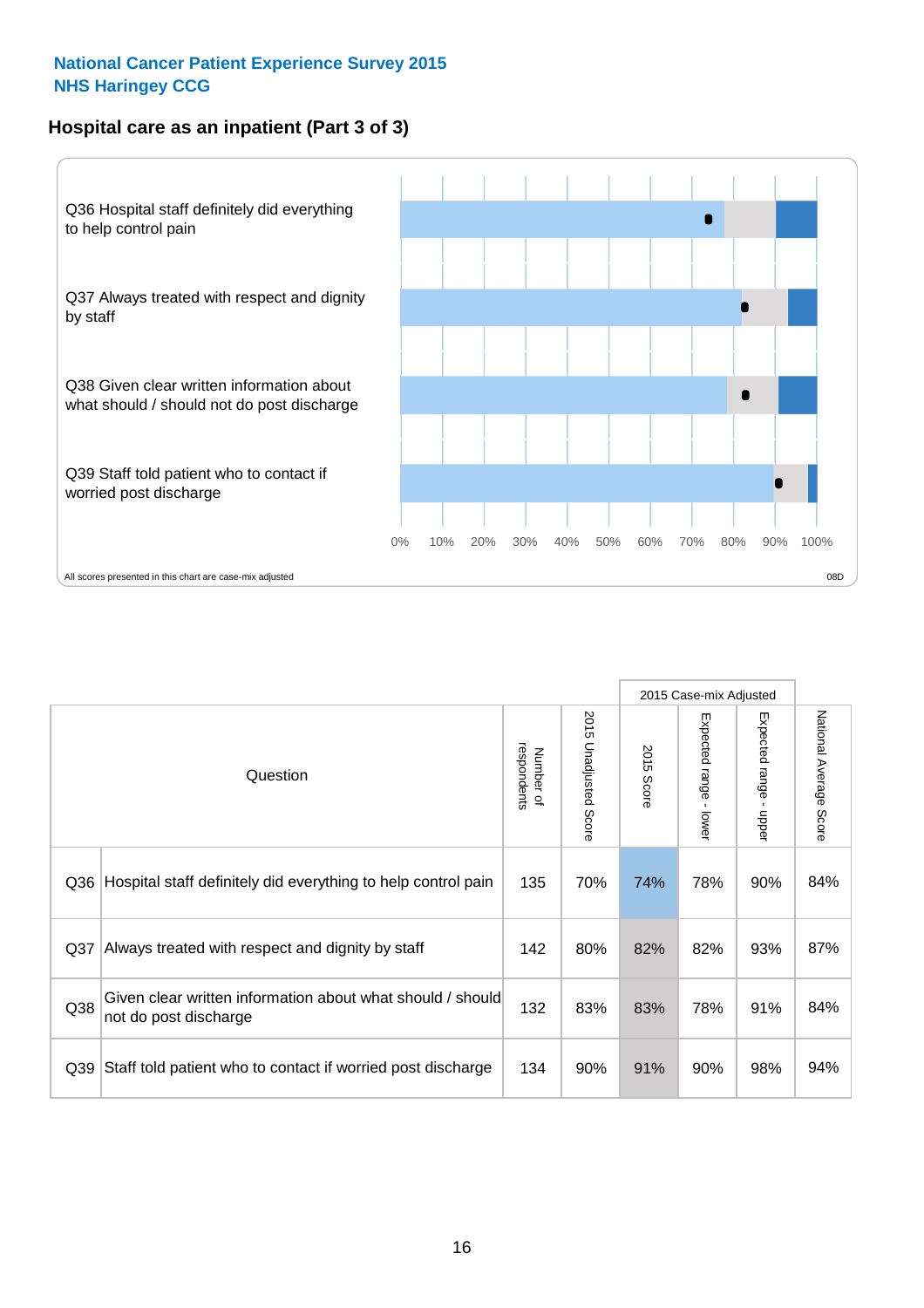### **Hospital care as a day patient / outpatient (Part 1 of 2)**



|     |                                                                                    |                          |                                 |                      | 2015 Case-mix Adjusted                    |                                           |                        |
|-----|------------------------------------------------------------------------------------|--------------------------|---------------------------------|----------------------|-------------------------------------------|-------------------------------------------|------------------------|
|     | Question                                                                           | respondents<br>Number of | 2015<br><b>Unadjusted Score</b> | 2015<br><b>Score</b> | Expected range<br>$\blacksquare$<br>lower | Expected range<br>$\blacksquare$<br>nbber | National Average Score |
| Q41 | Patient was able to discuss worries or fears with staff<br>during visit            | 193                      | 54%                             | 57%                  | 63%                                       | 77%                                       | 70%                    |
| Q42 | Doctor had the right notes and other documentation with<br>them                    | 212                      | 95%                             | 95%                  | 93%                                       | 98%                                       | 96%                    |
| Q44 | Beforehand patient had all information needed about<br>radiotherapy treatment      | 59                       | 93%                             | 94%                  | 77%                                       | 95%                                       | 86%                    |
| Q45 | Patient given understandable information about whether<br>radiotherapy was working | 49                       | 49%                             | 48%                  | 46%                                       | 73%                                       | 60%                    |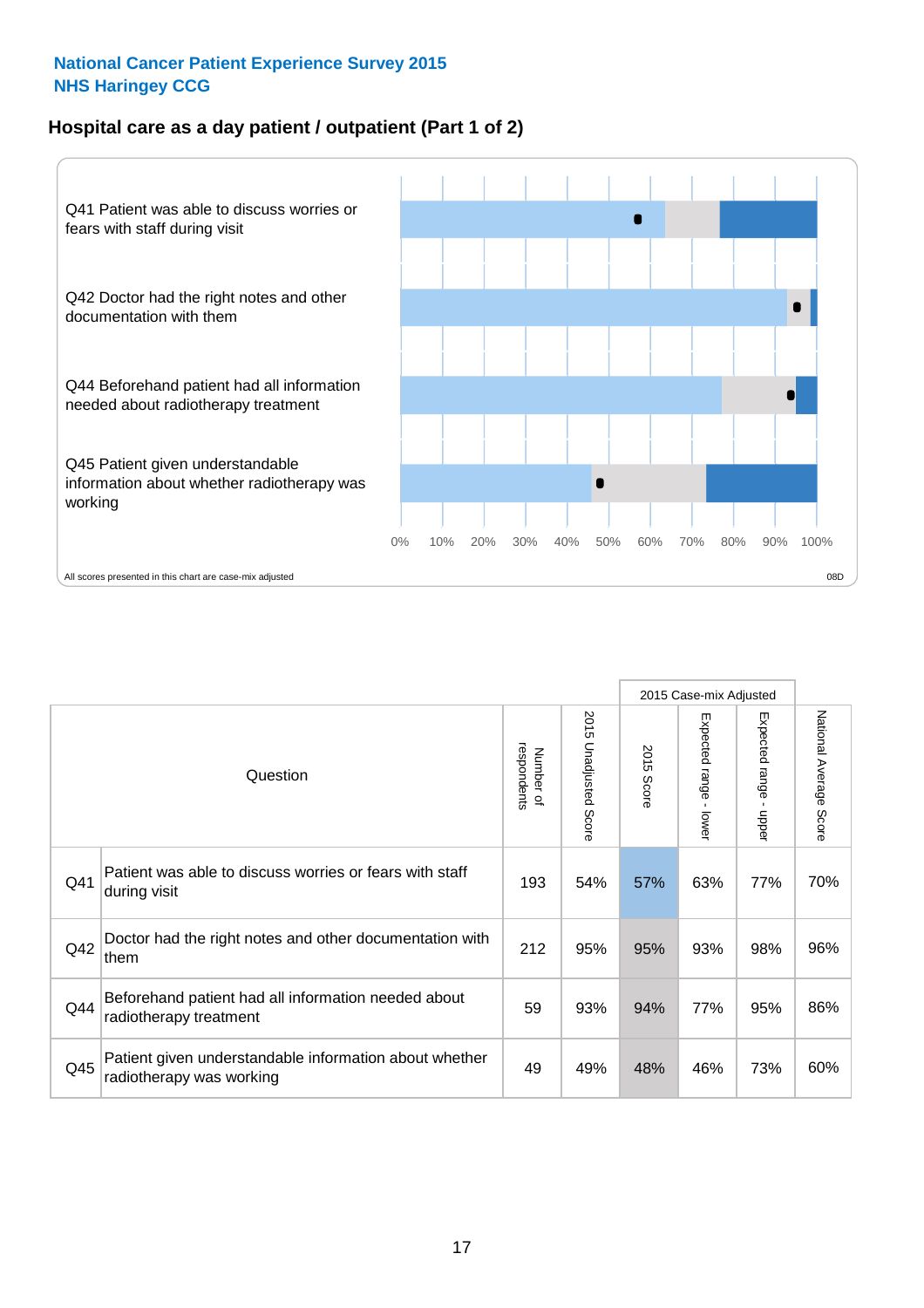### **Hospital care as a day patient / outpatient (Part 2 of 2)**



|     |                                                                                    |                                       |                             |               |                              | 2015 Case-mix Adjusted  |                           |
|-----|------------------------------------------------------------------------------------|---------------------------------------|-----------------------------|---------------|------------------------------|-------------------------|---------------------------|
|     | Question                                                                           | respondents<br>Number<br>$\mathbf{Q}$ | 2015<br>Unadjusted<br>Score | 2015<br>Score | Expected<br>I range<br>lower | Expected range<br>nbber | National Average<br>Score |
| Q47 | Beforehand patient had all information needed about<br>chemotherapy treatment      | 139                                   | 81%                         | 81%           | 78%                          | 90%                     | 84%                       |
| Q48 | Patient given understandable information about whether<br>chemotherapy was working | 131                                   | 68%                         | 68%           | 60%                          | 76%                     | 68%                       |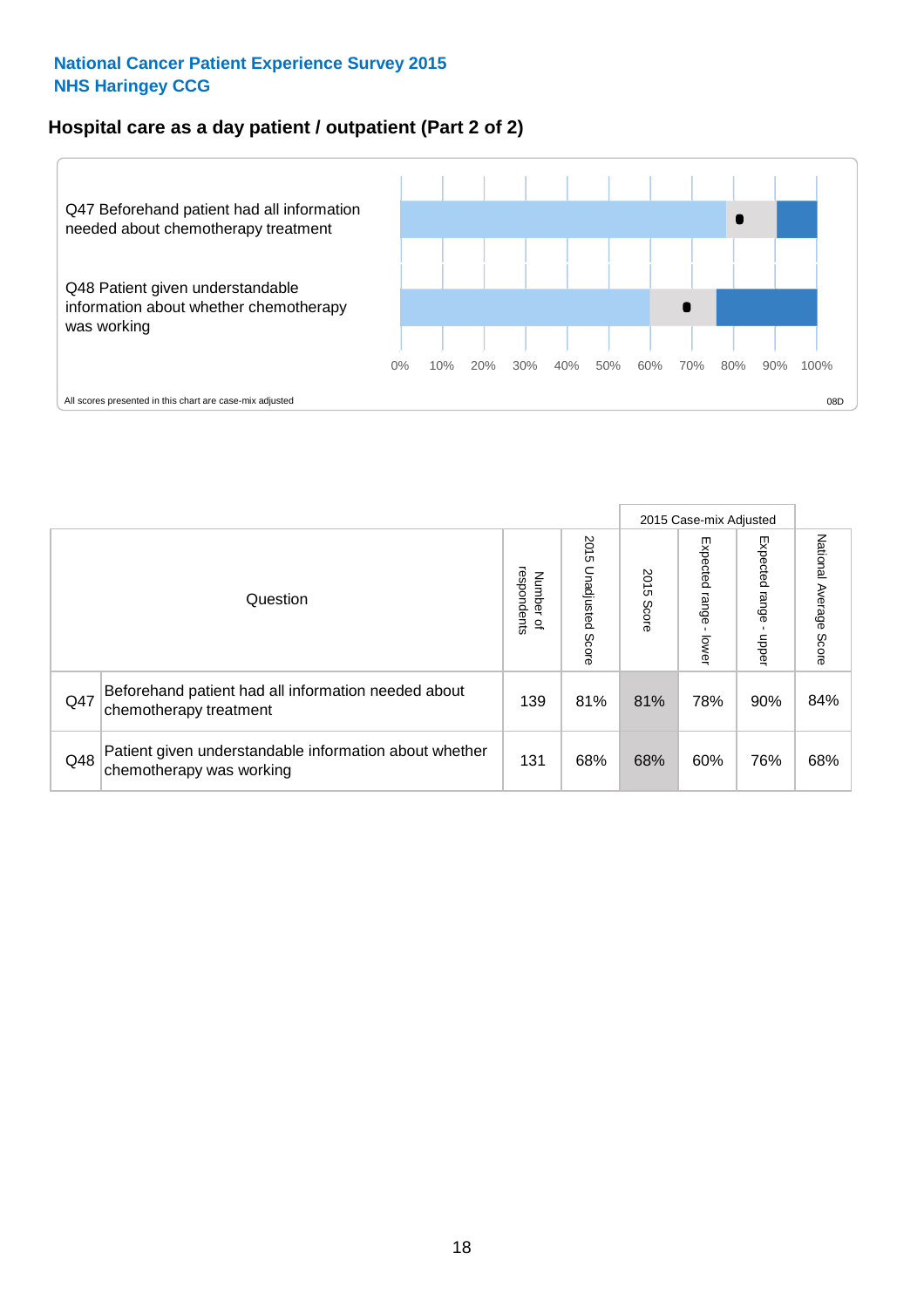#### **Home care and support**



Expected range - lower

Expected range - upper

Expected range - upper

National Average Score

National Average Score

2015 Case-mix Adjusted 2015 Unadjusted Score 2015 Unadjusted Score Expected range - lower Number of<br>respondents 2015 Score respondents 2015 Score Number of Question Hospital staff gave family or someone close all the  $Q49$  information needed to help with care at home  $175$  |  $54\%$  |  $57\%$  |  $50\%$  |  $65\%$  |  $58\%$ 

Patient definitely given enough support from health or

Patient definitely given enough support from health or

 $\frac{137}{\sqrt{137}}$  38% 42% 44% 63% 54%

 $\frac{1}{251}$  social services after treatment  $\frac{1}{25\%}$  34% 35% 35% 35% 45%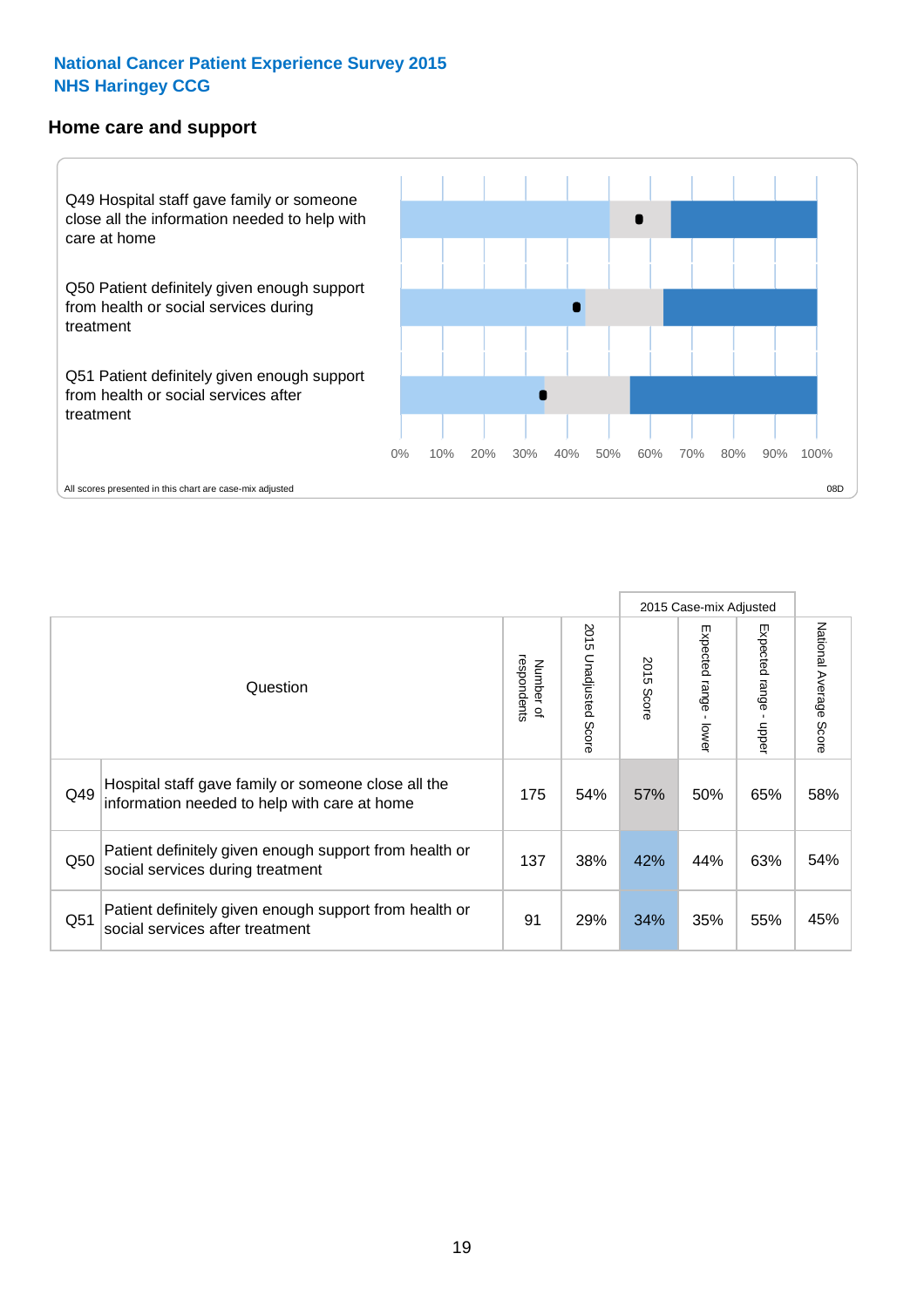### **Care from your general practice**



|     |                                                                           |                                       |                             |               |                                   | 2015 Case-mix Adjusted     |                           |
|-----|---------------------------------------------------------------------------|---------------------------------------|-----------------------------|---------------|-----------------------------------|----------------------------|---------------------------|
|     | Question                                                                  | respondents<br>Number<br>$\mathbf{Q}$ | 2015<br>Unadjusted<br>Score | 2015<br>Score | Expected<br><b>Lange</b><br>lower | Expected<br>range<br>doper | National Average<br>Score |
| Q52 | GP given enough information about patient's condition<br>and treatment    | 210                                   | 92%                         | 94%           | 93%                               | 98%                        | 95%                       |
| Q53 | Practice staff definitely did everything they could to<br>support patient | 176                                   | 56%                         | 58%           | 55%                               | 70%                        | 63%                       |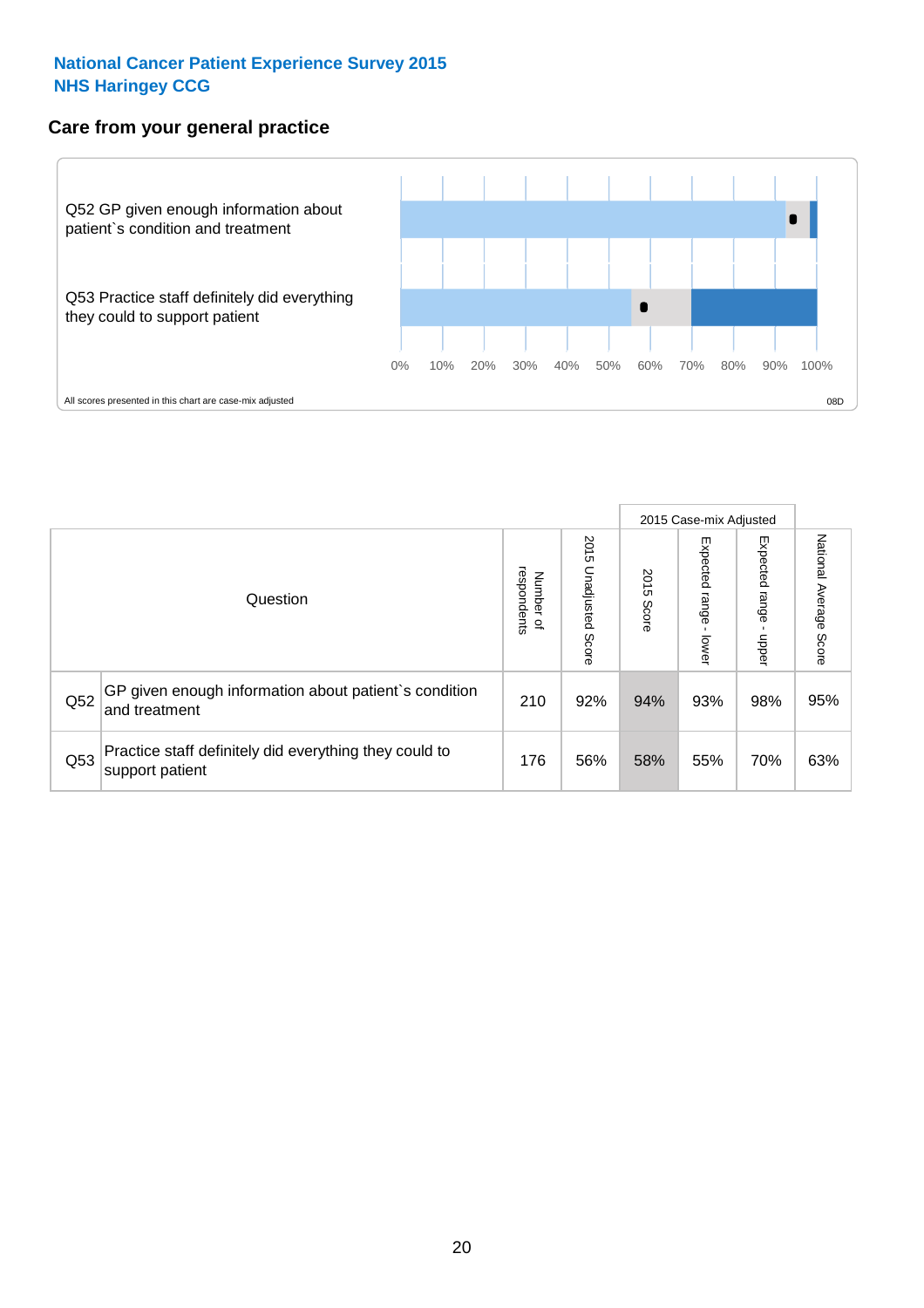### **Your overall NHS care (Part 1 of 2)**



|     |                                                                    |                          |                          |               | 2015 Case-mix Adjusted                    |                                           |                        |
|-----|--------------------------------------------------------------------|--------------------------|--------------------------|---------------|-------------------------------------------|-------------------------------------------|------------------------|
|     | Question                                                           | respondents<br>Number of | 2015<br>Unadjusted Score | 2015<br>Score | Expected range<br>$\blacksquare$<br>lower | Expected range<br>$\blacksquare$<br>nbber | National Average Score |
| Q54 | Hospital and community staff always worked well together           | 235                      | 52%                      | 55%           | 54%                                       | 67%                                       | 61%                    |
| Q55 | Patient given a care plan                                          | 175                      | 27%                      | 25%           | 26%                                       | 40%                                       | 33%                    |
| Q56 | Overall the administration of the care was very good /<br>good     | 243                      | 86%                      | 86%           | 85%                                       | 93%                                       | 89%                    |
| Q57 | Length of time for attending clinics and appointments was<br>right | 241                      | 56%                      | 57%           | 58%                                       | 74%                                       | 66%                    |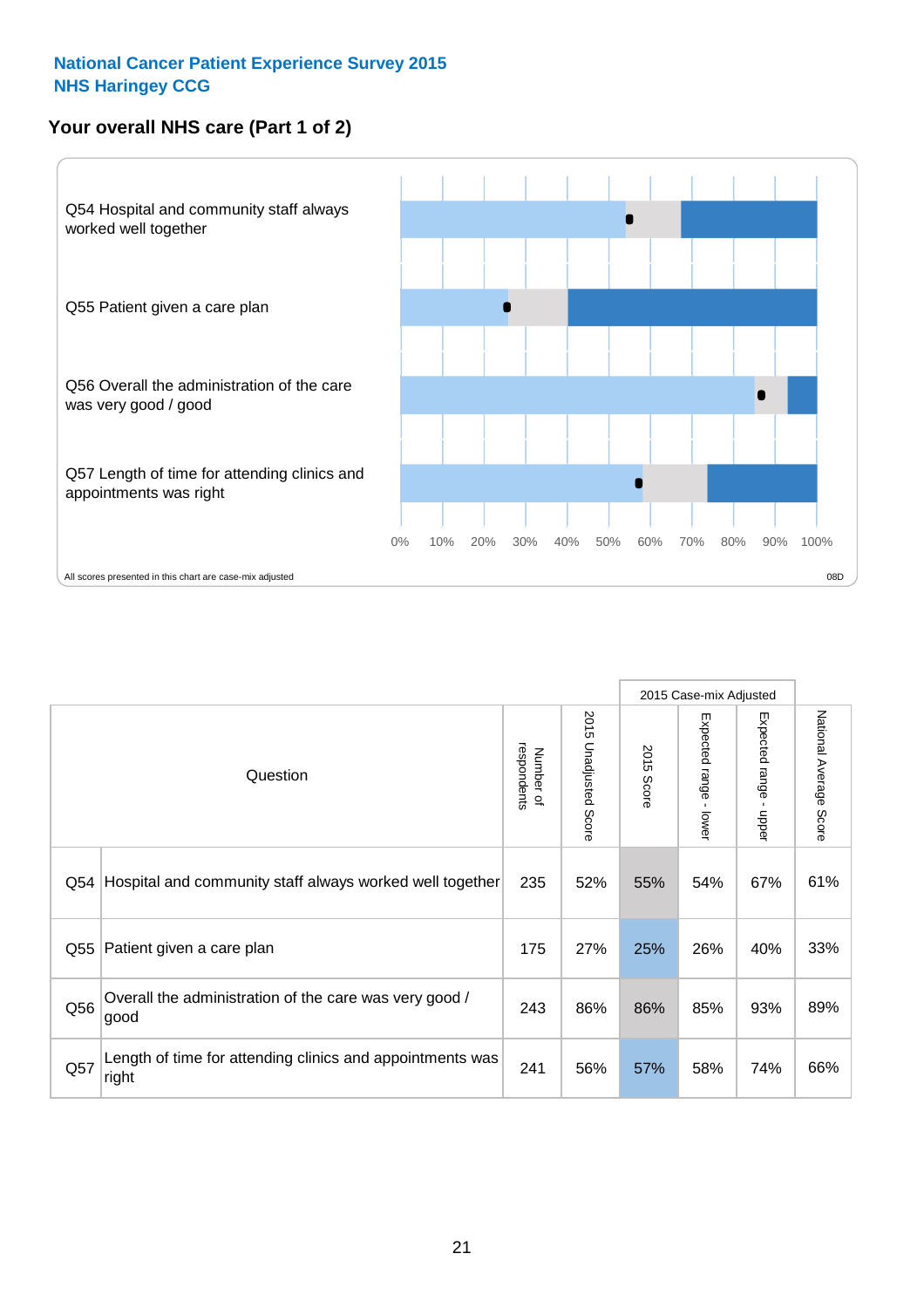### **Your overall NHS care (Part 2 of 2)**



|     |                                                       |                                              |                             |               |                            | 2015 Case-mix Adjusted     |                        |
|-----|-------------------------------------------------------|----------------------------------------------|-----------------------------|---------------|----------------------------|----------------------------|------------------------|
|     | Question                                              | respondents<br>Number<br>$\overline{\sigma}$ | 2015<br>Unadjusted<br>Score | 2015<br>Score | Expected<br>range<br>lower | Expected<br>range<br>doper | National Average Score |
| Q58 | Taking part in cancer research discussed with patient | 228                                          | 38%                         | 37%           | 20%                        | 36%                        | 28%                    |



|     |                                                                        |                                              |                             |               |                                                    | 2015 Case-mix Adjusted                                |                                     |
|-----|------------------------------------------------------------------------|----------------------------------------------|-----------------------------|---------------|----------------------------------------------------|-------------------------------------------------------|-------------------------------------|
|     | Question                                                               | respondents<br>Number<br>$\overline{\sigma}$ | 2015<br>Unadjusted<br>Score | 2015<br>Score | OWer<br>limit<br>range<br>$\mathbf{a}$<br>expected | Upper<br>limit<br>range<br>$\overline{a}$<br>expected | National<br>Average<br><b>Score</b> |
| Q59 | Patient's average rating of care scored from very poor to<br>very good | 239                                          | 8.4                         | 8.5           | 8.5                                                | 8.9                                                   | 8.7                                 |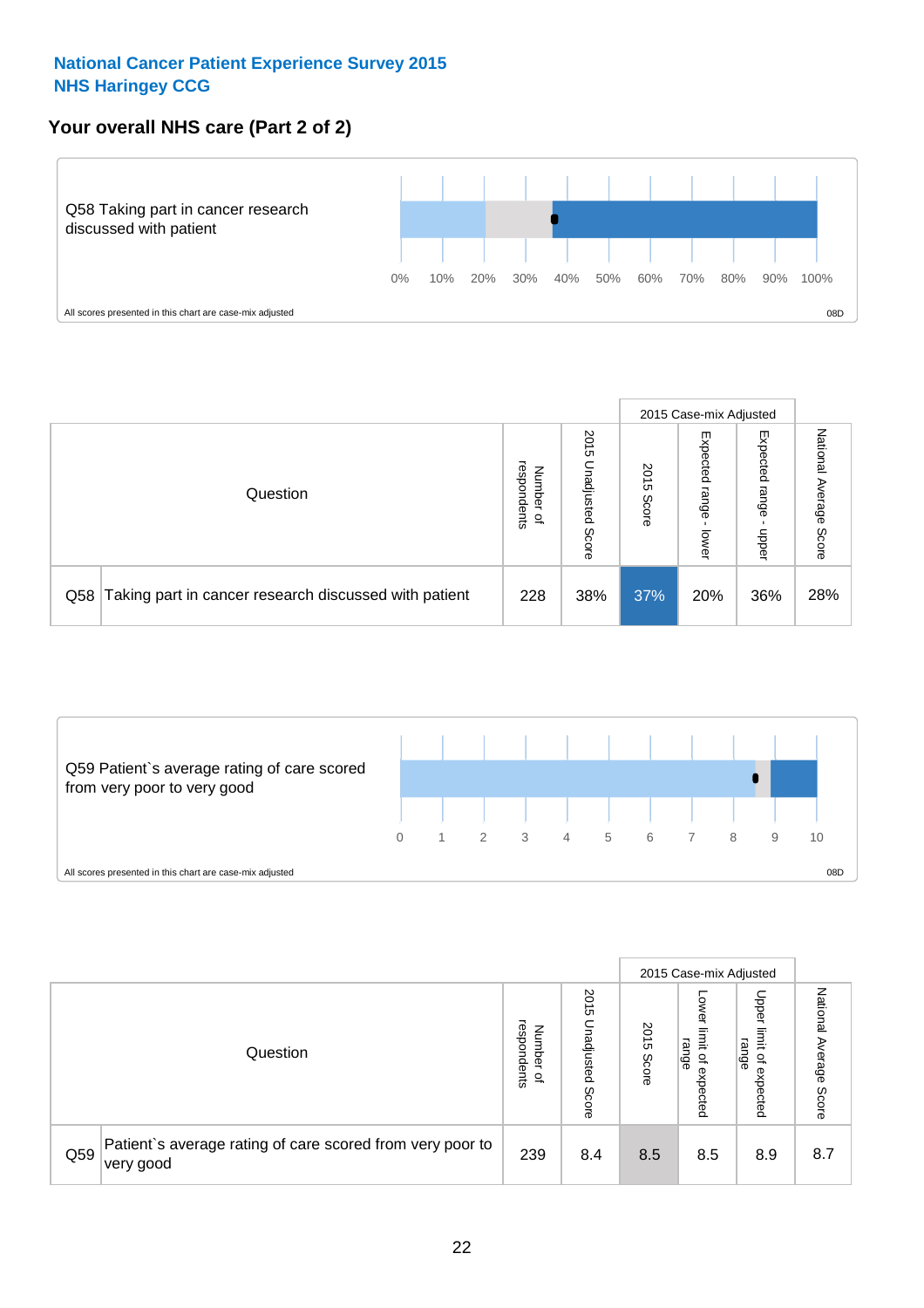# **Comparisons by tumour group for this CCG**

The following tables show the unadjusted CCG and the national percentage scores for each question broken down by tumour group. Where a cell in the table contains an asterisk this indicates that the number of patients in that group was below 21 and too small to display. Where a cell in the table contains "n.a." this indicates that there were no respondents for that tumour group.

# **Seeing your GP**

|                      | Q1. Saw GP once /<br>had to go to hospital | twice before being told | Q2. Patient thought<br>they were seen as<br>soon as necessary |                 |  |
|----------------------|--------------------------------------------|-------------------------|---------------------------------------------------------------|-----------------|--|
| <b>Cancer type</b>   | This CCG <sup>\$</sup>                     | <b>National</b>         | This CCG <sup>\$</sup>                                        | <b>National</b> |  |
| Brain / CNS          | n.a.                                       | 60%                     | $\star$                                                       | 77%             |  |
| <b>Breast</b>        | 84%                                        | 93%                     | 72%                                                           | 88%             |  |
| Colorectal / LGT     | $\star$                                    | 72%                     | 68%                                                           | 80%             |  |
| Gynaecological       | $\star$                                    | 75%                     | $\star$                                                       | 78%             |  |
| Haematological       | 47%                                        | 64%                     | 83%                                                           | 80%             |  |
| <b>Head and Neck</b> | $\star$                                    | 77%                     | $\star$                                                       | 79%             |  |
| Lung                 | $\star$                                    | 69%                     | $\star$                                                       | 83%             |  |
| Prostate             | $\star$                                    | 79%                     | 83%                                                           | 85%             |  |
| Sarcoma              | $\star$                                    | 64%                     | $\star$                                                       | 69%             |  |
| <b>Skin</b>          | $\star$                                    | 91%                     | $\star$                                                       | 87%             |  |
| <b>Upper Gastro</b>  | $\star$                                    | 70%                     | $\star$                                                       | 78%             |  |
| Urological           | $\star$                                    | 81%                     | 70%                                                           | 84%             |  |
| Other                | $\star$                                    | 70%                     | 77%                                                           | 78%             |  |
| <b>All Cancers</b>   | 66%                                        | 76%                     | 75%                                                           | 82%             |  |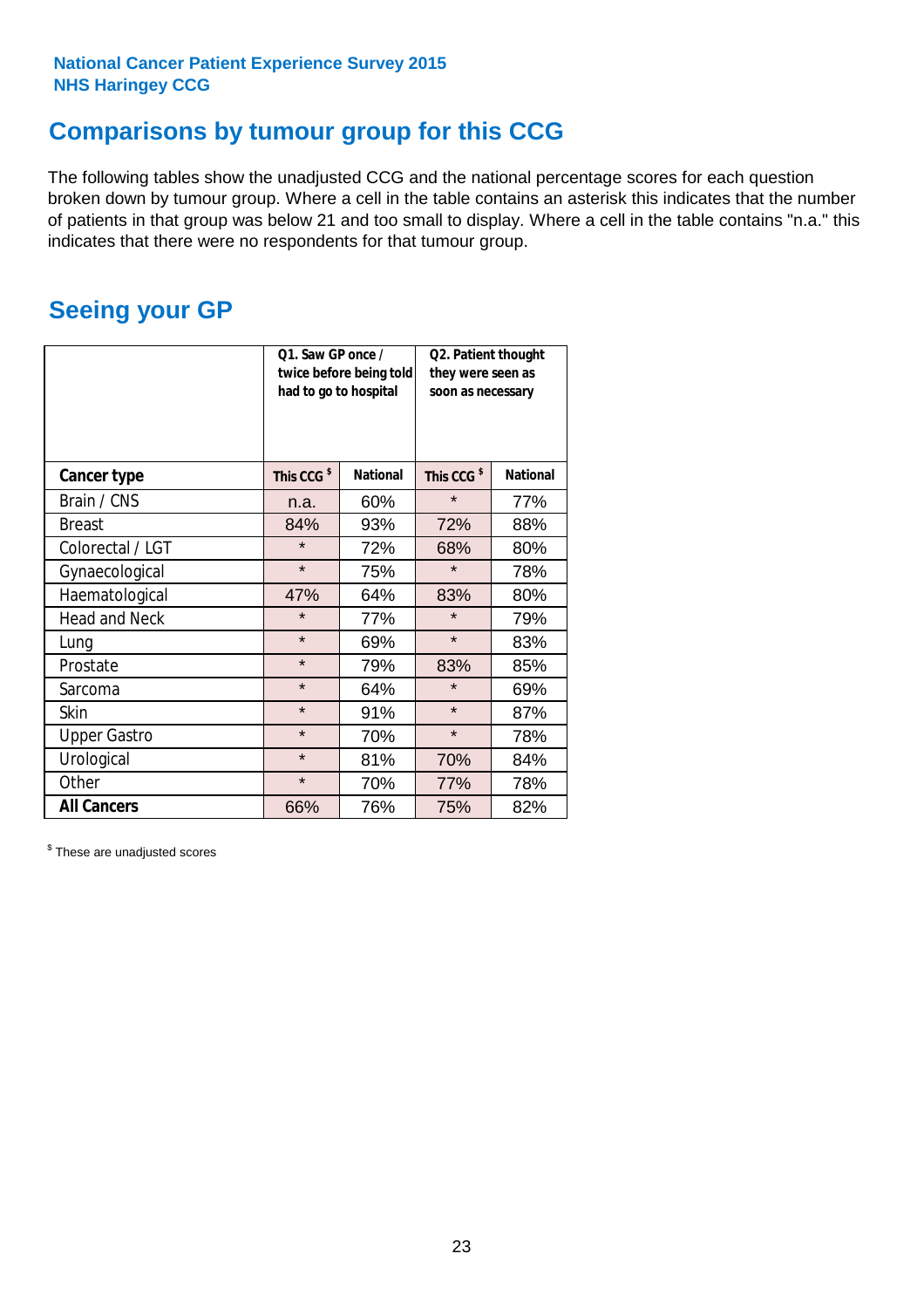# **Diagnostic tests**

|                      | be done was about<br>right | Q6. The length of time<br>waiting for the test to | Q7. Given complete<br>explanation of test<br>results in<br>understandable way |                 |  |  |
|----------------------|----------------------------|---------------------------------------------------|-------------------------------------------------------------------------------|-----------------|--|--|
| <b>Cancer type</b>   | This CCG <sup>\$</sup>     | <b>National</b>                                   | This CCG <sup>\$</sup>                                                        | <b>National</b> |  |  |
| Brain / CNS          | $\star$                    | 87%                                               | $\star$                                                                       | 69%             |  |  |
| <b>Breast</b>        | 70%                        | 90%                                               | 67%                                                                           | 82%             |  |  |
| Colorectal / LGT     | 77%                        | 86%                                               | 77%                                                                           | 81%             |  |  |
| Gynaecological       | $\star$                    | 84%                                               | $\star$                                                                       | 76%             |  |  |
| Haematological       | 91%                        | 87%                                               | 83%                                                                           | 76%             |  |  |
| <b>Head and Neck</b> | $\star$                    | 84%                                               | $\star$                                                                       | 77%             |  |  |
| Lung                 | $\star$                    | 87%                                               | $\star$                                                                       | 78%             |  |  |
| Prostate             | 75%                        | 85%                                               | 59%                                                                           | 79%             |  |  |
| Sarcoma              | $\star$                    | 81%                                               | $\star$                                                                       | 77%             |  |  |
| <b>Skin</b>          | $\star$                    | 89%                                               | $\star$                                                                       | 85%             |  |  |
| <b>Upper Gastro</b>  | $\star$                    | 83%                                               | $\star$                                                                       | 77%             |  |  |
| Urological           | 86%                        | 85%                                               | 70%                                                                           | 78%             |  |  |
| Other                | 86%                        | 85%                                               | 59%                                                                           | 76%             |  |  |
| <b>All Cancers</b>   | 78%                        | 87%                                               | 69%                                                                           | 79%             |  |  |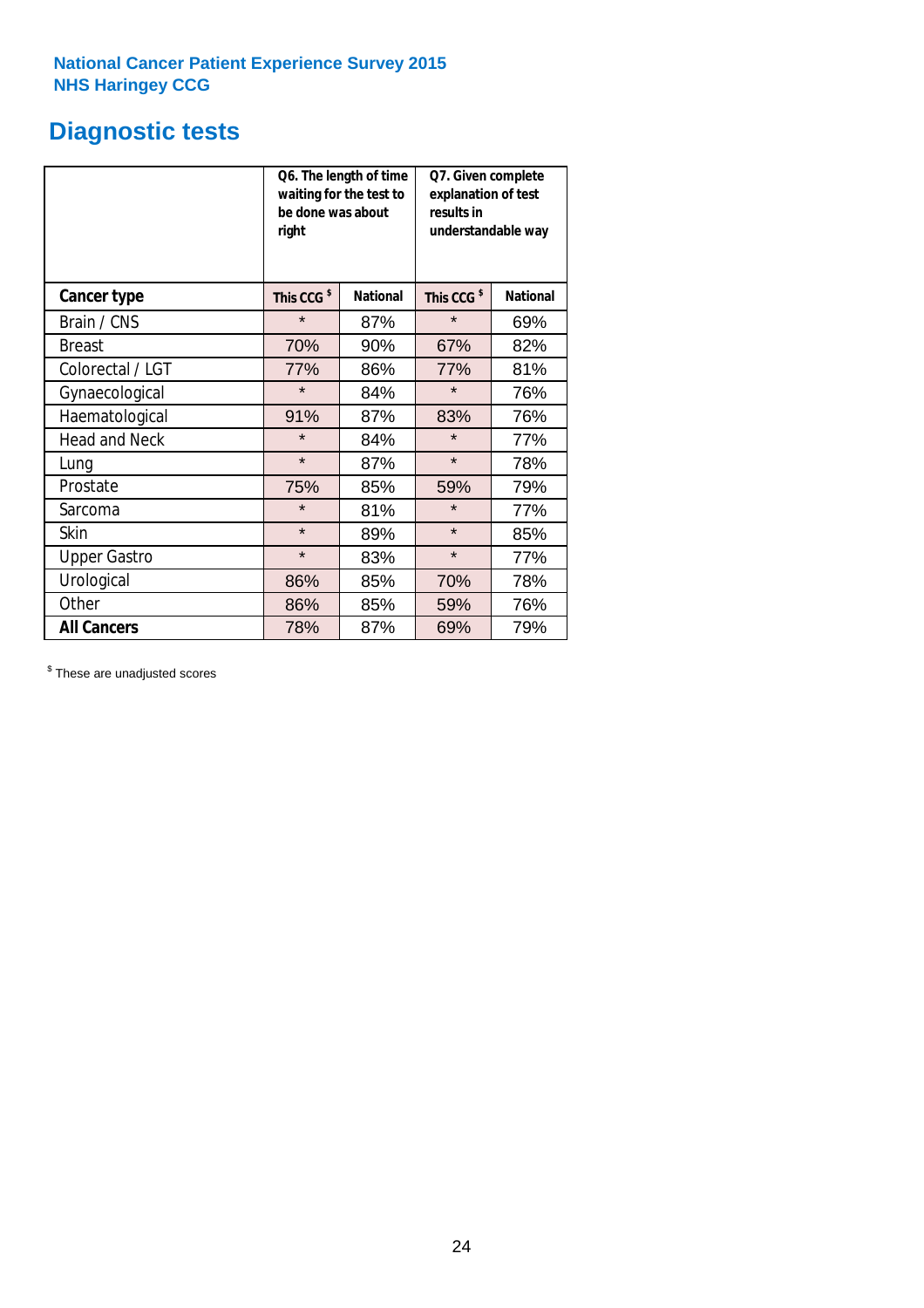# **Finding out what was wrong with you**

|                      | Q8. Patient told they<br>could bring a family<br>member or friend<br>when first told they<br>had cancer |                 | Q9. Patient felt they<br>were told sensitively<br>that they had cancer |                 | Q10. Patient<br>completely understood<br>the explanation of<br>what was wrong |                 | Q11. Patient given<br>easy to understand<br>written information<br>about the type of<br>cancer they had |                 |
|----------------------|---------------------------------------------------------------------------------------------------------|-----------------|------------------------------------------------------------------------|-----------------|-------------------------------------------------------------------------------|-----------------|---------------------------------------------------------------------------------------------------------|-----------------|
| <b>Cancer type</b>   | This CCG <sup>\$</sup>                                                                                  | <b>National</b> | This CCG <sup>\$</sup>                                                 | <b>National</b> | This CCG <sup>\$</sup>                                                        | <b>National</b> | This CCG <sup>\$</sup>                                                                                  | <b>National</b> |
| Brain / CNS          | $\star$                                                                                                 | 85%             | $\star$                                                                | 79%             | $\star$                                                                       | 60%             | $\star$                                                                                                 | 62%             |
| <b>Breast</b>        | 81%                                                                                                     | 83%             | 75%                                                                    | 88%             | 65%                                                                           | 78%             | 60%                                                                                                     | 76%             |
| Colorectal / LGT     | $\star$                                                                                                 | 83%             | 100%                                                                   | 85%             | 82%                                                                           | 79%             | $\star$                                                                                                 | 71%             |
| Gynaecological       | $\star$                                                                                                 | 75%             | $\star$                                                                | 83%             | $\star$                                                                       | 73%             | $\star$                                                                                                 | 69%             |
| Haematological       | 75%                                                                                                     | 75%             | 73%                                                                    | 83%             | 64%                                                                           | 60%             | 68%                                                                                                     | 74%             |
| <b>Head and Neck</b> | $\star$                                                                                                 | 73%             | $\star$                                                                | 85%             | $\star$                                                                       | 75%             | $\star$                                                                                                 | 61%             |
| Lung                 | $\star$                                                                                                 | 80%             | $\star$                                                                | 83%             | $\star$                                                                       | 75%             | $\star$                                                                                                 | 66%             |
| Prostate             | 79%                                                                                                     | 80%             | 69%                                                                    | 84%             | 72%                                                                           | 78%             | 58%                                                                                                     | 80%             |
| Sarcoma              | $\star$                                                                                                 | 77%             | n.a.                                                                   | 82%             | $\star$                                                                       | 63%             | $\star$                                                                                                 | 61%             |
| Skin                 | $\star$                                                                                                 | 71%             | $\star$                                                                | 90%             | $\star$                                                                       | 83%             | $\star$                                                                                                 | 84%             |
| <b>Upper Gastro</b>  | $\star$                                                                                                 | 79%             | $\star$                                                                | 79%             | $\star$                                                                       | 72%             | $\star$                                                                                                 | 64%             |
| Urological           | $\star$                                                                                                 | 74%             | 73%                                                                    | 82%             | 65%                                                                           | 76%             | $\star$                                                                                                 | 71%             |
| Other                | 87%                                                                                                     | 77%             | 100%                                                                   | 82%             | 74%                                                                           | 72%             | 71%                                                                                                     | 61%             |
| <b>All Cancers</b>   | 80%                                                                                                     | 79%             | 79%                                                                    | 84%             | 66%                                                                           | 73%             | 62%                                                                                                     | 72%             |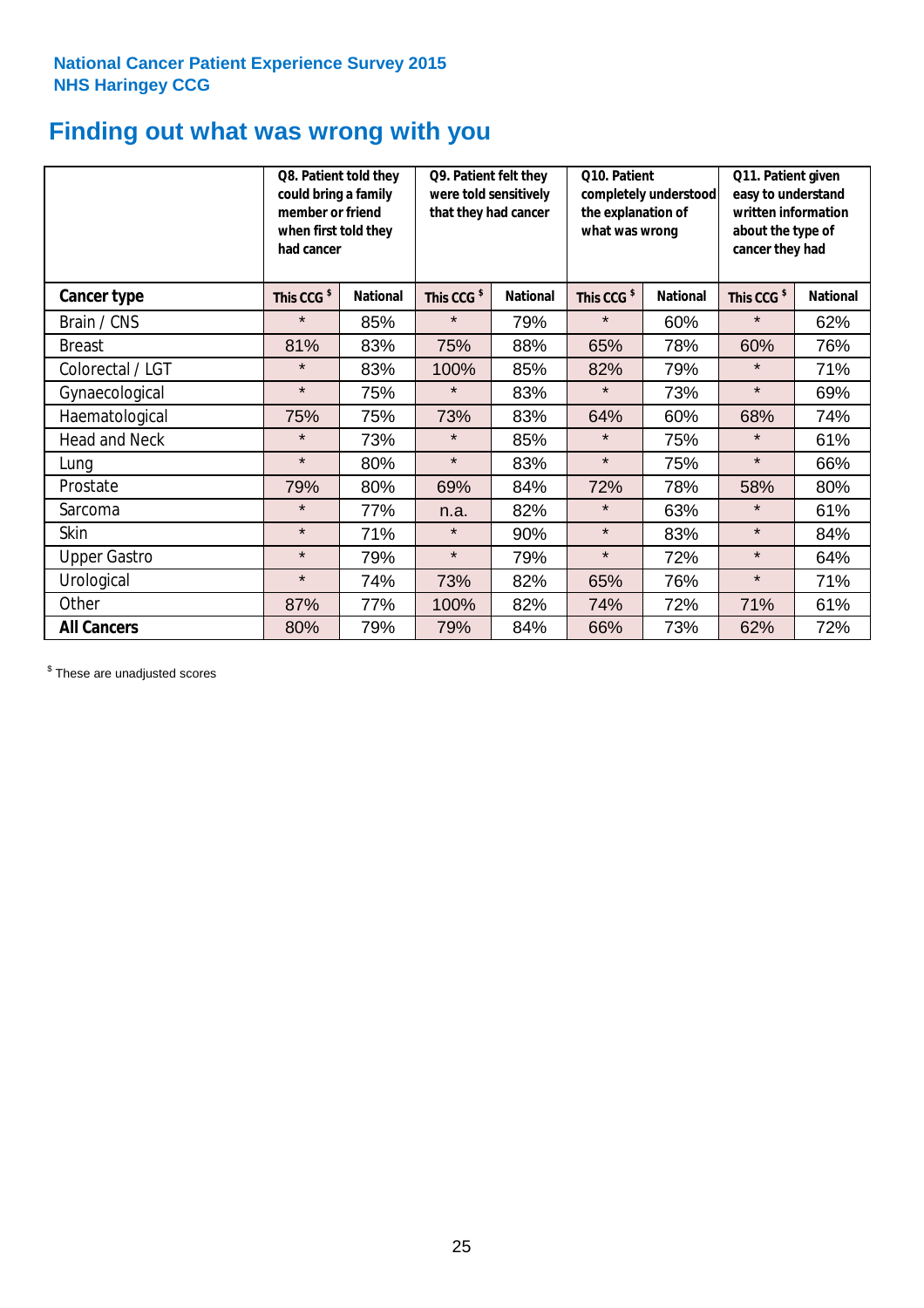# **Deciding the best treatment for you**

|                      | treatment options<br>were completely<br>explained | Q12. Patient felt that | Q13. Possible side<br>understandable way | effects explained in an | Q14. Patient given<br>practical advice and<br>support in dealing with<br>side effects of<br>treatment |                 |  |
|----------------------|---------------------------------------------------|------------------------|------------------------------------------|-------------------------|-------------------------------------------------------------------------------------------------------|-----------------|--|
| <b>Cancer type</b>   | This CCG <sup>\$</sup>                            | <b>National</b>        | This CCG <sup>\$</sup>                   | <b>National</b>         | This CCG <sup>\$</sup>                                                                                | <b>National</b> |  |
| Brain / CNS          | $\star$                                           | 80%                    | $\star$                                  | 71%                     | $\star$                                                                                               | 62%             |  |
| <b>Breast</b>        | 67%                                               | 84%                    | 66%                                      | 76%                     | 53%                                                                                                   | 69%             |  |
| Colorectal / LGT     | $\star$                                           | 85%                    | 67%                                      | 75%                     | 67%                                                                                                   | 68%             |  |
| Gynaecological       | $\star$                                           | 84%                    | $\star$                                  | 76%                     | $\star$                                                                                               | 68%             |  |
| Haematological       | 76%                                               | 81%                    | 74%                                      | 69%                     | 71%                                                                                                   | 65%             |  |
| <b>Head and Neck</b> | $\star$                                           | 85%                    | $\star$                                  | 72%                     | $\star$                                                                                               | 67%             |  |
| Lung                 | $\star$                                           | 84%                    | $\star$                                  | 74%                     | $\star$                                                                                               | 69%             |  |
| Prostate             | 65%                                               | 80%                    | 56%                                      | 71%                     | 41%                                                                                                   | 61%             |  |
| Sarcoma              | $\star$                                           | 82%                    | $\star$                                  | 75%                     | n.a.                                                                                                  | 66%             |  |
| Skin                 | $\star$                                           | 88%                    | $\star$                                  | 75%                     | $\star$                                                                                               | 74%             |  |
| <b>Upper Gastro</b>  | $\star$                                           | 83%                    | $\star$                                  | 72%                     | $\star$                                                                                               | 66%             |  |
| Urological           | $\star$                                           | 80%                    | 81%                                      | 69%                     | 71%                                                                                                   | 61%             |  |
| Other                | 65%                                               | 80%                    | 67%                                      | 72%                     | 74%                                                                                                   | 64%             |  |
| <b>All Cancers</b>   | 74%                                               | 83%                    | 67%                                      | 73%                     | 62%                                                                                                   | 66%             |  |

|                      | in the future          | Q15. Patient definitely<br>told about side effects<br>that could affect them | Q16. Patient definitely<br>involved in decisions<br>about care and<br>treatment |                 |  |
|----------------------|------------------------|------------------------------------------------------------------------------|---------------------------------------------------------------------------------|-----------------|--|
| <b>Cancer type</b>   | This CCG <sup>\$</sup> | <b>National</b>                                                              | This CCG <sup>\$</sup>                                                          | <b>National</b> |  |
| Brain / CNS          | $\star$                | 56%                                                                          | $\star$                                                                         | 74%             |  |
| <b>Breast</b>        | 48%                    | 55%                                                                          | 67%                                                                             | 79%             |  |
| Colorectal / LGT     | 38%                    | 56%                                                                          | 70%                                                                             | 79%             |  |
| Gynaecological       | $\star$                | 54%                                                                          | $\star$                                                                         | 76%             |  |
| Haematological       | 61%                    | 50%                                                                          | 86%                                                                             | 77%             |  |
| <b>Head and Neck</b> | $\star$                | 58%                                                                          | $\star$                                                                         | 76%             |  |
| Lung                 | $\star$                | 54%                                                                          | $\star$                                                                         | 78%             |  |
| Prostate             | 33%                    | 63%                                                                          | 64%                                                                             | 79%             |  |
| Sarcoma              | $\star$                | 54%                                                                          | $\star$                                                                         | 77%             |  |
| Skin                 | $\star$                | 66%                                                                          | $\star$                                                                         | 86%             |  |
| <b>Upper Gastro</b>  | $\star$                | 53%                                                                          | $\star$                                                                         | 77%             |  |
| Urological           | $\star$                | 52%                                                                          | $\star$                                                                         | 75%             |  |
| Other                | $\star$                | 51%                                                                          | 74%                                                                             | 75%             |  |
| <b>All Cancers</b>   | 49%                    | 54%                                                                          | 73%                                                                             | 78%             |  |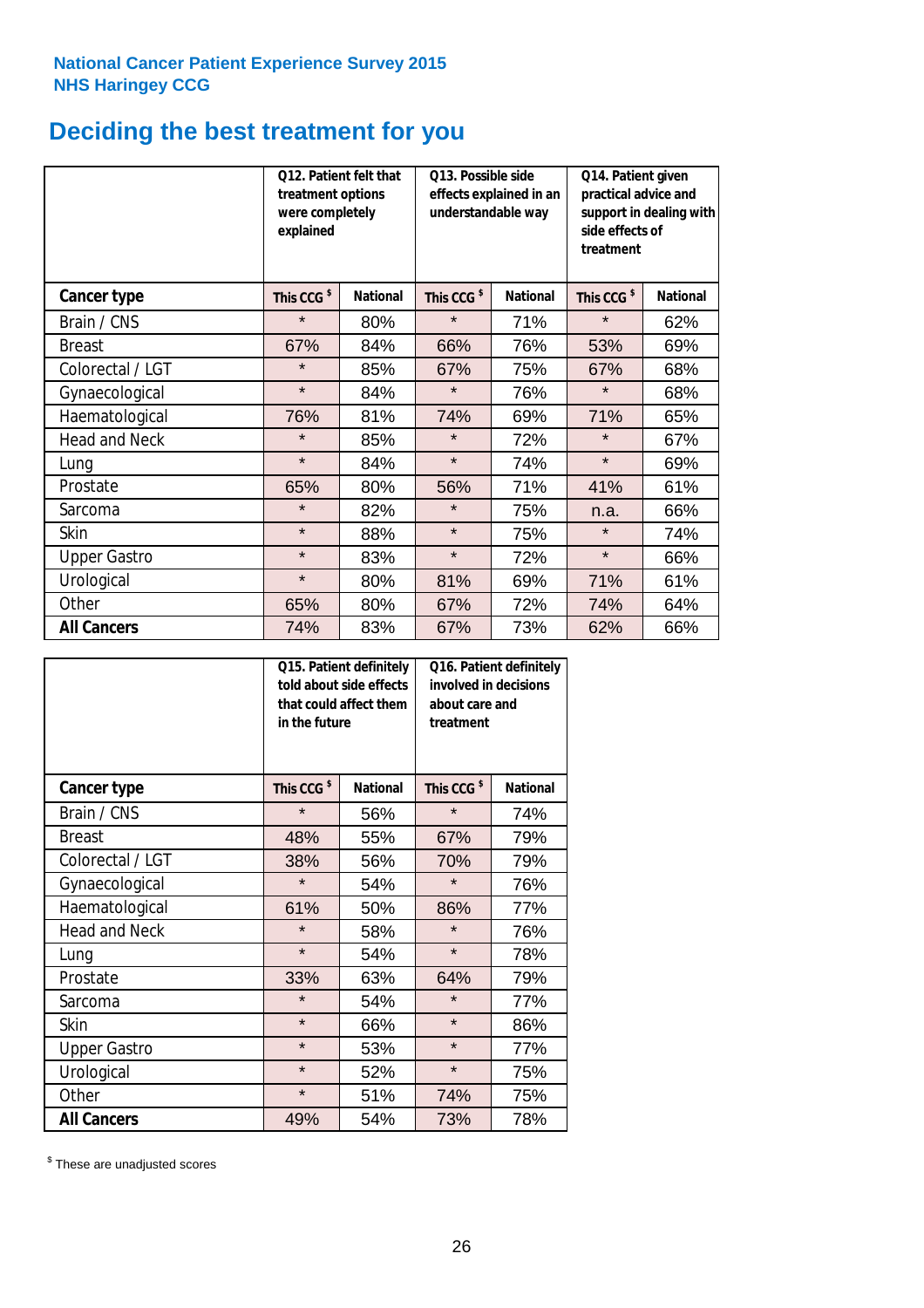# **Clinical Nurse Specialist**

|                      | would support them<br>through their<br>treatment | Q17. Patient given the<br>name of the CNS who | Q18. Patient found it<br>easy to contact their<br><b>CNS</b> |                 | <b>Q19. Get</b><br>understandable<br>answers to important<br>questions all or most<br>of the time |                 |  |
|----------------------|--------------------------------------------------|-----------------------------------------------|--------------------------------------------------------------|-----------------|---------------------------------------------------------------------------------------------------|-----------------|--|
| <b>Cancer type</b>   | This CCG <sup>\$</sup>                           | <b>National</b>                               | This CCG <sup>\$</sup>                                       | <b>National</b> | This CCG <sup>\$</sup>                                                                            | <b>National</b> |  |
| Brain / CNS          | $\star$                                          | 95%                                           | $\star$                                                      | 84%             | $\star$                                                                                           | 85%             |  |
| <b>Breast</b>        | 96%                                              | 94%                                           | 81%                                                          | 85%             | 72%                                                                                               | 88%             |  |
| Colorectal / LGT     | $\star$                                          | 91%                                           | $\star$                                                      | 88%             | $\star$                                                                                           | 90%             |  |
| Gynaecological       | $\star$                                          | 93%                                           | $\star$                                                      | 86%             | $\star$                                                                                           | 87%             |  |
| Haematological       | 91%                                              | 89%                                           | 92%                                                          | 89%             | 83%                                                                                               | 90%             |  |
| <b>Head and Neck</b> | $\star$                                          | 88%                                           | $\star$                                                      | 86%             | $\star$                                                                                           | 88%             |  |
| Lung                 | $\star$                                          | 93%                                           | $\star$                                                      | 89%             | $\star$                                                                                           | 89%             |  |
| Prostate             | 82%                                              | 89%                                           | $\star$                                                      | 83%             | $\star$                                                                                           | 88%             |  |
| Sarcoma              | $\star$                                          | 87%                                           | n.a.                                                         | 86%             | n.a.                                                                                              | 88%             |  |
| Skin                 | $\star$                                          | 88%                                           | $\star$                                                      | 90%             | $\star$                                                                                           | 92%             |  |
| <b>Upper Gastro</b>  | $\star$                                          | 92%                                           | $\star$                                                      | 87%             | $\star$                                                                                           | 88%             |  |
| Urological           | 81%                                              | 80%                                           | $\star$                                                      | 85%             | $\star$                                                                                           | 88%             |  |
| Other                | 88%                                              | 86%                                           | $\star$                                                      | 86%             | $\star$                                                                                           | 87%             |  |
| <b>All Cancers</b>   | 90%                                              | 90%                                           | 84%                                                          | 87%             | 78%                                                                                               | 88%             |  |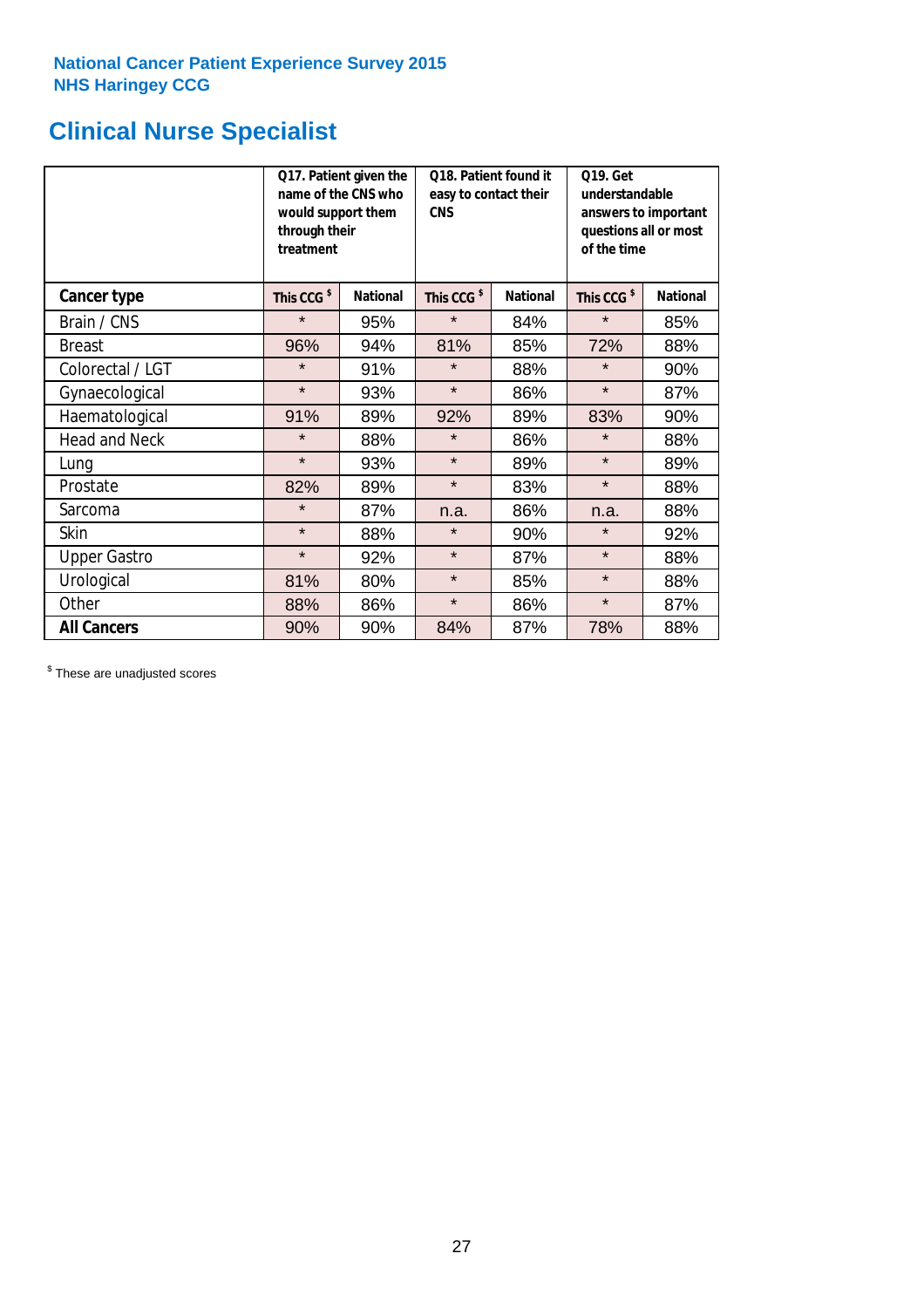# **Support for people with cancer**

|                      | Q20. Hospital staff<br>gave information<br>about support groups |                 | Q21. Hospital staff<br>gave information<br>about impact cancer<br>could have on day to<br>day activities |                 | Q22. Hospital staff<br>gave information on<br>getting financial help |                 | Q23. Hospital staff told<br>patient they could get<br>free prescriptions |                 |
|----------------------|-----------------------------------------------------------------|-----------------|----------------------------------------------------------------------------------------------------------|-----------------|----------------------------------------------------------------------|-----------------|--------------------------------------------------------------------------|-----------------|
| Cancer type          | This CCG <sup>\$</sup>                                          | <b>National</b> | This CCG <sup>\$</sup>                                                                                   | <b>National</b> | This CCG <sup>\$</sup>                                               | <b>National</b> | This CCG <sup>\$</sup>                                                   | <b>National</b> |
| Brain / CNS          | $\star$                                                         | 85%             | $\star$                                                                                                  | 80%             | $\star$                                                              | 72%             | $\star$                                                                  | 79%             |
| <b>Breast</b>        | 84%                                                             | 88%             | 79%                                                                                                      | 85%             | 68%                                                                  | 60%             | 83%                                                                      | 80%             |
| Colorectal / LGT     | $\star$                                                         | 82%             | $\star$                                                                                                  | 82%             | $\star$                                                              | 52%             | $\star$                                                                  | 83%             |
| Gynaecological       | $\star$                                                         | 83%             | $\star$                                                                                                  | 81%             | $\star$                                                              | 58%             | $\star$                                                                  | 76%             |
| Haematological       | 94%                                                             | 82%             | 84%                                                                                                      | 82%             | 60%                                                                  | 56%             | 87%                                                                      | 86%             |
| <b>Head and Neck</b> | $\star$                                                         | 83%             | $\star$                                                                                                  | 80%             | $\star$                                                              | 55%             | $\star$                                                                  | 80%             |
| Lung                 | $\star$                                                         | 82%             | $\star$                                                                                                  | 80%             | $\star$                                                              | 68%             | $\star$                                                                  | 85%             |
| Prostate             | 77%                                                             | 85%             | $\star$                                                                                                  | 81%             | $\star$                                                              | 41%             | $\star$                                                                  | 76%             |
| Sarcoma              | $\star$                                                         | 82%             | $\star$                                                                                                  | 80%             | $\star$                                                              | 57%             | $\star$                                                                  | 75%             |
| Skin                 | $\star$                                                         | 85%             | $\star$                                                                                                  | 85%             | $\star$                                                              | 51%             | $\star$                                                                  | 65%             |
| <b>Upper Gastro</b>  | $\star$                                                         | 82%             | $\star$                                                                                                  | 78%             | $\star$                                                              | 57%             | $\star$                                                                  | 83%             |
| Urological           | $\star$                                                         | 71%             | $\star$                                                                                                  | 70%             | $\star$                                                              | 33%             | $\star$                                                                  | 69%             |
| Other                | 91%                                                             | 80%             | $\star$                                                                                                  | 77%             | $\star$                                                              | 53%             | $\star$                                                                  | 79%             |
| <b>All Cancers</b>   | 84%                                                             | 83%             | 78%                                                                                                      | 81%             | 57%                                                                  | 55%             | 78%                                                                      | 80%             |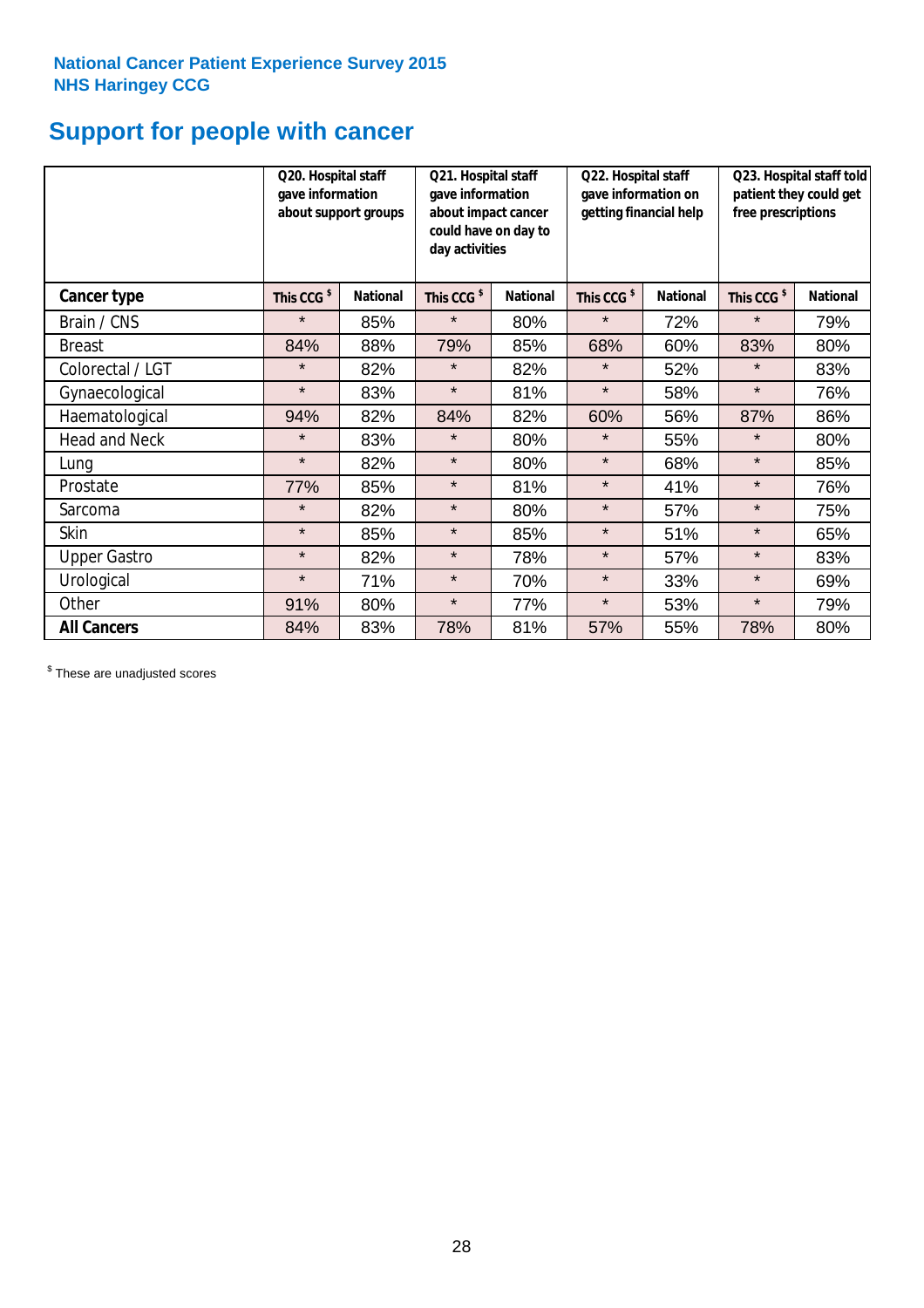# **Operations**

|                      | Q26. Staff explained<br>how operation had<br>gone in<br>understandable way |                 |  |  |
|----------------------|----------------------------------------------------------------------------|-----------------|--|--|
| <b>Cancer type</b>   | This CCG <sup>\$</sup>                                                     | <b>National</b> |  |  |
| Brain / CNS          | $\star$                                                                    | 75%             |  |  |
| <b>Breast</b>        | 71%                                                                        | 77%             |  |  |
| Colorectal / LGT     | $\star$                                                                    | 81%             |  |  |
| Gynaecological       | $\star$                                                                    | 79%             |  |  |
| Haematological       | $\star$                                                                    | 75%             |  |  |
| <b>Head and Neck</b> | $\star$                                                                    | 77%             |  |  |
| Lung                 | $\star$                                                                    | 76%             |  |  |
| Prostate             | $\star$                                                                    | 76%             |  |  |
| Sarcoma              | n.a.                                                                       | 80%             |  |  |
| Skin                 | $\star$                                                                    | 84%             |  |  |
| <b>Upper Gastro</b>  | $\star$                                                                    | 81%             |  |  |
| Urological           | $\star$                                                                    | 74%             |  |  |
| Other                | $\star$                                                                    | 78%             |  |  |
| <b>All Cancers</b>   | 72%                                                                        | 78%             |  |  |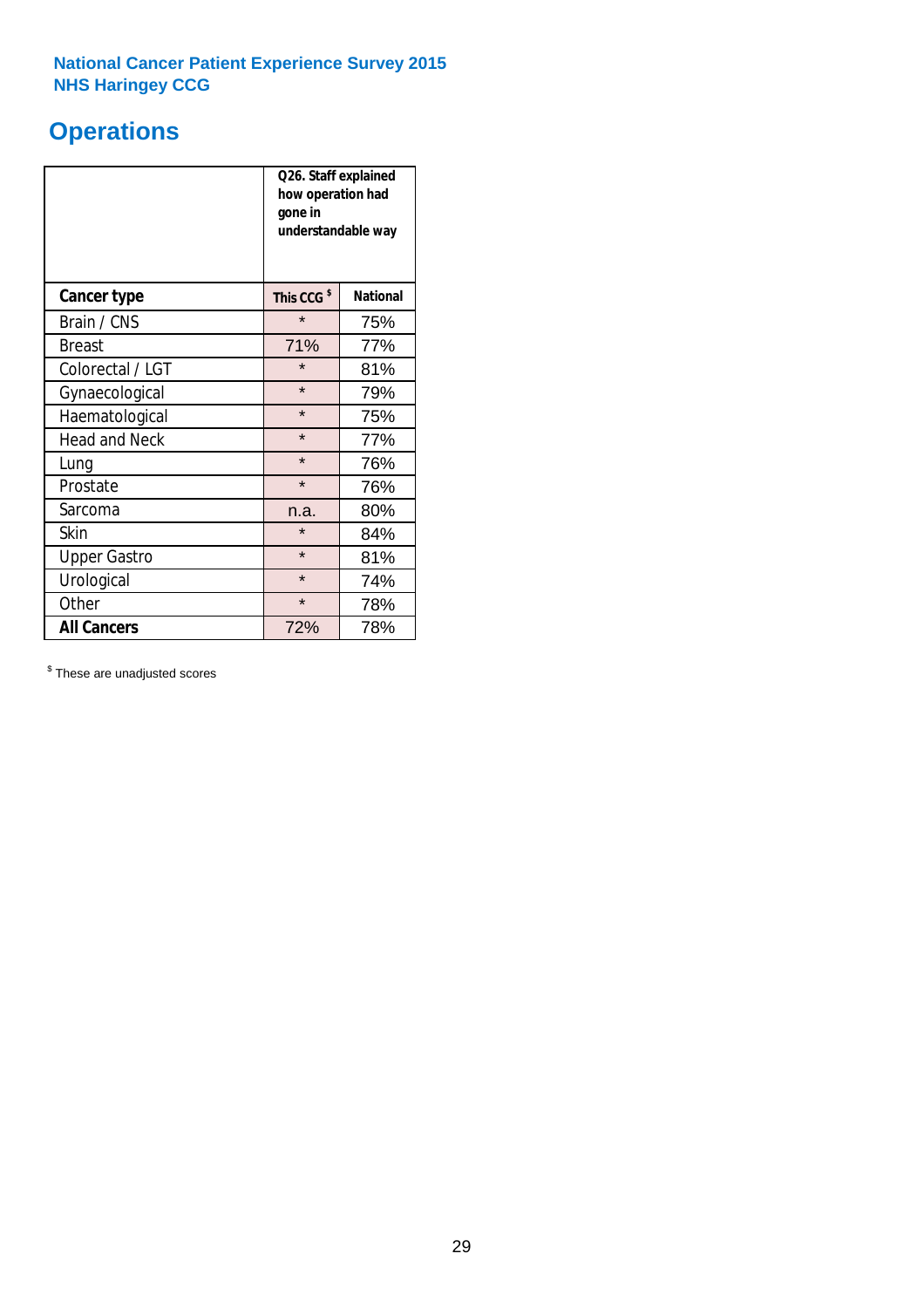# **Hospital care as an inpatient (Part 1 of 2)**

|                      | or nurses did not talk<br>they were not there | Q28. Groups of doctors<br>in front of patient as if | Q29. Patient had<br>confidence and trust in<br>all doctors treating<br>them |                 | Q30. Patient's family<br>or someone close<br>definitely had<br>opportunity to talk to<br>doctor |                 | Q31. Patient had<br>confidence and trust in I<br>all ward nurses |                 |
|----------------------|-----------------------------------------------|-----------------------------------------------------|-----------------------------------------------------------------------------|-----------------|-------------------------------------------------------------------------------------------------|-----------------|------------------------------------------------------------------|-----------------|
| Cancer type          | This CCG <sup>\$</sup>                        | <b>National</b>                                     | This CCG <sup>\$</sup>                                                      | <b>National</b> | This CCG <sup>\$</sup>                                                                          | <b>National</b> | This CCG <sup>\$</sup>                                           | <b>National</b> |
| Brain / CNS          | $\star$                                       | 68%                                                 | $\star$                                                                     | 78%             | $\star$                                                                                         | 65%             | $\star$                                                          | 67%             |
| <b>Breast</b>        | 86%                                           | 89%                                                 | 74%                                                                         | 86%             | 66%                                                                                             | 73%             | 53%                                                              | 74%             |
| Colorectal / LGT     | $\star$                                       | 75%                                                 | $\star$                                                                     | 85%             | $\star$                                                                                         | 72%             | $\star$                                                          | 68%             |
| Gynaecological       | $\star$                                       | 84%                                                 | $\star$                                                                     | 86%             | $\star$                                                                                         | 71%             | $\star$                                                          | 69%             |
| Haematological       | $\star$                                       | 80%                                                 | $\star$                                                                     | 81%             | $\star$                                                                                         | 75%             | $\star$                                                          | 73%             |
| <b>Head and Neck</b> | $\star$                                       | 79%                                                 | $\star$                                                                     | 85%             | $\star$                                                                                         | 73%             | $\star$                                                          | 72%             |
| Lung                 | $\star$                                       | 75%                                                 | $\star$                                                                     | 82%             | $\star$                                                                                         | 71%             | $\star$                                                          | 73%             |
| Prostate             | $\star$                                       | 84%                                                 | $\star$                                                                     | 87%             | $\star$                                                                                         | 72%             | $\star$                                                          | 75%             |
| Sarcoma              | n.a.                                          | 82%                                                 | n.a.                                                                        | 85%             | n.a.                                                                                            | 75%             | n.a.                                                             | 70%             |
| Skin                 | $\star$                                       | 85%                                                 | $\star$                                                                     | 90%             | $\star$                                                                                         | 79%             | $\star$                                                          | 84%             |
| <b>Upper Gastro</b>  | $\star$                                       | 75%                                                 | $\star$                                                                     | 83%             | $\star$                                                                                         | 72%             | $\star$                                                          | 70%             |
| Urological           | $\star$                                       | 80%                                                 | $\star$                                                                     | 84%             | $\star$                                                                                         | 67%             | $\star$                                                          | 75%             |
| Other                | $\star$                                       | 79%                                                 | $\star$                                                                     | 79%             | $\star$                                                                                         | 70%             | $\star$                                                          | 69%             |
| <b>All Cancers</b>   | 77%                                           | 81%                                                 | 80%                                                                         | 84%             | 72%                                                                                             | 72%             | 58%                                                              | 72%             |

|                      | Q32. Always / nearly<br>always enough nurses<br>on duty |                 | Q33. All staff asked<br>patient what name<br>they preferred to be<br>called by |                 | Q34. Always given<br>enough privacy when<br>discussing condition or<br>treatment |                 | Q35. Patient was able<br>to discuss worries or<br>fears with staff during<br>visit |                 |
|----------------------|---------------------------------------------------------|-----------------|--------------------------------------------------------------------------------|-----------------|----------------------------------------------------------------------------------|-----------------|------------------------------------------------------------------------------------|-----------------|
| <b>Cancer type</b>   | This CCG <sup>\$</sup>                                  | <b>National</b> | This CCG <sup>\$</sup>                                                         | <b>National</b> | This CCG <sup>\$</sup>                                                           | <b>National</b> | This CCG <sup>\$</sup>                                                             | <b>National</b> |
| Brain / CNS          | $\star$                                                 | 64%             | $\star$                                                                        | 69%             | $\star$                                                                          | 80%             | $\star$                                                                            | 44%             |
| <b>Breast</b>        | 63%                                                     | 69%             | 39%                                                                            | 60%             | 89%                                                                              | 86%             | 41%                                                                                | 53%             |
| Colorectal / LGT     | $\star$                                                 | 61%             | $\star$                                                                        | 70%             | $\star$                                                                          | 84%             | $\star$                                                                            | 54%             |
| Gynaecological       | $\star$                                                 | 65%             | $\star$                                                                        | 63%             | $\star$                                                                          | 82%             | $\star$                                                                            | 50%             |
| Haematological       | $\star$                                                 | 63%             | $\star$                                                                        | 67%             | $\star$                                                                          | 86%             | $\star$                                                                            | 55%             |
| <b>Head and Neck</b> | $\star$                                                 | 67%             | $\star$                                                                        | 66%             | $\star$                                                                          | 85%             | $\star$                                                                            | 50%             |
| Lung                 | $\star$                                                 | 68%             | $\star$                                                                        | 71%             | $\star$                                                                          | 84%             | $\star$                                                                            | 49%             |
| Prostate             | $\star$                                                 | 71%             | $\star$                                                                        | 67%             | $\star$                                                                          | 87%             | $\star$                                                                            | 52%             |
| Sarcoma              | n.a.                                                    | 68%             | n.a.                                                                           | 71%             | n.a.                                                                             | 87%             | n.a.                                                                               | 52%             |
| Skin                 | $\star$                                                 | 81%             | $\star$                                                                        | 67%             | $\star$                                                                          | 89%             | $\star$                                                                            | 61%             |
| <b>Upper Gastro</b>  | $\star$                                                 | 62%             | $\star$                                                                        | 75%             | $\star$                                                                          | 83%             | $\star$                                                                            | 53%             |
| Urological           | $\star$                                                 | 68%             | $\star$                                                                        | 71%             | $\star$                                                                          | 84%             | $\star$                                                                            | 46%             |
| Other                | $\star$                                                 | 62%             | $\star$                                                                        | 66%             | $\star$                                                                          | 82%             | $\star$                                                                            | 48%             |
| <b>All Cancers</b>   | 61%                                                     | 66%             | 55%                                                                            | 67%             | 83%                                                                              | 85%             | 43%                                                                                | 52%             |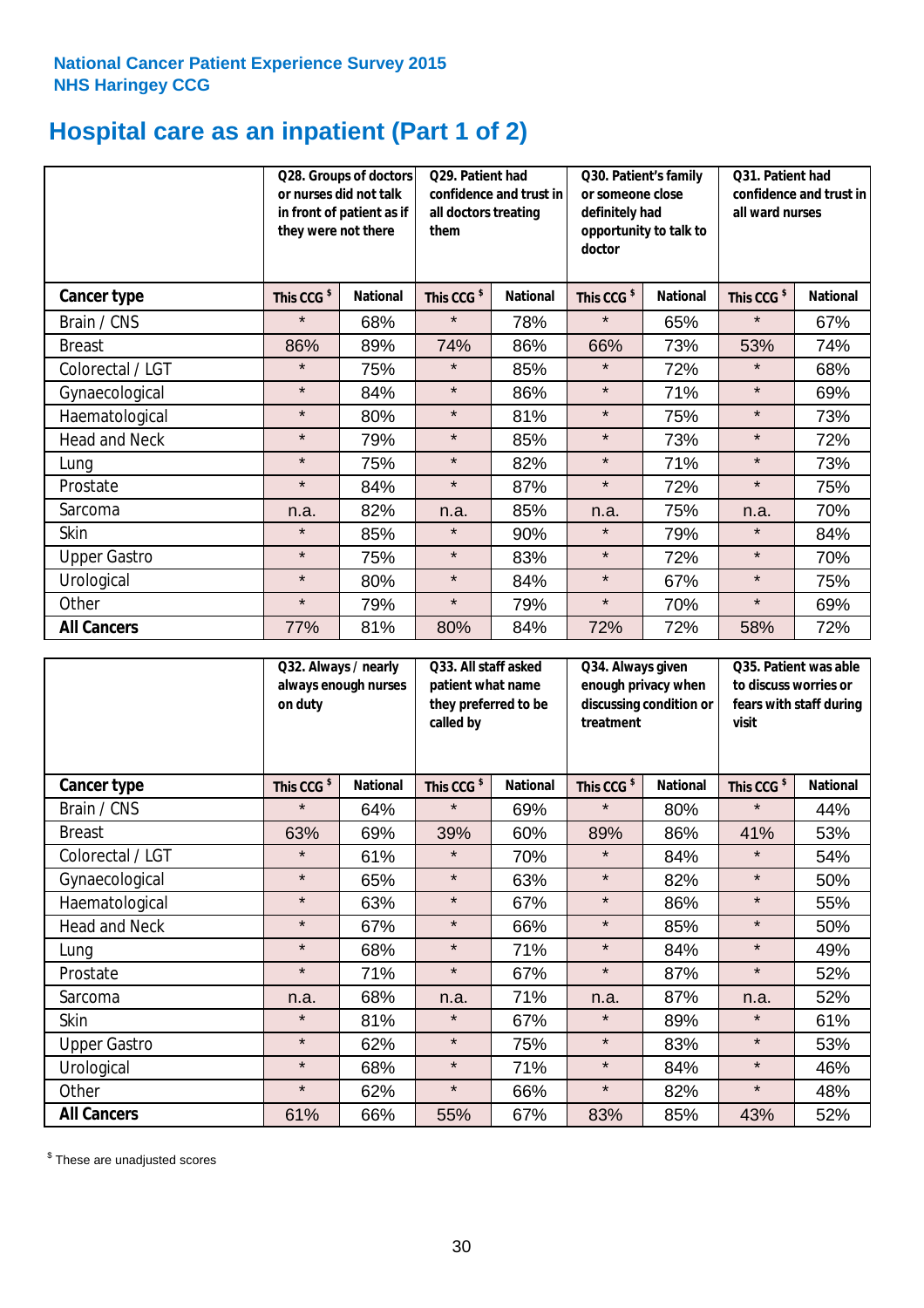# **Hospital care as an inpatient (Part 2 of 2)**

|                      | Q36. Hospital staff<br>definitely did<br>everything to help<br>control pain |                 | Q37. Always treated<br>with respect and<br>dignity by staff |                 | Q38. Given clear<br>written information<br>about what should /<br>should not do post<br>discharge |                 | Q39. Staff told patient<br>who to contact if<br>worried post discharge |                 |
|----------------------|-----------------------------------------------------------------------------|-----------------|-------------------------------------------------------------|-----------------|---------------------------------------------------------------------------------------------------|-----------------|------------------------------------------------------------------------|-----------------|
| Cancer type          | This CCG <sup>\$</sup>                                                      | <b>National</b> | This CCG <sup>\$</sup>                                      | <b>National</b> | This CCG <sup>\$</sup>                                                                            | <b>National</b> | This CCG <sup>\$</sup>                                                 | <b>National</b> |
| Brain / CNS          | $\star$                                                                     | 82%             | $\star$                                                     | 84%             | $\star$                                                                                           | 79%             | $\star$                                                                | 91%             |
| <b>Breast</b>        | 64%                                                                         | 86%             | 80%                                                         | 88%             | 91%                                                                                               | 90%             | 97%                                                                    | 95%             |
| Colorectal / LGT     | $\star$                                                                     | 84%             | $\star$                                                     | 86%             | $\star$                                                                                           | 83%             | $\star$                                                                | 94%             |
| Gynaecological       | $\star$                                                                     | 83%             | $\star$                                                     | 85%             | $\star$                                                                                           | 86%             | $\star$                                                                | 93%             |
| Haematological       | $\star$                                                                     | 84%             | $\star$                                                     | 89%             | $\star$                                                                                           | 79%             | $\star$                                                                | 95%             |
| <b>Head and Neck</b> | $\star$                                                                     | 84%             | $\star$                                                     | 88%             | $\star$                                                                                           | 86%             | $\star$                                                                | 92%             |
| Lung                 | $\star$                                                                     | 83%             | $\star$                                                     | 87%             | $\star$                                                                                           | 81%             | $\star$                                                                | 92%             |
| Prostate             | $\star$                                                                     | 85%             | $\star$                                                     | 91%             | $\star$                                                                                           | 87%             | $\star$                                                                | 94%             |
| Sarcoma              | n.a.                                                                        | 86%             | n.a.                                                        | 91%             | n.a.                                                                                              | 83%             | n.a.                                                                   | 94%             |
| Skin                 | $\star$                                                                     | 88%             | $\star$                                                     | 93%             | $\star$                                                                                           | 91%             | $\star$                                                                | 97%             |
| <b>Upper Gastro</b>  | $\star$                                                                     | 83%             | $\star$                                                     | 86%             | $\star$                                                                                           | 79%             | $\star$                                                                | 93%             |
| Urological           | $\star$                                                                     | 80%             | $\star$                                                     | 88%             | $\star$                                                                                           | 83%             | $\star$                                                                | 90%             |
| Other                | $\star$                                                                     | 82%             | $\star$                                                     | 85%             | $\star$                                                                                           | 80%             | $\star$                                                                | 92%             |
| <b>All Cancers</b>   | 70%                                                                         | 84%             | 80%                                                         | 87%             | 83%                                                                                               | 84%             | 90%                                                                    | 94%             |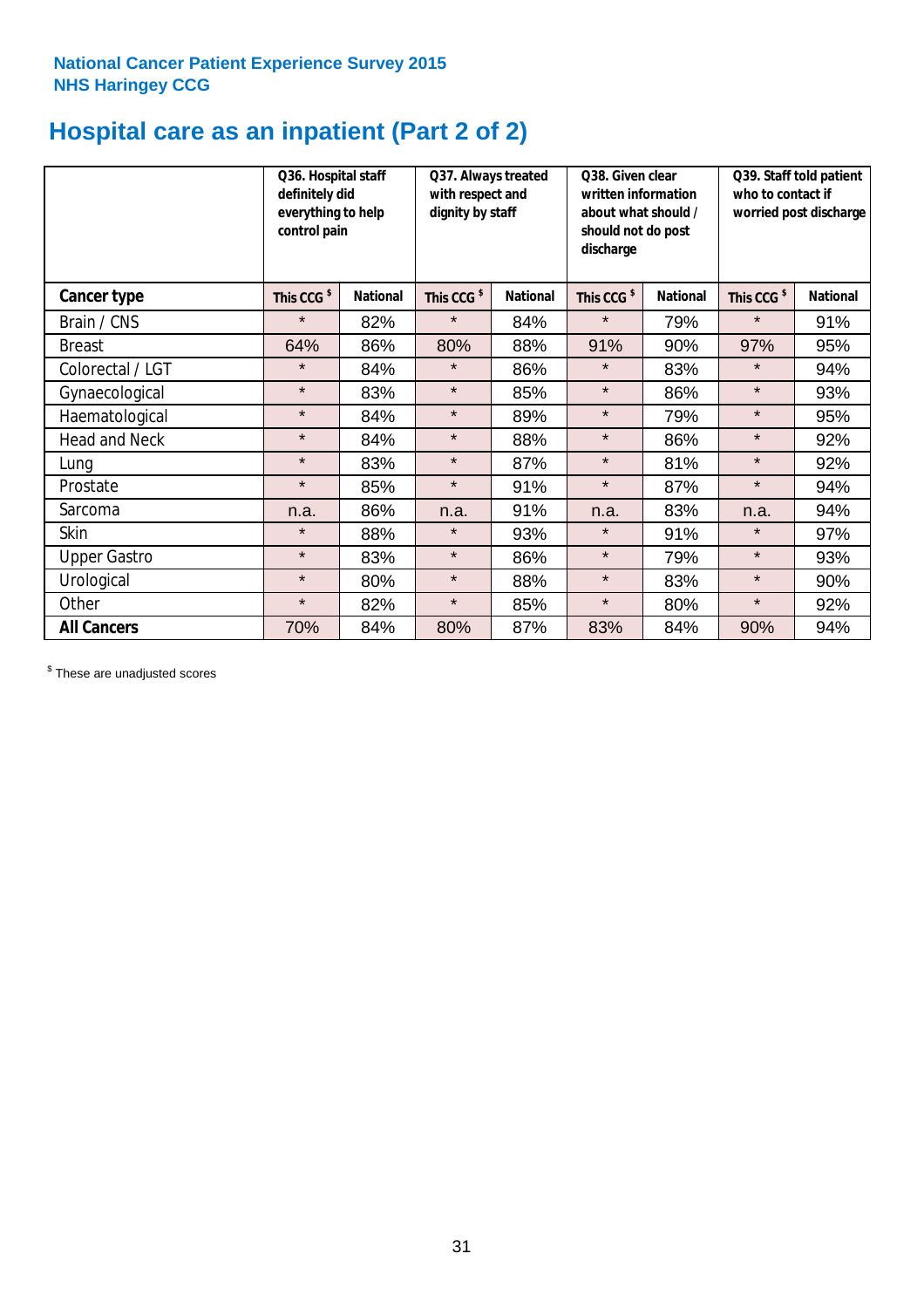# **Hospital care as a day patient / outpatient**

|                      | to discuss worries or<br>visit | Q41. Patient was able<br>fears with staff during | Q42. Doctor had the<br>right notes and other<br>documentation with<br>them |                 | Q44. Beforehand<br>patient had all<br>information needed<br>about radiotherapy<br>treatment |                 | Q45. Patient given<br>understandable<br>information about<br>whether radiotherapy<br>was working |                 |
|----------------------|--------------------------------|--------------------------------------------------|----------------------------------------------------------------------------|-----------------|---------------------------------------------------------------------------------------------|-----------------|--------------------------------------------------------------------------------------------------|-----------------|
| Cancer type          | This CCG <sup>\$</sup>         | <b>National</b>                                  | This CCG <sup>\$</sup>                                                     | <b>National</b> | This CCG <sup>\$</sup>                                                                      | <b>National</b> | This CCG <sup>\$</sup>                                                                           | <b>National</b> |
| Brain / CNS          | $\star$                        | 65%                                              | $\star$                                                                    | 94%             | n.a.                                                                                        | 85%             | n.a.                                                                                             | 52%             |
| <b>Breast</b>        | 54%                            | 70%                                              | 98%                                                                        | 95%             | 90%                                                                                         | 87%             | $\star$                                                                                          | 60%             |
| Colorectal / LGT     | $\star$                        | 73%                                              | $\star$                                                                    | 95%             | $\star$                                                                                     | 85%             | $\star$                                                                                          | 55%             |
| Gynaecological       | $\star$                        | 70%                                              | $\star$                                                                    | 96%             | $\star$                                                                                     | 85%             | $\star$                                                                                          | 64%             |
| Haematological       | 65%                            | 74%                                              | 95%                                                                        | 97%             | $\star$                                                                                     | 82%             | $\star$                                                                                          | 64%             |
| <b>Head and Neck</b> | $\star$                        | 69%                                              | $\star$                                                                    | 95%             | $\star$                                                                                     | 86%             | $\star$                                                                                          | 60%             |
| Lung                 | $\star$                        | 69%                                              | $\star$                                                                    | 96%             | $\star$                                                                                     | 86%             | $\star$                                                                                          | 59%             |
| Prostate             | $\star$                        | 69%                                              | 86%                                                                        | 95%             | $\star$                                                                                     | 88%             | $\star$                                                                                          | 61%             |
| Sarcoma              | $\star$                        | 68%                                              | n.a.                                                                       | 97%             | n.a.                                                                                        | 88%             | n.a.                                                                                             | 63%             |
| Skin                 | $\star$                        | 73%                                              | $\star$                                                                    | 96%             | n.a.                                                                                        | 81%             | n.a.                                                                                             | 63%             |
| <b>Upper Gastro</b>  | $\star$                        | 68%                                              | $\star$                                                                    | 95%             | $\star$                                                                                     | 85%             | $\star$                                                                                          | 57%             |
| Urological           | $\star$                        | 65%                                              | 95%                                                                        | 95%             | $\star$                                                                                     | 81%             | $\star$                                                                                          | 53%             |
| Other                | 57%                            | 67%                                              | 95%                                                                        | 95%             | $\star$                                                                                     | 83%             | $\star$                                                                                          | 59%             |
| <b>All Cancers</b>   | 54%                            | 70%                                              | 95%                                                                        | 96%             | 93%                                                                                         | 86%             | 49%                                                                                              | 60%             |

|                      | O47. Beforehand<br>patient had all<br>information needed<br>about chemotherapy<br>treatment |                 | Q48. Patient given<br>understandable<br>information about<br>whether<br>chemotherapy was<br>working |                 |  |
|----------------------|---------------------------------------------------------------------------------------------|-----------------|-----------------------------------------------------------------------------------------------------|-----------------|--|
| <b>Cancer type</b>   | This CCG <sup>\$</sup>                                                                      | <b>National</b> | This CCG <sup>\$</sup>                                                                              | <b>National</b> |  |
| Brain / CNS          | n.a.                                                                                        | 82%             | n.a.                                                                                                | 57%             |  |
| <b>Breast</b>        | 84%                                                                                         | 83%             | 64%                                                                                                 | 62%             |  |
| Colorectal / LGT     | $\star$                                                                                     | 86%             | $\star$                                                                                             | 65%             |  |
| Gynaecological       | $\star$                                                                                     | 86%             | $\star$                                                                                             | 68%             |  |
| Haematological       | 85%                                                                                         | 85%             | 88%                                                                                                 | 75%             |  |
| <b>Head and Neck</b> | $\star$                                                                                     | 80%             | $\star$                                                                                             | 52%             |  |
| Lung                 | $\star$                                                                                     | 85%             | $\star$                                                                                             | 68%             |  |
| Prostate             | $\star$                                                                                     | 83%             | $\star$                                                                                             | 69%             |  |
| Sarcoma              | n.a.                                                                                        | 82%             | n.a.                                                                                                | 70%             |  |
| Skin                 | n.a.                                                                                        | 92%             | n.a.                                                                                                | 80%             |  |
| <b>Upper Gastro</b>  | $\star$                                                                                     | 83%             | $\star$                                                                                             | 64%             |  |
| Urological           | $\star$                                                                                     | 83%             | $\star$                                                                                             | 66%             |  |
| Other                | $\star$                                                                                     | 85%             | $\star$                                                                                             | 70%             |  |
| <b>All Cancers</b>   | 81%                                                                                         | 84%             | 68%                                                                                                 | 68%             |  |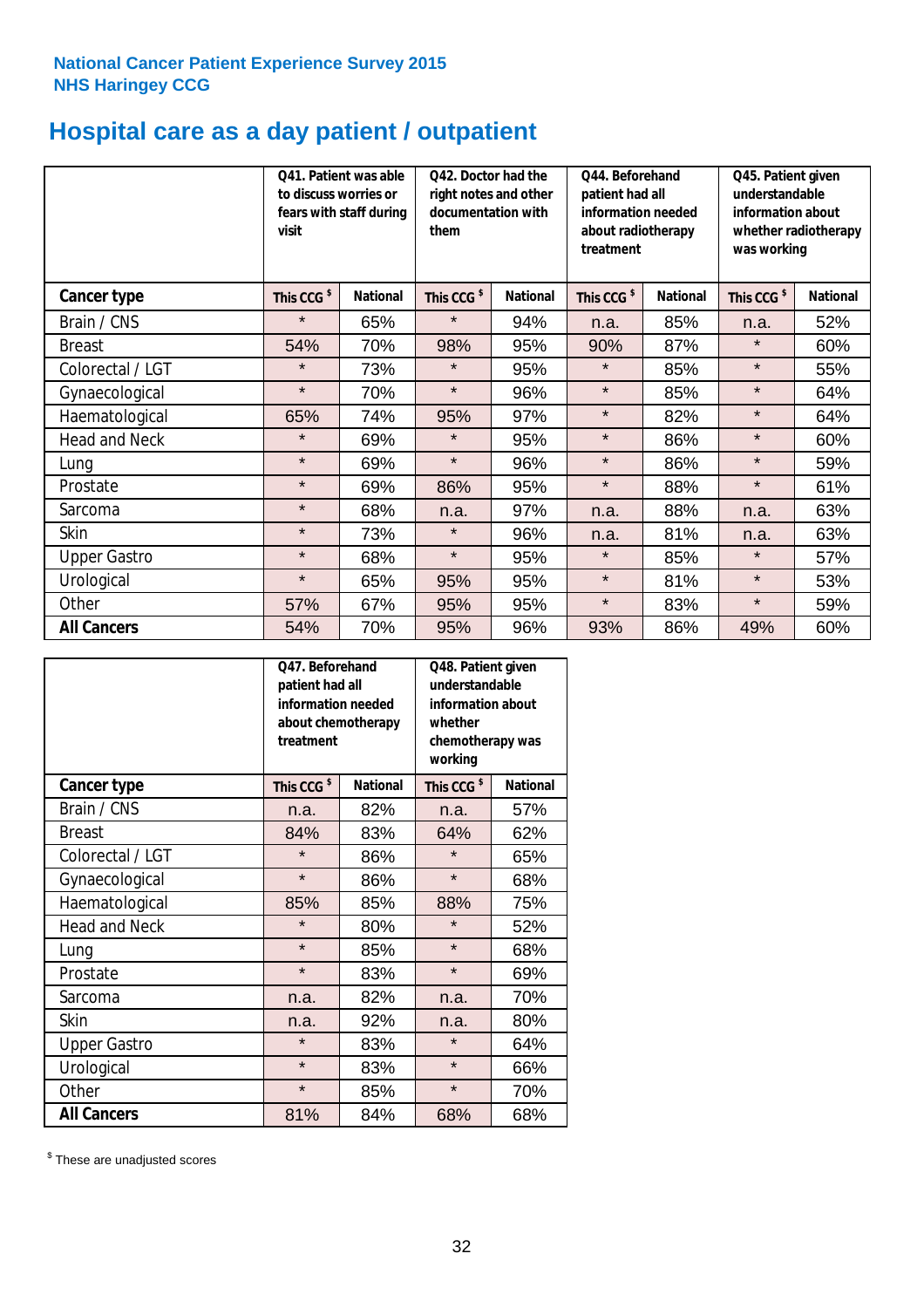# **Home care and support**

|                      | Q49. Hospital staff<br>gave family or                                                  | someone close all the<br>information needed to<br>help with care at home | Q50. Patient definitely<br>given enough support<br>from health or social<br>services during<br>treatment |                 | Q51. Patient definitely<br>given enough support<br>from health or social<br>services after<br>treatment |     |
|----------------------|----------------------------------------------------------------------------------------|--------------------------------------------------------------------------|----------------------------------------------------------------------------------------------------------|-----------------|---------------------------------------------------------------------------------------------------------|-----|
| <b>Cancer type</b>   | This CCG <sup>\$</sup><br><b>National</b><br>This CCG <sup>\$</sup><br><b>National</b> |                                                                          | This CCG <sup>\$</sup>                                                                                   | <b>National</b> |                                                                                                         |     |
| Brain / CNS          | $\star$                                                                                | 56%                                                                      | $\star$                                                                                                  | 44%             | n.a.                                                                                                    | 44% |
| <b>Breast</b>        | 43%                                                                                    | 57%                                                                      | 40%                                                                                                      | 54%             | $\star$                                                                                                 | 40% |
| Colorectal / LGT     | $\star$                                                                                | 60%                                                                      | $\star$                                                                                                  | 62%             | $\star$                                                                                                 | 52% |
| Gynaecological       | $\star$                                                                                | 56%                                                                      | $\star$                                                                                                  | 52%             | $\star$                                                                                                 | 42% |
| Haematological       | 67%                                                                                    | 60%                                                                      | 48%                                                                                                      | 52%             | 43%                                                                                                     | 43% |
| <b>Head and Neck</b> | $\star$                                                                                | 59%                                                                      | $\star$                                                                                                  | 53%             | $\star$                                                                                                 | 50% |
| Lung                 | $\star$                                                                                | 57%                                                                      | $\star$                                                                                                  | 52%             | $\star$                                                                                                 | 42% |
| Prostate             | $\star$                                                                                | 55%                                                                      | $\star$                                                                                                  | 47%             | $\star$                                                                                                 | 43% |
| Sarcoma              | $\star$                                                                                | 59%                                                                      | $\star$                                                                                                  | 58%             | $\star$                                                                                                 | 53% |
| Skin                 | $\star$                                                                                | 67%                                                                      | n.a.                                                                                                     | 58%             | n.a.                                                                                                    | 61% |
| <b>Upper Gastro</b>  | $\star$                                                                                | 59%                                                                      | $\star$                                                                                                  | 54%             | $\star$                                                                                                 | 45% |
| Urological           | $\star$                                                                                | 55%                                                                      | $\star$                                                                                                  | 47%             | $\star$                                                                                                 | 44% |
| Other                | 64%                                                                                    | 54%                                                                      | $\star$                                                                                                  | 55%             | $\star$                                                                                                 | 48% |
| <b>All Cancers</b>   | 54%                                                                                    | 58%                                                                      | 38%                                                                                                      | 54%             | 29%                                                                                                     | 45% |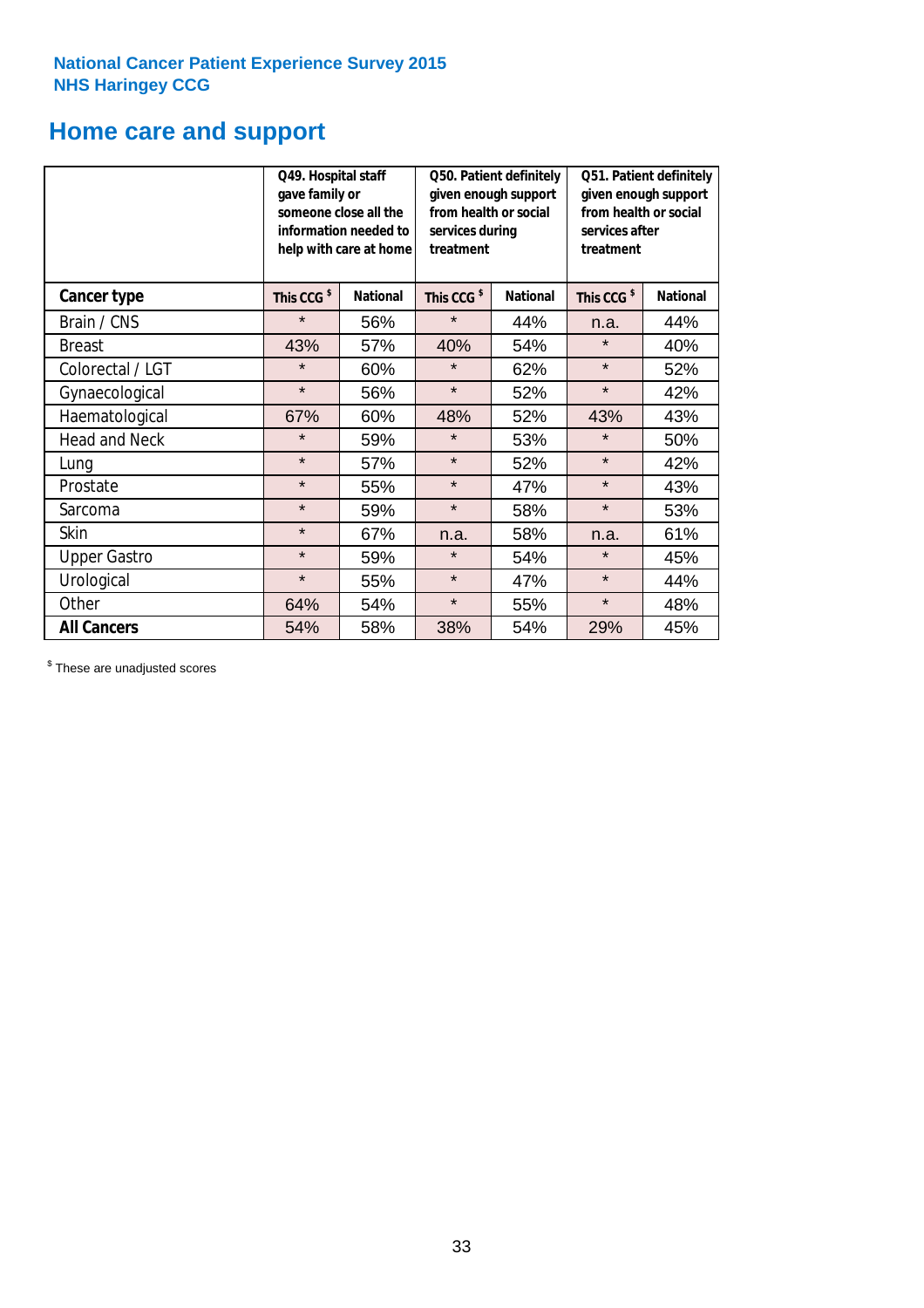# **Care from your general practice**

|                      | information about<br>treatment | Q52. GP given enough<br>patient's condition and | <b>O53. Practice staff</b><br>definitely did<br>everything they could<br>to support patient |                 |  |
|----------------------|--------------------------------|-------------------------------------------------|---------------------------------------------------------------------------------------------|-----------------|--|
| <b>Cancer type</b>   | This CCG <sup>\$</sup>         | <b>National</b>                                 | This CCG <sup>\$</sup>                                                                      | <b>National</b> |  |
| Brain / CNS          | $\star$                        | 94%                                             | $\star$                                                                                     | 59%             |  |
| <b>Breast</b>        | 95%                            | 96%                                             | 45%                                                                                         | 63%             |  |
| Colorectal / LGT     | $\star$                        | 95%                                             | $\star$                                                                                     | 63%             |  |
| Gynaecological       | $\star$                        | 95%                                             | $\star$                                                                                     | 59%             |  |
| Haematological       | 88%                            | 96%                                             | 60%                                                                                         | 61%             |  |
| <b>Head and Neck</b> | $\star$                        | 93%                                             | $\star$                                                                                     | 60%             |  |
| Lung                 | $\star$                        | 95%                                             | $\star$                                                                                     | 62%             |  |
| Prostate             | 92%                            | 95%                                             | 65%                                                                                         | 67%             |  |
| Sarcoma              | $\star$                        | 97%                                             | $\star$                                                                                     | 65%             |  |
| Skin                 | $\star$                        | 97%                                             | n.a.                                                                                        | 71%             |  |
| <b>Upper Gastro</b>  | $\star$                        | 94%                                             | $\star$                                                                                     | 62%             |  |
| Urological           | 92%                            | 95%                                             | $\star$                                                                                     | 64%             |  |
| Other                | 95%                            | 95%                                             | $\star$                                                                                     | 61%             |  |
| <b>All Cancers</b>   | 92%                            | 95%                                             | 56%                                                                                         | 63%             |  |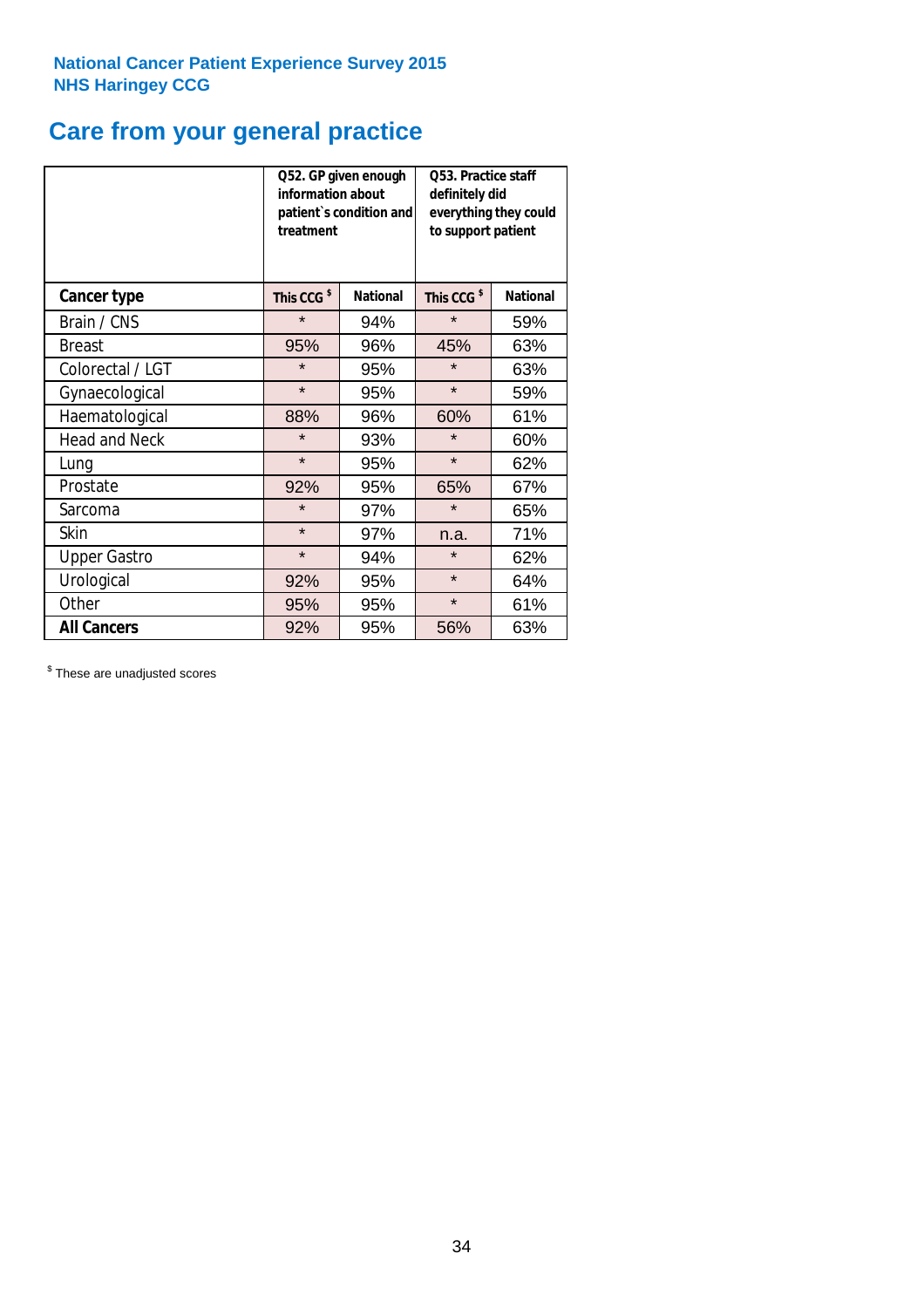# **Your overall NHS care**

|                      | Q54. Hospital and<br>community staff<br>always worked well<br>together |                 | Q55. Patient given a<br>care plan |                 | Q56. Overall the<br>administration of the<br>care was very good /<br>qood |                 | Q57. Length of time for<br>attending clinics and<br>appointments was<br>right |                 |
|----------------------|------------------------------------------------------------------------|-----------------|-----------------------------------|-----------------|---------------------------------------------------------------------------|-----------------|-------------------------------------------------------------------------------|-----------------|
| <b>Cancer type</b>   | This CCG <sup>\$</sup>                                                 | <b>National</b> | This CCG <sup>\$</sup>            | <b>National</b> | This CCG <sup>\$</sup>                                                    | <b>National</b> | This CCG <sup>\$</sup>                                                        | <b>National</b> |
| Brain / CNS          | $\star$                                                                | 45%             | $\star$                           | 29%             | $\star$                                                                   | 84%             | $\star$                                                                       | 60%             |
| <b>Breast</b>        | 41%                                                                    | 60%             | 26%                               | 35%             | 86%                                                                       | 90%             | 45%                                                                           | 64%             |
| Colorectal / LGT     | $\star$                                                                | 60%             | $\star$                           | 36%             | 95%                                                                       | 88%             | 64%                                                                           | 68%             |
| Gynaecological       | $\star$                                                                | 58%             | $\star$                           | 29%             | $\star$                                                                   | 89%             | $\star$                                                                       | 66%             |
| Haematological       | 62%                                                                    | 63%             | 42%                               | 33%             | 93%                                                                       | 92%             | 71%                                                                           | 62%             |
| <b>Head and Neck</b> | $\star$                                                                | 58%             | $\star$                           | 34%             | $\star$                                                                   | 89%             | $\star$                                                                       | 65%             |
| Lung                 | $\star$                                                                | 63%             | $\star$                           | 32%             | $\star$                                                                   | 89%             | $\star$                                                                       | 70%             |
| Prostate             | 67%                                                                    | 63%             | $\star$                           | 36%             | 71%                                                                       | 87%             | 56%                                                                           | 71%             |
| Sarcoma              | $\star$                                                                | 60%             | $\star$                           | 31%             | $\star$                                                                   | 90%             | $\star$                                                                       | 63%             |
| Skin                 | $\star$                                                                | 69%             | $\star$                           | 39%             | $\star$                                                                   | 89%             | $\star$                                                                       | 73%             |
| <b>Upper Gastro</b>  | $\star$                                                                | 58%             | $\star$                           | 36%             | $\star$                                                                   | 88%             | $\star$                                                                       | 66%             |
| Urological           | 43%                                                                    | 62%             | 14%                               | 26%             | 83%                                                                       | 84%             | 68%                                                                           | 73%             |
| Other                | 46%                                                                    | 56%             | 25%                               | 29%             | 92%                                                                       | 87%             | 42%                                                                           | 61%             |
| <b>All Cancers</b>   | 52%                                                                    | 61%             | 27%                               | 33%             | 86%                                                                       | 89%             | 56%                                                                           | 66%             |

|                      | Q58. Taking part in<br>cancer research | discussed with patient | Q59. Patient's average<br>rating of care scored<br>from very poor to very<br>good |                 |  |
|----------------------|----------------------------------------|------------------------|-----------------------------------------------------------------------------------|-----------------|--|
| <b>Cancer type</b>   | This CCG <sup>\$</sup>                 | <b>National</b>        | This CCG <sup>\$</sup>                                                            | <b>National</b> |  |
| Brain / CNS          | $\star$                                | 32%                    | $\star$                                                                           | 8.5             |  |
| <b>Breast</b>        | 34%                                    | 28%                    | 8.0                                                                               | 8.8             |  |
| Colorectal / LGT     | 38%                                    | 22%                    | 8.7                                                                               | 8.7             |  |
| Gynaecological       | $\star$                                | 27%                    | $\star$                                                                           | 8.7             |  |
| Haematological       | 48%                                    | 36%                    | 8.9                                                                               | 8.8             |  |
| <b>Head and Neck</b> | $\star$                                | 21%                    | $\star$                                                                           | 8.6             |  |
| Lung                 | $\star$                                | 34%                    | $\star$                                                                           | 8.6             |  |
| Prostate             | 41%                                    | 35%                    | 8.1                                                                               | 8.6             |  |
| Sarcoma              | $\star$                                | 29%                    | $\star$                                                                           | 8.7             |  |
| Skin                 | $\star$                                | 17%                    | $\star$                                                                           | 8.9             |  |
| <b>Upper Gastro</b>  | $\star$                                | 30%                    | $\star$                                                                           | 8.6             |  |
| Urological           | 23%                                    | 14%                    | 8.2                                                                               | 8.5             |  |
| Other                | 50%                                    | 31%                    | 8.2                                                                               | 8.6             |  |
| <b>All Cancers</b>   | 38%                                    | 28%                    | 8.4                                                                               | 8.7             |  |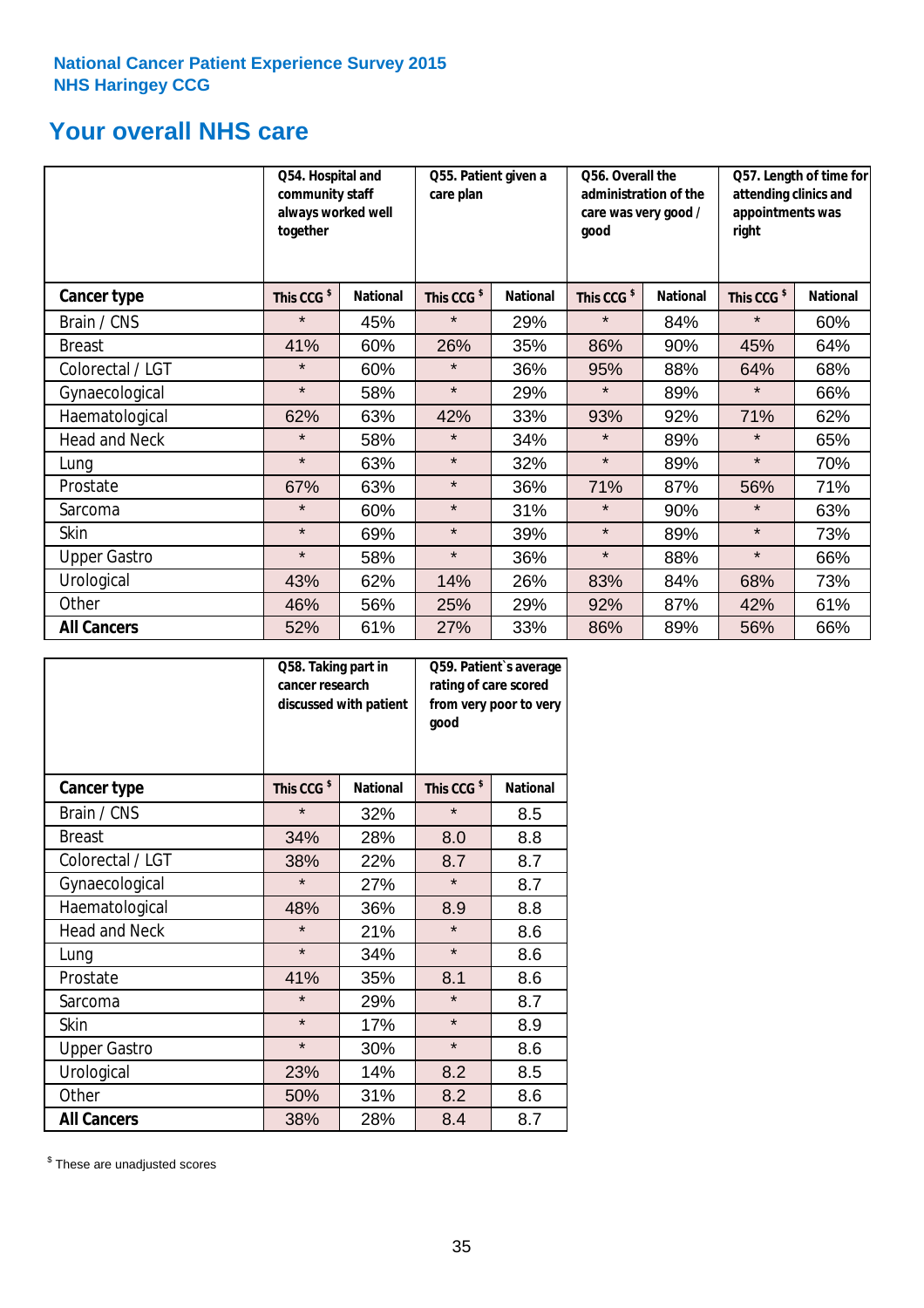# **Annex**

# **Methodology**

The sample for the survey included all adult (aged 16 and over) NHS patients, with a confirmed primary diagnosis of cancer, discharged from an NHS Trust after an inpatient episode or day case attendance for cancer related treatment in the months of April, May and June 2015.

The patients included in the sample had relevant cancer ICD10 codes (C00-99 excluding C44 and C84, and D05) in the first diagnosis field of their patient records, applied to their patient files by the relevant NHS Trust, and were alive at the point at which fieldwork commenced. Deceased checks were undertaken on up to three occasions during fieldwork, to ensure that questionnaires were not sent to patients who had died since their treatment.

Trust samples were checked rigorously for duplicates and patient lists were also de-duplicated nationally to ensure that patients did not receive multiple copies of questionnaires.

The fieldwork for the survey was undertaken between October 2015 and March 2016.

For the first time, the survey used a mixed mode methodology. Questionnaires were sent by post with two reminders where necesssary, but also included an option to complete online. A Freephone helpline was available for respondents to ask questions about the survey, to enable them to complete their questionnaires over the phone, and to provide access to a translation and interpreting facility for those whose first language was not English.

The Health Research Authority supported the survey by granting Section 251 approval.

# **Further information**

Further information on survey methodology, as well as all of the national and local reports and data, is available at www.ncpes.co.uk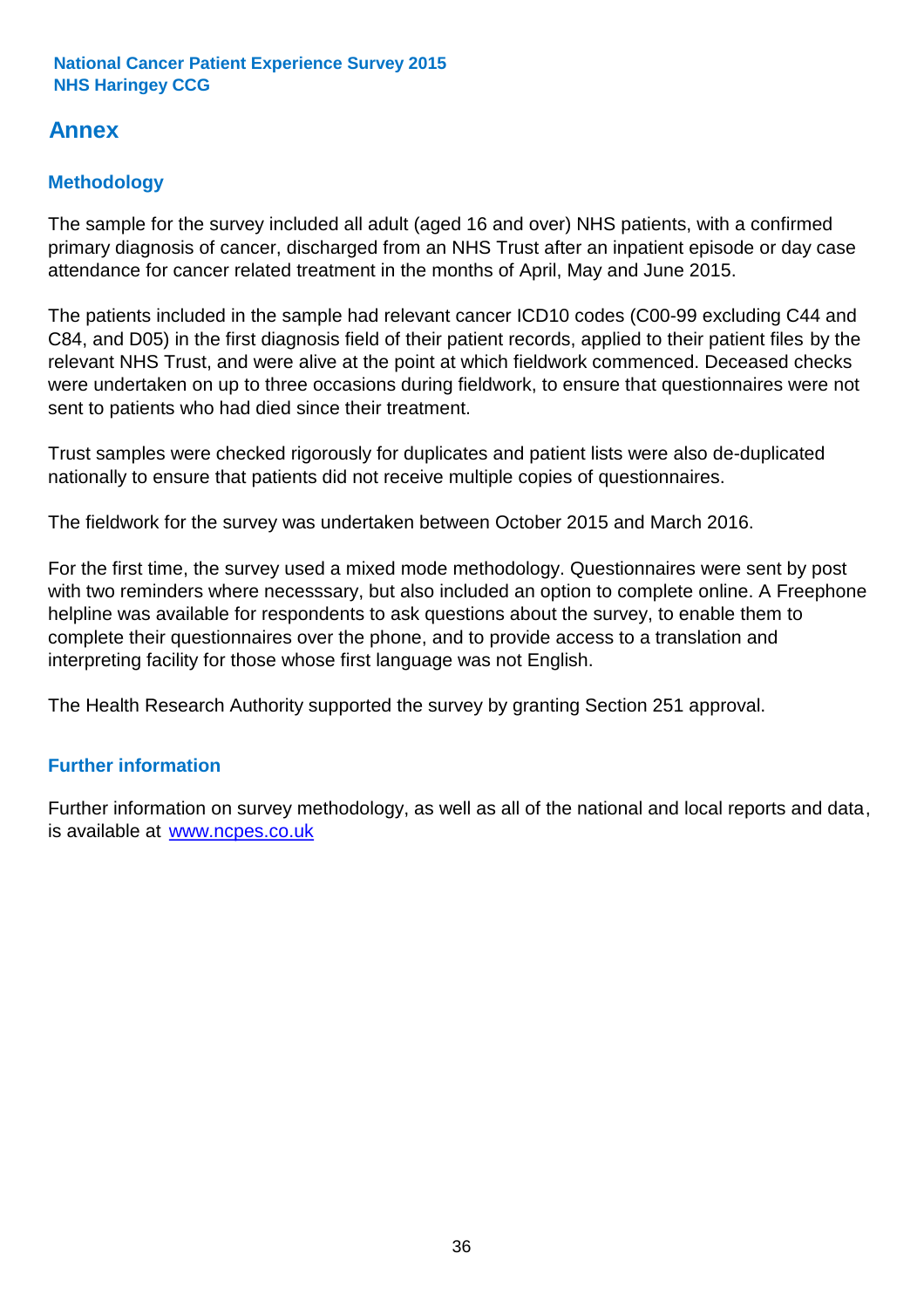### **Redevelopment of the 2015 survey**

A number of significant changes have been made to the National Cancer Patient Experience Survey in 2015:

- the length of the questionnaire has been reduced
- response options have been reviewed and changed to make them consistent throughout the survey
- some of the questions and / or answer options have been changed so that they are now in line with questions in other patient surveys (e.g. the Care Quality Commission national patient surveys), to improve comparability between them
- the topic areas within the questionnaire have been redesigned to capture the whole patient journey.

There are 50 questions in the questionnaire that relate directly to patient experience. Of these, 14 remain unchanged from previous years; and a further 21 have been slightly amended. We draw caution in directly comparing data from the 2015 survey to the findings of the previous CPES surveys, even for identical questions. Changes in the structure of the survey instrument (questionnaire) and also the administration of the survey (calendar period and length of time from sampling to field work start and completion) may influence nationwide averages, although these features will not greatly impact on relative comparisons (e.g. between patient groups or hospitals).

The other 15 questions are either new or substantially changed from previous years.

It is expected that there will be few, if any changes, to the questionnaire going forward so we will be able to compare the results year on year. Where changes are necessary they are expected to be for methodological reasons or to improve question reliability.

Another significant change in 2015 is that an online version of the questionnaire has been developed. The online version was developed to make the questionnaire more accessible for respondents. This may have an impact on the demographic characteristics of the respondents. This may be an improvement if previously underrepresented groups have responded. However, changes to the demographics of respondents may have implications on the overall results - and again, leads us to draw caution in directly comparing results with previous years.

### **Official Statistics**

The 2015 survey data has been published for the first time as Official Statistics. The 2015 survey data has been produced and published in line with the Code of Practice for Official Statistics.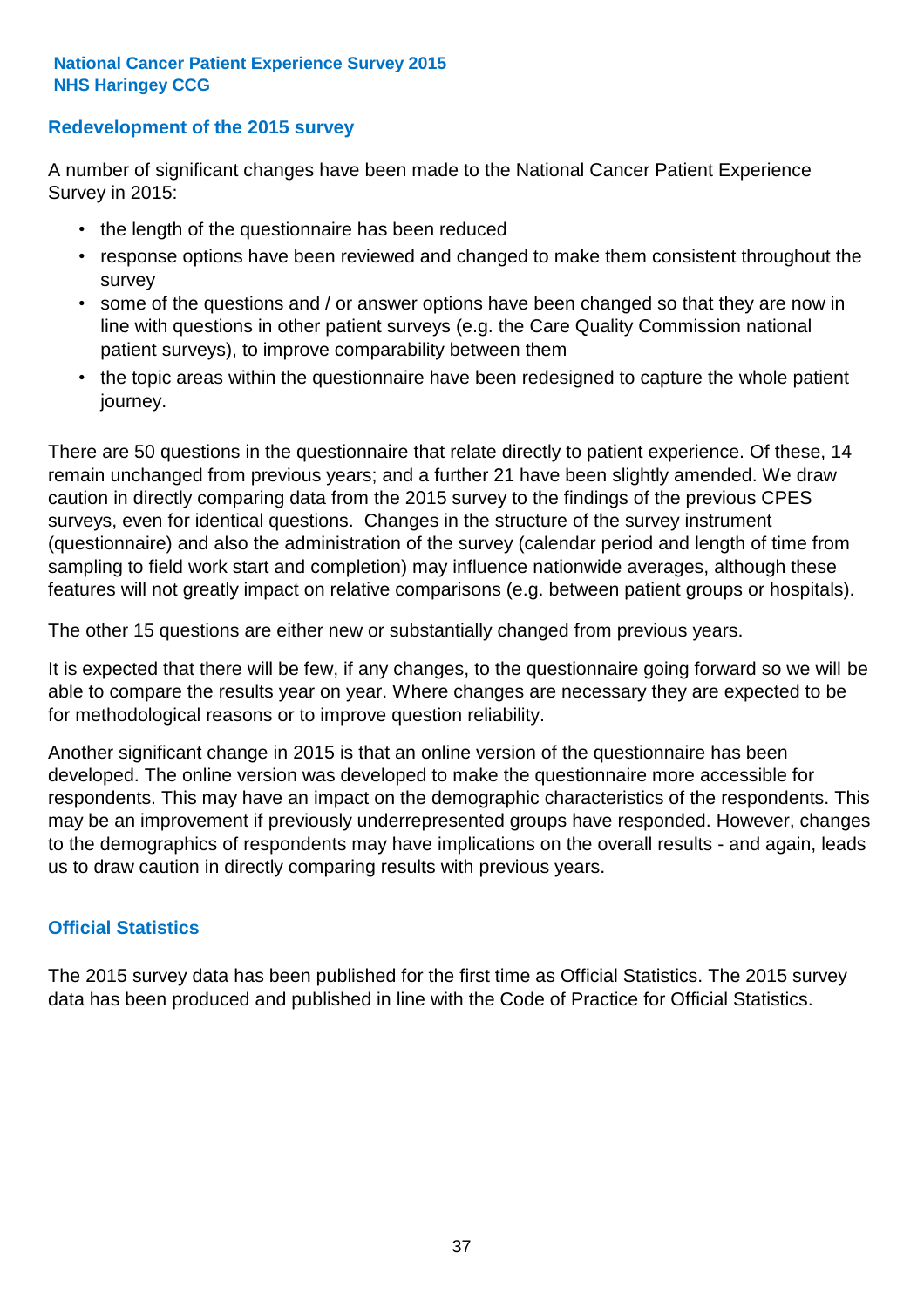### **Scoring methodologies**

49 of the 50 questions relating directly to patient experience have been summarised as the score of the percentage of patients who reported a positive experience. For example:

- question 6 asks: "Overall, how did you feel about the length of time you had to wait for your test to be done?". Responses have been recorded as positive only for those patients who selected the first option ("It was about right")
- question 11 asks: "When you were told you had cancer, were you given written information about the type of cancer you had?". Responses have been recorded as positive only for those patients who selected the first option ("Yes, and it was easy to understand").

Where options do not provide any information on positive/negative patient experience (e.g. "Don't know / can't remember"), they are excluded from the score.

The other question (question 59) asks respondents to rate their overall care on a scale of 0 to 10. Scores have been given as an average on this scale.

A copy of the 2015 questionnaire, marked up with all of these scoring conventions, is available at www.ncpes.co.uk

Further details on the scoring methodology can be found in the technical document for the survey, available at <u>www.ncpes.co.uk</u>

#### **Case-mix adjustment**

For the first time in 2015, case-mix adjusted findings are being presented alongside unadjusted results for CCGs. Case-mix adjustment allows us to account for the impact that differing patient populations might have on results. By using the case-mix adjusted estimates we can obtain a greater understanding of how a CCG is performing given their patient population.

The factors taken into account in this case-mix adjustment are gender, age, ethnic group, deprivation, and tumour group.

For further details on case-mix adjustment, please refer to the technical document for the survey, available at www.ncpes.co.uk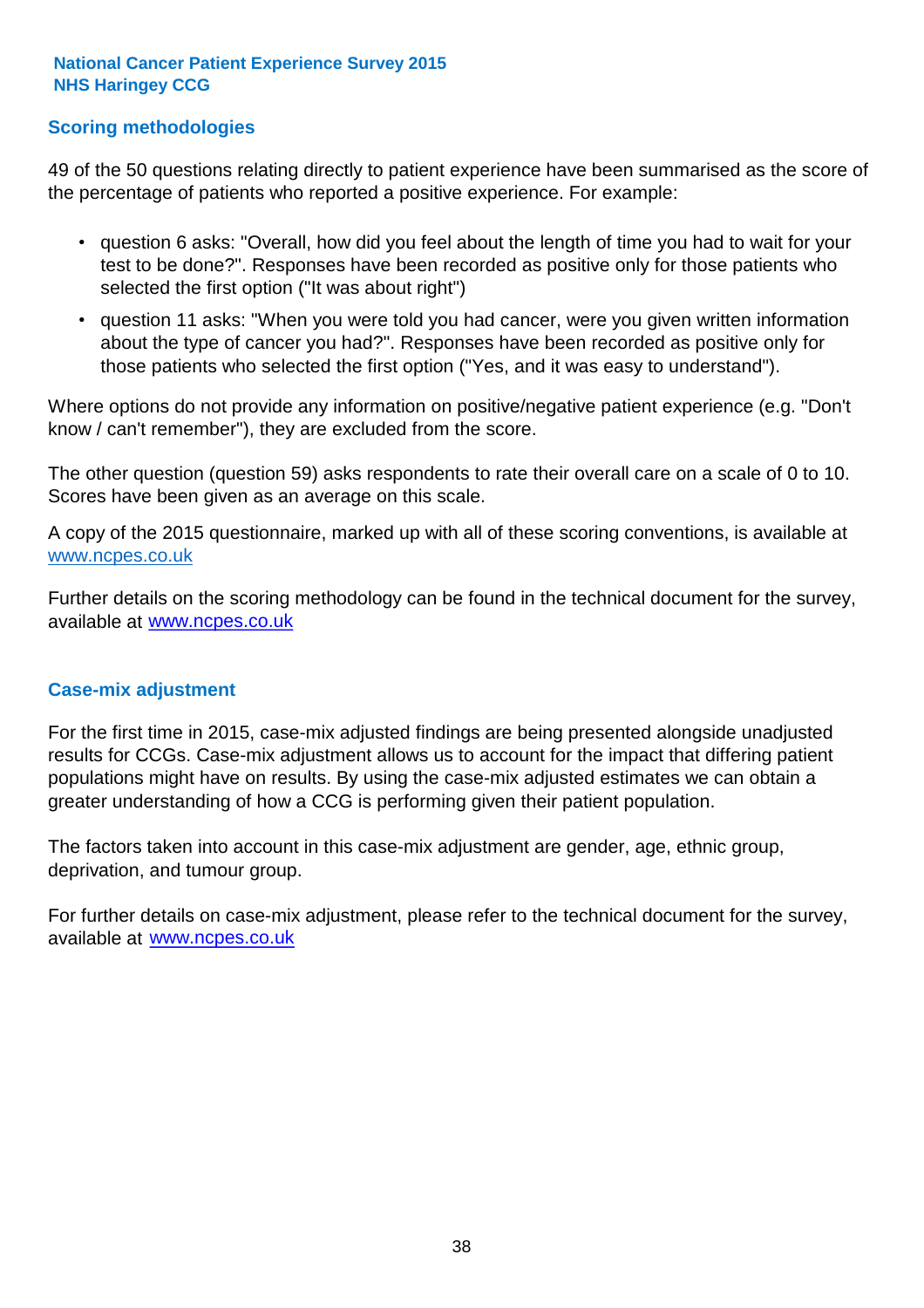### **Response Rates**

|                 | Sample<br><b>Size</b> | <b>Excluded</b> | Adjusted<br><b>Sample</b> | <b>Not</b><br>Returned   Refused | <b>Blank</b> | Completed | Response<br>Rate |
|-----------------|-----------------------|-----------------|---------------------------|----------------------------------|--------------|-----------|------------------|
| <b>National</b> | 116,991               | 8.719           | 108,272                   | 33,168                           | 3.918        | 71,186    | 66%              |
| 08D             | 497                   | 35              | 462                       | 206                              |              | 250       | 54%              |

#### **Respondents by tumour group**

The tables below show the numbers of patients from each tumour group and the age and gender distribution of these patients.

| <b>Tumour Group</b>  | Number of<br>respondents* |
|----------------------|---------------------------|
| Brain / CNS          | 1                         |
| <b>Breast</b>        | 53                        |
| Gynaecological       | 20                        |
| Colorectal / LGT     | 23                        |
| Lung                 | 12                        |
| <b>Skin</b>          | 4                         |
| Haematological       | 48                        |
| <b>Upper Gastro</b>  | $\overline{7}$            |
| Other                | 18                        |
| Urological           | 24                        |
| Prostate             | 29                        |
| Sarcoma              | 1                         |
| <b>Head and Neck</b> | 10                        |

*\* These figures may not match the numerator for all questions in the 'Comparisons by tumour group' section of this report, because not all questions were answered by all respondents.*

### **Respondents by age and gender**

The questionnaire asked respondents to give their year of birth. This information has been amalgamated into 8 age bands. The age and gender distribution for the CCG was as follows:

|             | 16-24 | 25-34 | 35-44 | 45-54 | 55-64 | 65-74 | 75-84 | $85+$ | <b>Total</b> |
|-------------|-------|-------|-------|-------|-------|-------|-------|-------|--------------|
| <b>Male</b> |       |       | ັ     | 12    | 21    | 34    | 25    |       | 100          |
| Female      |       |       | 20    | 37    | 32    | 37    | 16    |       | 150          |
| Total       |       |       | 25    | 49    | 53    |       | 41    |       | 250          |